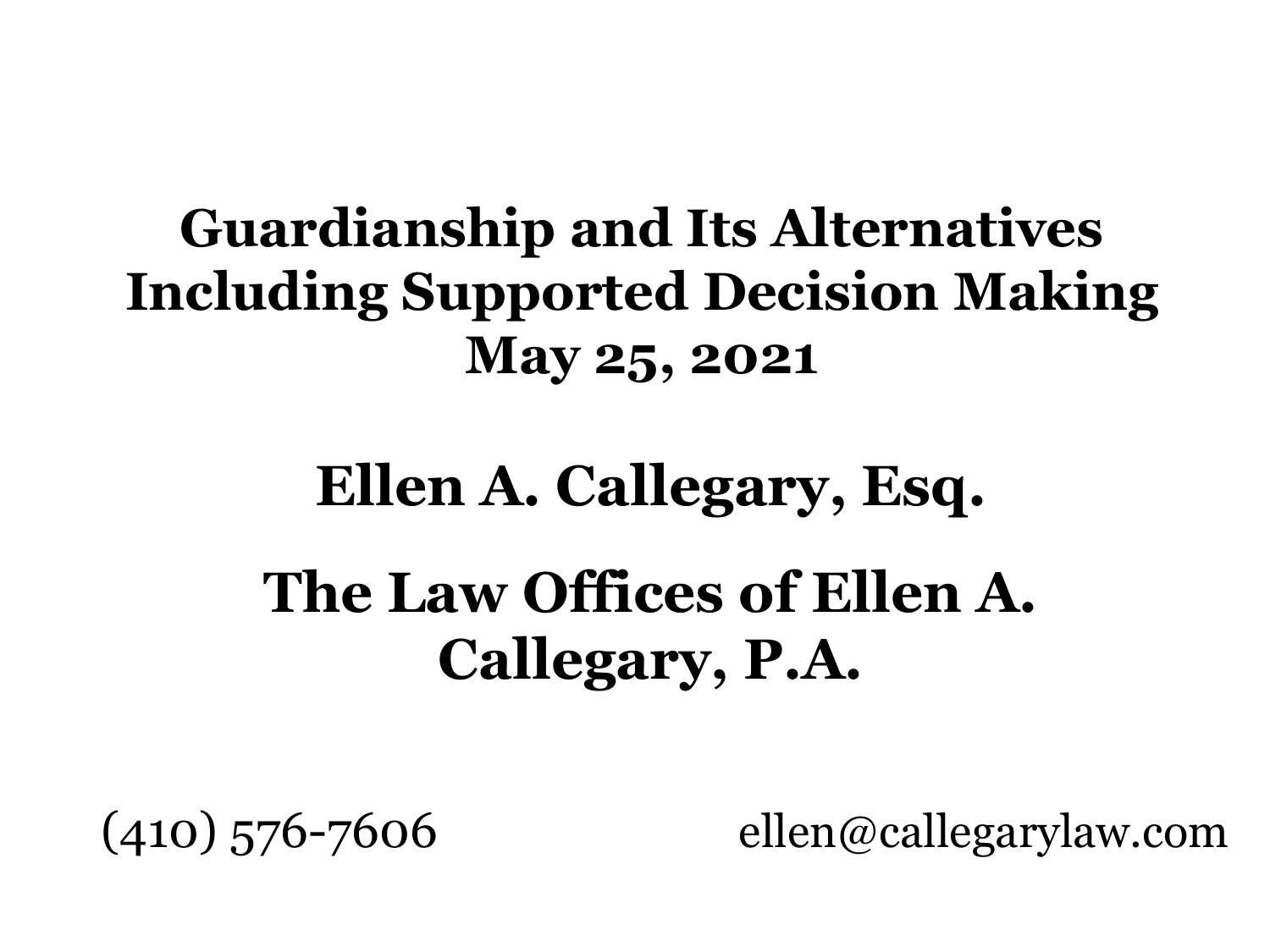# Topics of Today's Talk:

- Legal and ethical requirements for informed consent for adults
- Less restrictive alternatives to guardianship
	- Advance Health Care Directives
	- Advance Directives for Mental Health Services
	- Surrogate Decision Makers
	- Powers of Attorney
	- Supported Decision Making
- Guardianship of the person or property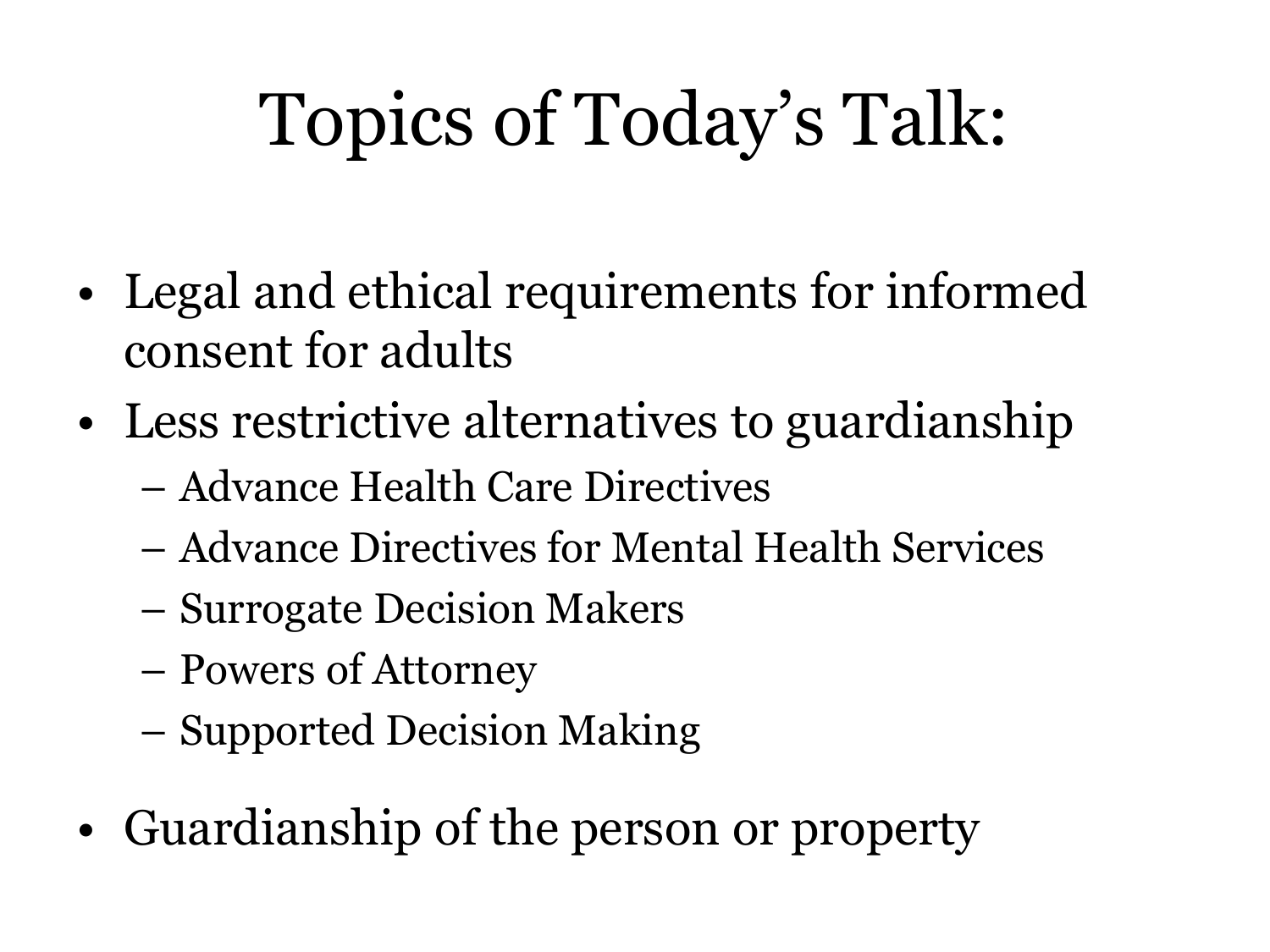#### Informed Consent

All adults (and some minors under certain circumstances) have the right to informed consent in making decisions about their health care unless they have been determined to be incapable of making an informed decision.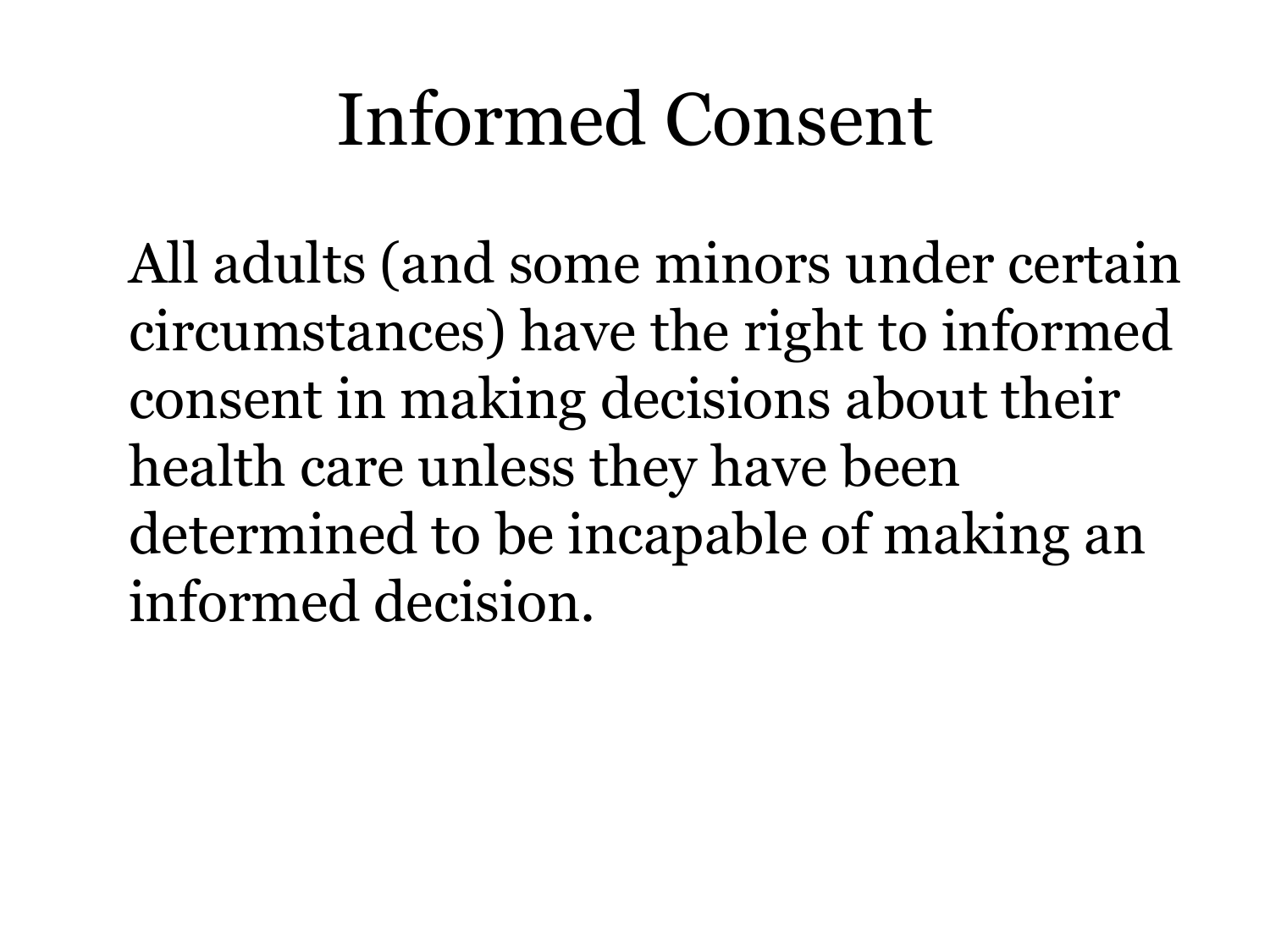### Elements of Informed Consent

The Health Care Provider must explain:

- The diagnosis
- The proposed treatment
- Alternative treatments, including no treatment
- Material risks of the proposed treatments, including the risks of no treatment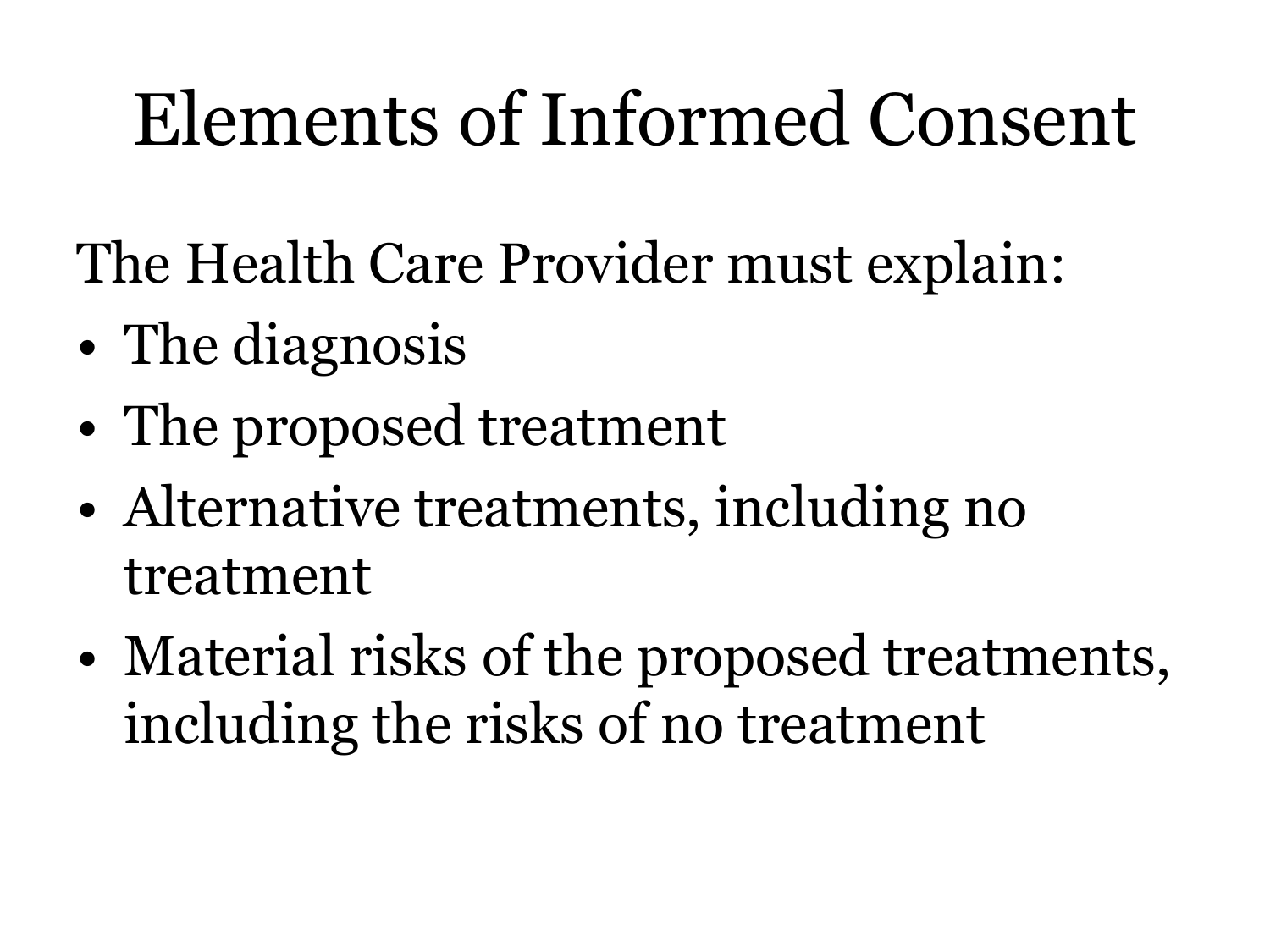### Provider/Patient Relationship

Informed consent is a very personal process through which health care providers and their patients communicate about their most fundamental values in order to determine what is best for the individual's health.

There is no "right" choice for every individual.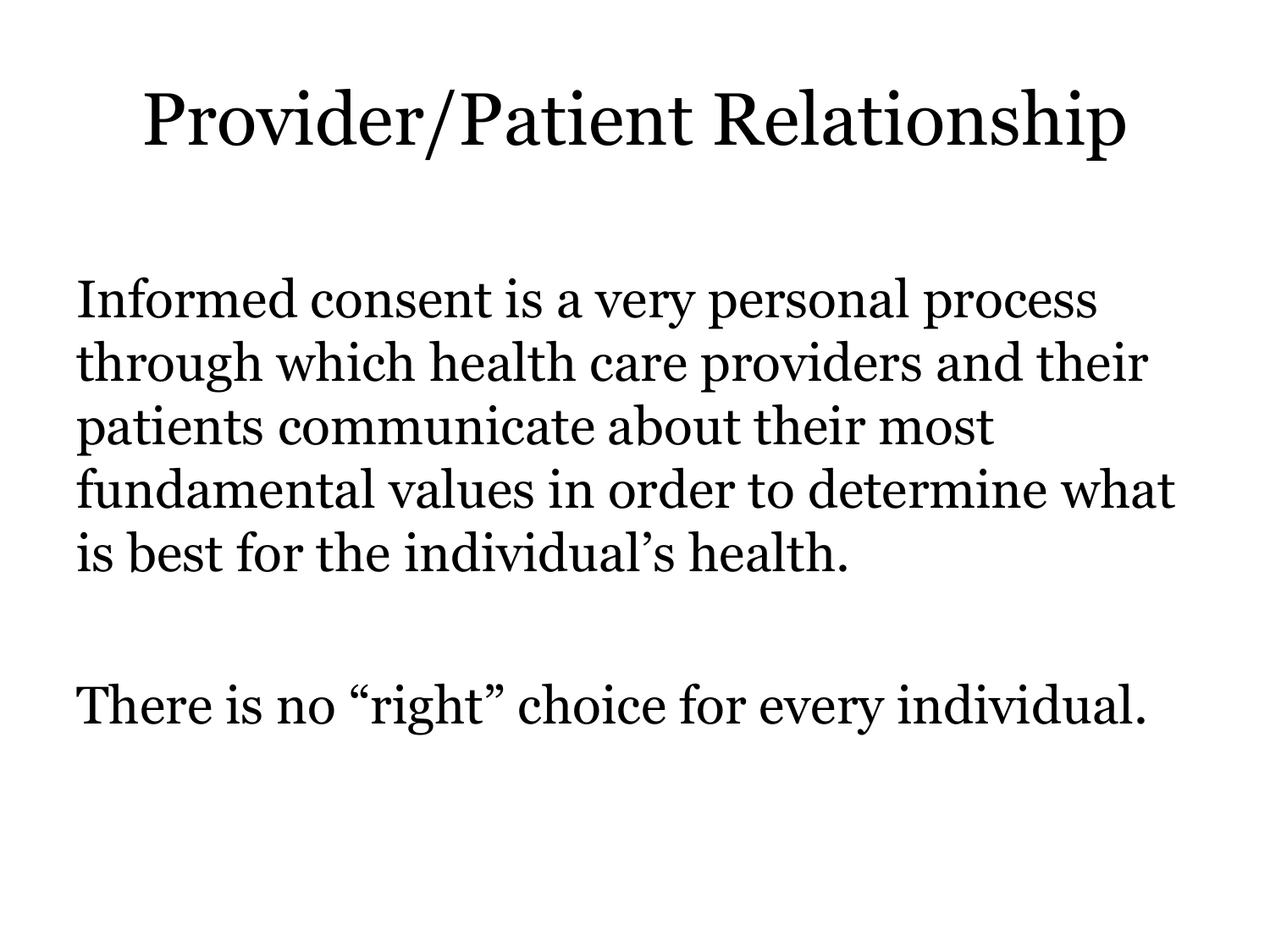### Ethical Considerations

- Preserving Individual Autonomy (self-determination)
- Beneficence
- Nonmaleficence (Do no harm)
- Veracity (Truth telling)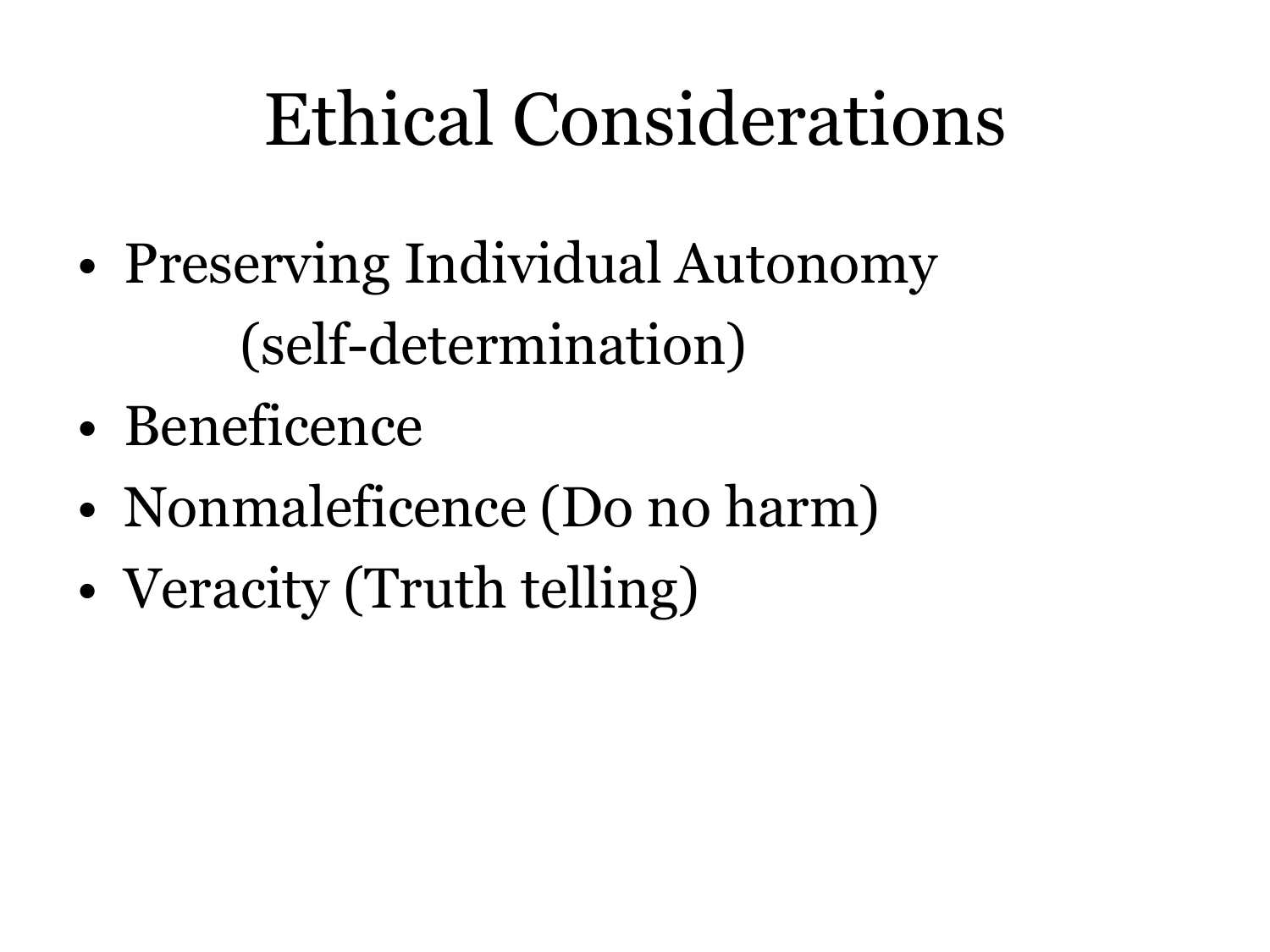General Rule for Informed Consent: Competent Adults

Informed consent must be obtained directly from the adults themselves prior to the provision of health care.

The responsibility for obtaining informed consent rests on the health care practitioner who is providing the health care.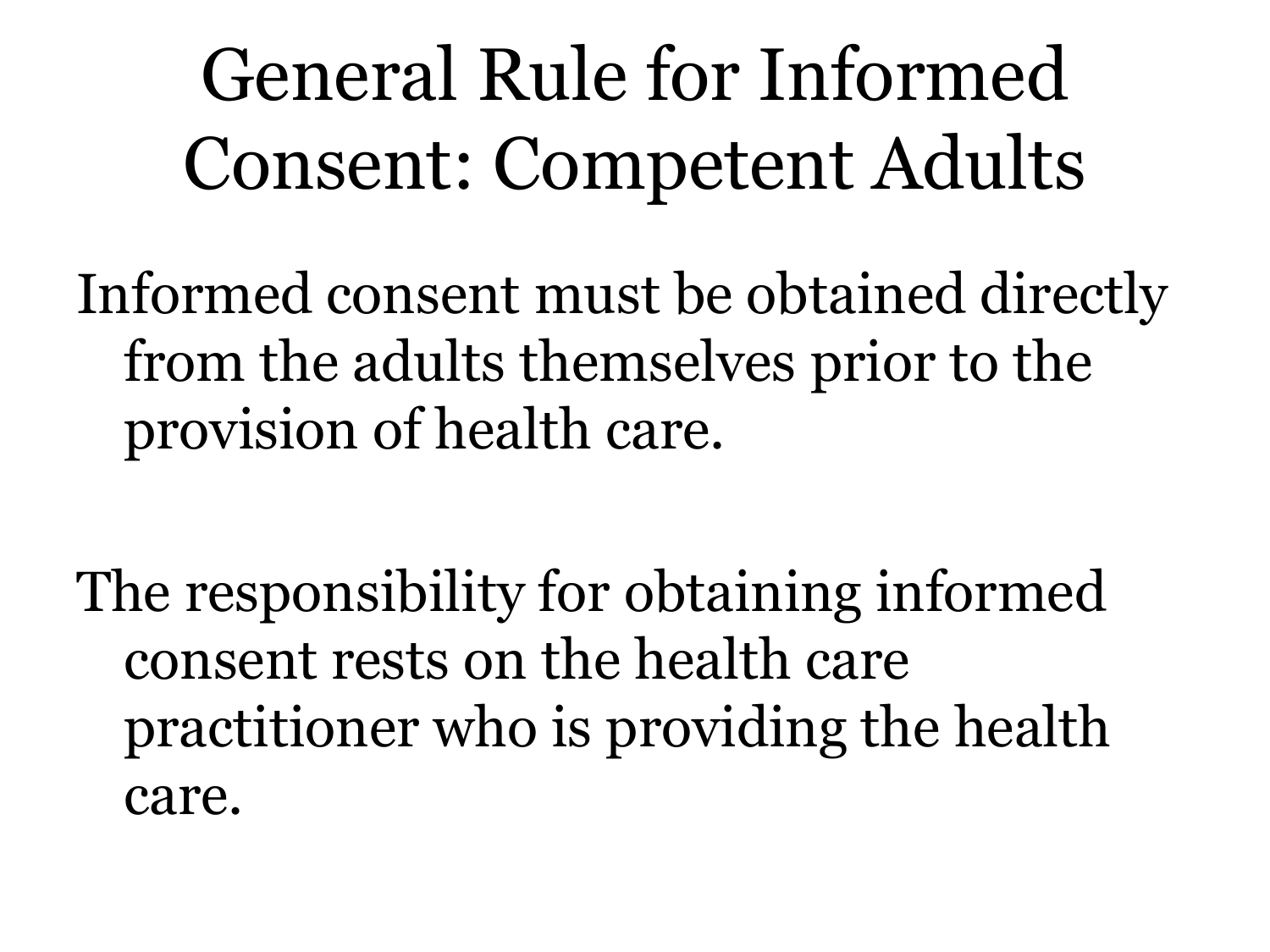## Exception to the General Rule: Emergency Treatment

- "A health care provider may treat a patient who is incapable of making an informed decision, without consent, if
	- the treatment is of an emergency medical nature;
	- a person who is authorized to give consent is not available immediately; and

**Health Gen. §5-607**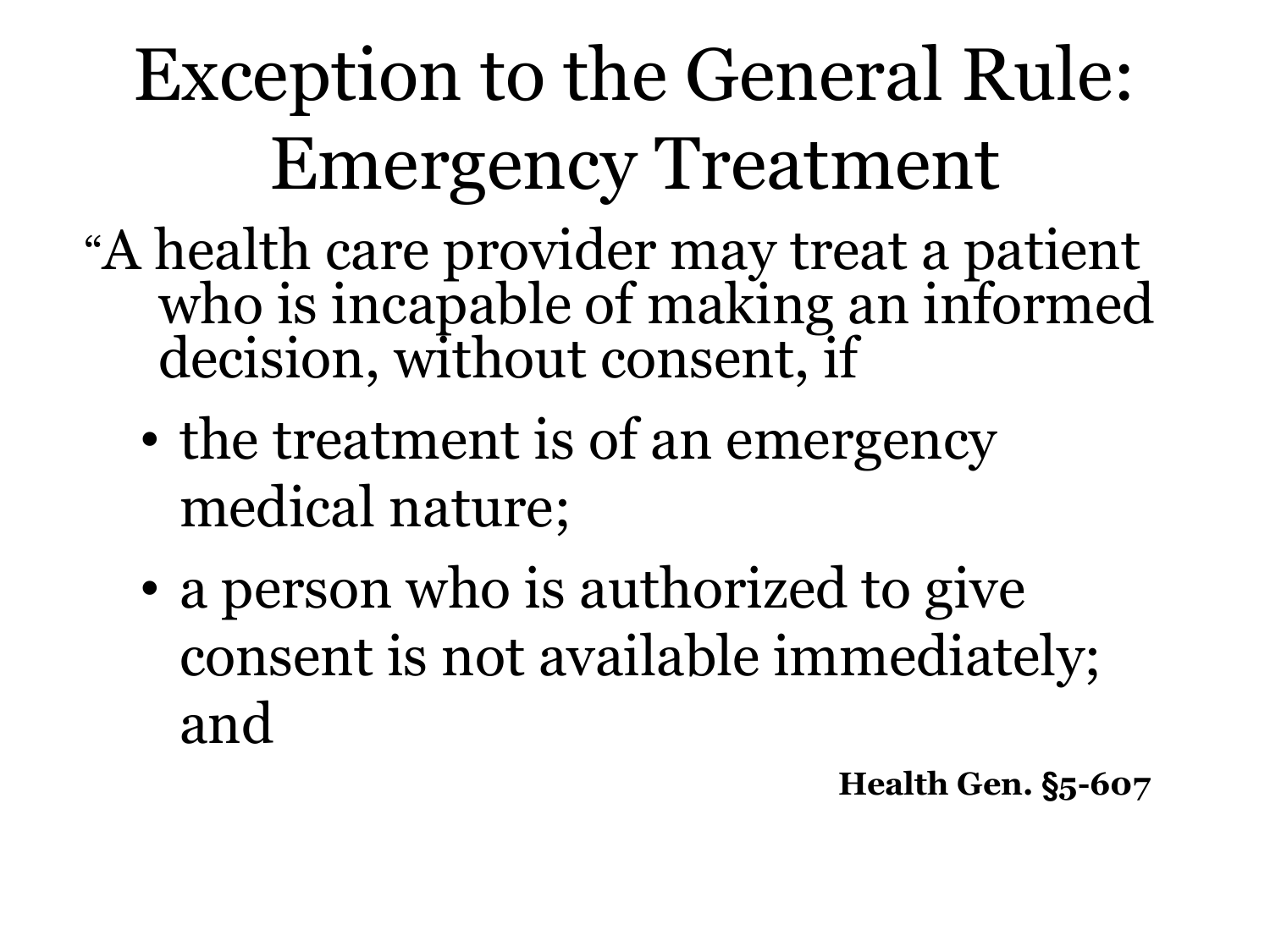### Exception to the General Rule: Emergency Treatment

- the attending physician determines that
	- there is a substantial risk of death or immediate and serious harm to the patient; and
	- with a reasonable degree of medical certainty, the life or health of the patient would be affected adversely by delaying treatment to obtain consent."

**Health Gen. §5-607**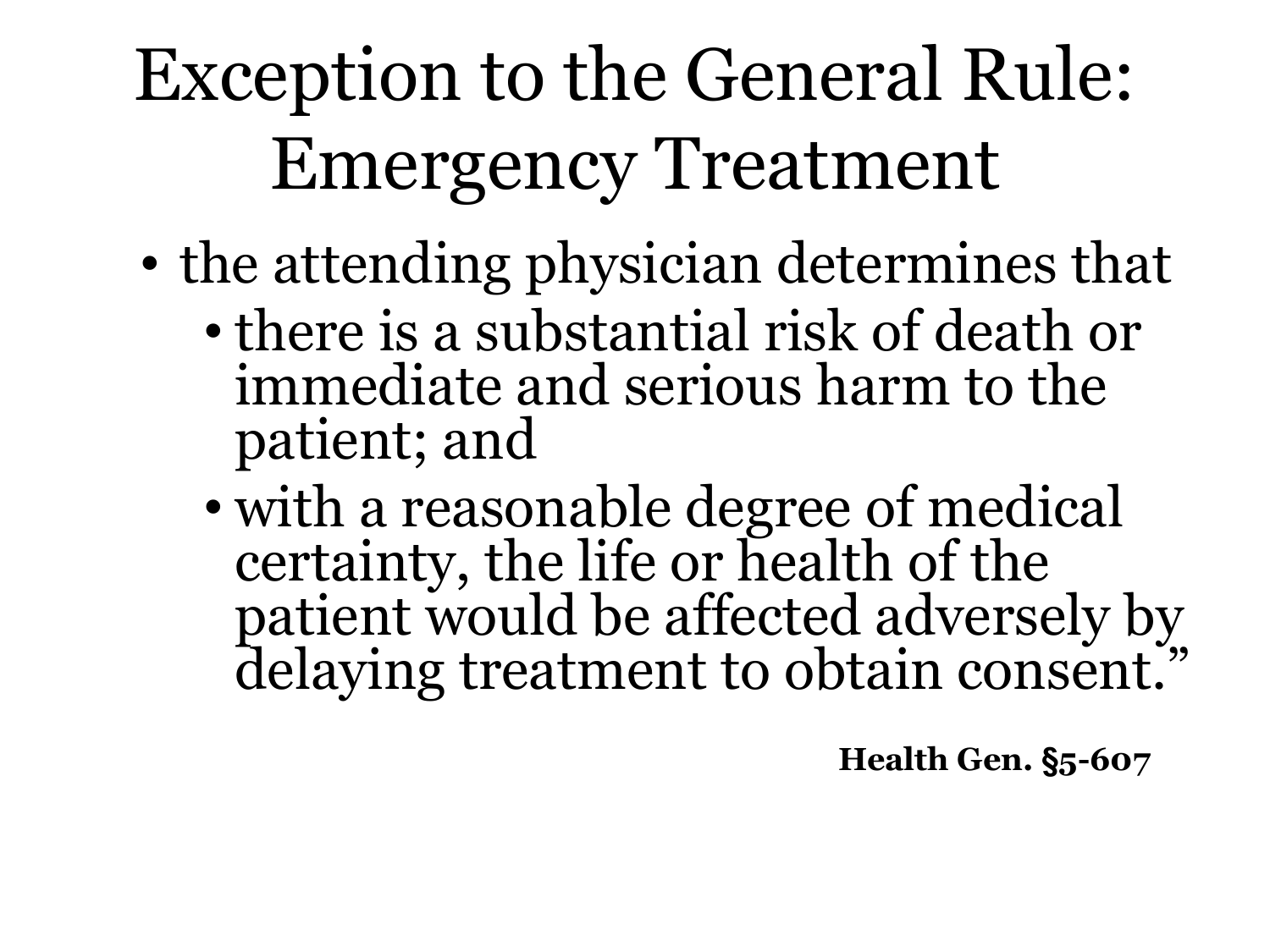### When can a Minor Consent to Healthcare?

"A minor has the same capacity as an adult to consent to medical treatment if, in the judgment of the attending physician, the life or health of the minor would be affected adversely by delaying treatment to obtain the consent of another individual."

**Health Gen. § 20-102(b)**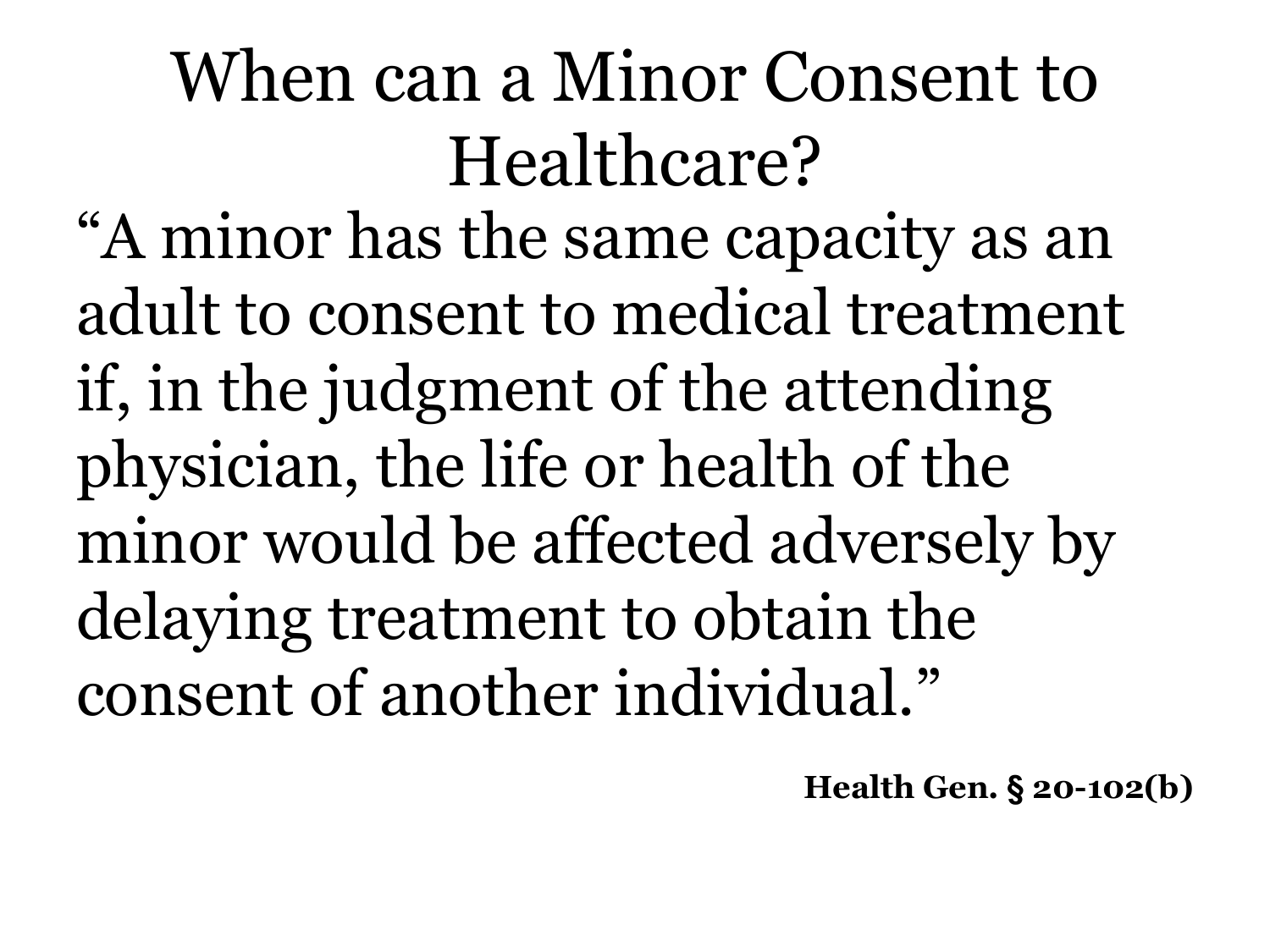### Consenting to Healthcare

A minor also has the right to consent to some specific health care treatments and has a general right to consent to healthcare if the minor is married or is the parent of a child. The healthcare provider has the responsibility of determining if the minor is competent.

**Health Gen. § 20-102(b)**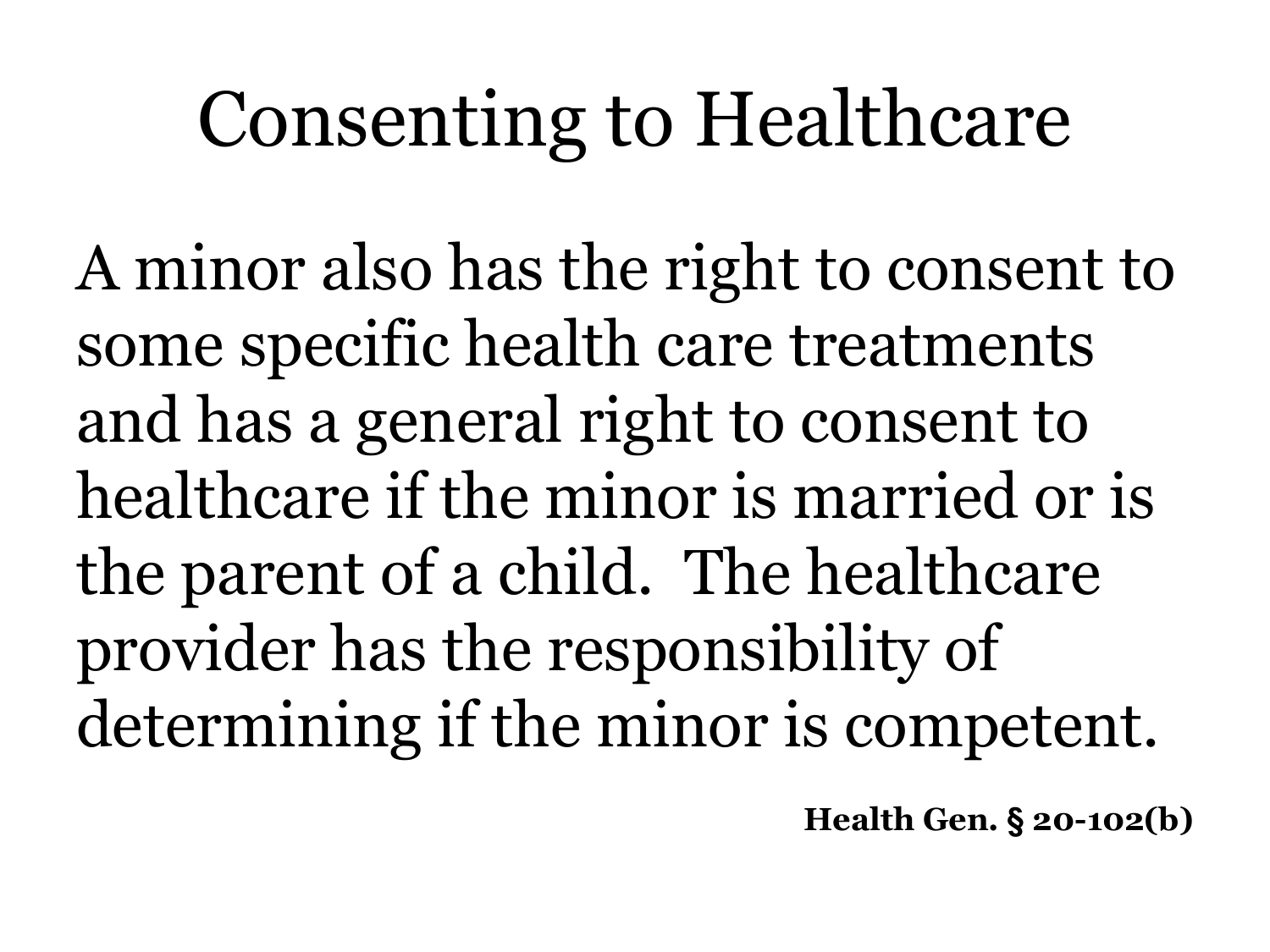#### When Is Someone "Competent"?

"Competent individual means a person who is at least 18 years of age … and who has not been determined to be incapable of making an informed decision."

**Health Gen. §5-601(f)**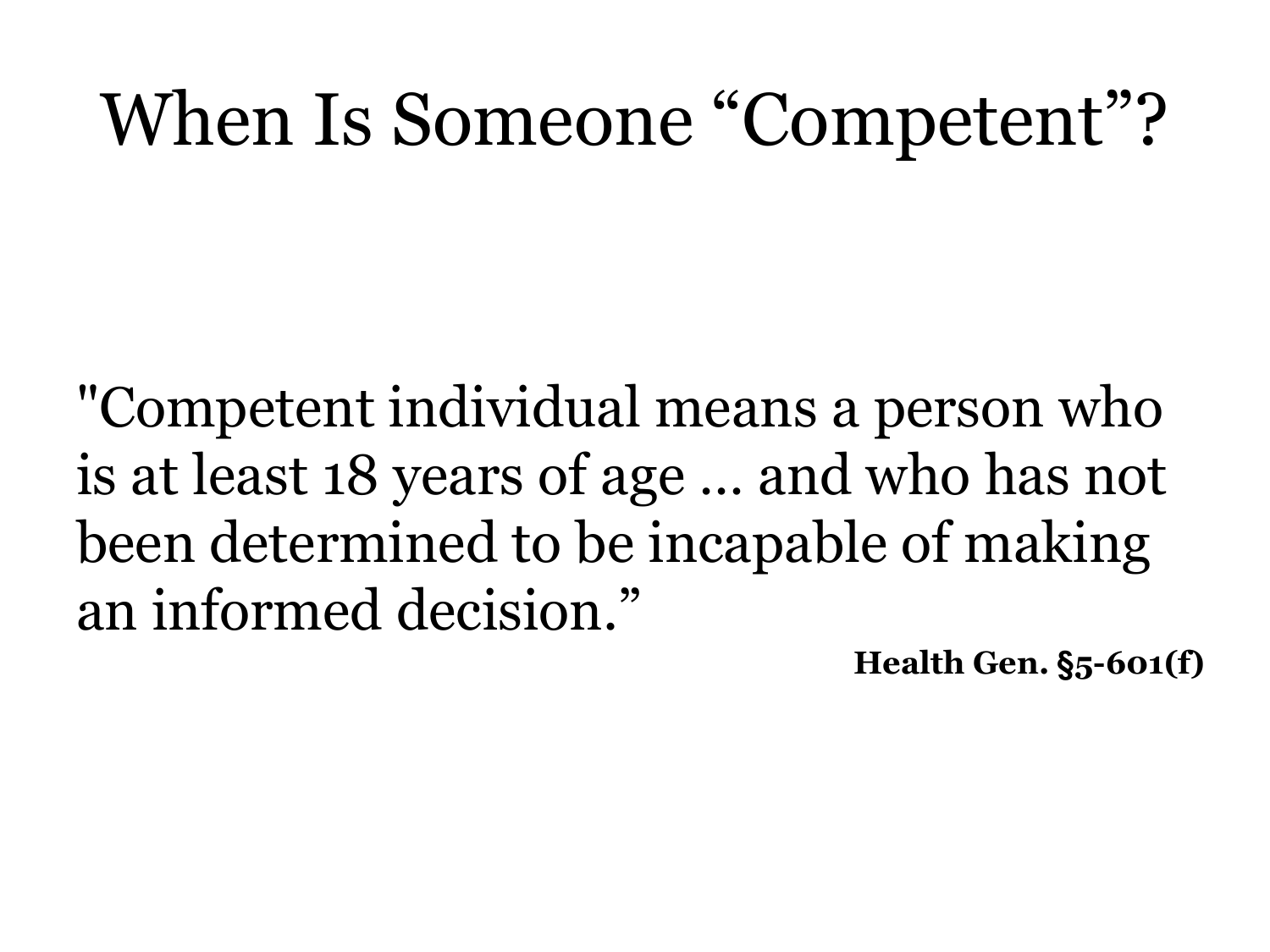When is Someone "Incapable of Making an Informed Decision"? A patient is "**incapable of making an informed decision**" about the provision, withholding or withdrawal of a specific medical treatment or course of treatment if she is:

–"unable to understand the nature, extent or probable consequences of the proposed treatment or course of treatment,

**Health Gen. §5-601(m)**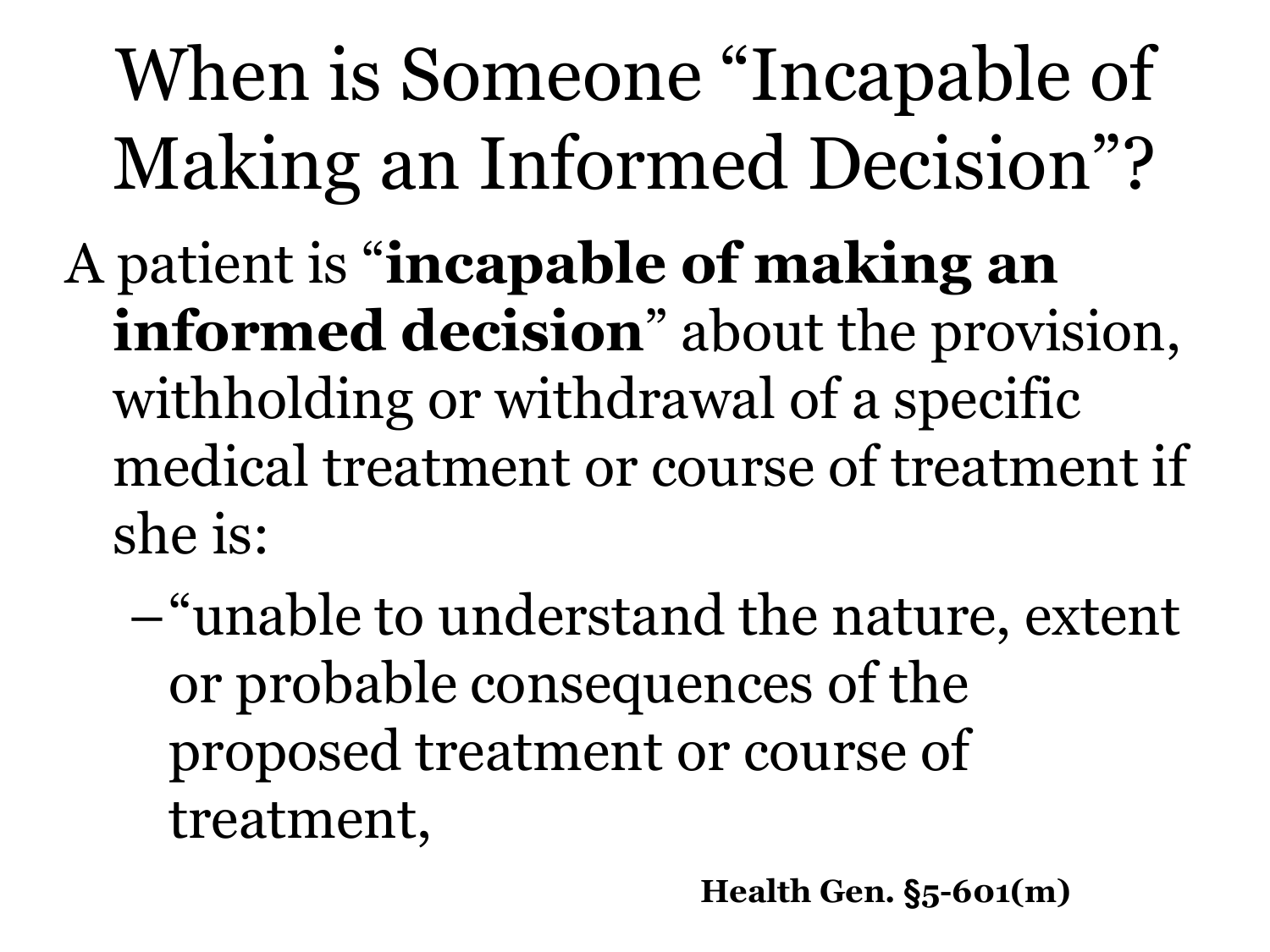When is Someone "Incapable of Making an Informed Decision"?

–unable to make a rational evaluation of the burdens, risks, and benefits of the treatment or course of treatment, or

–is unable to communicate a decision." **Health Gen. §5-601(m)**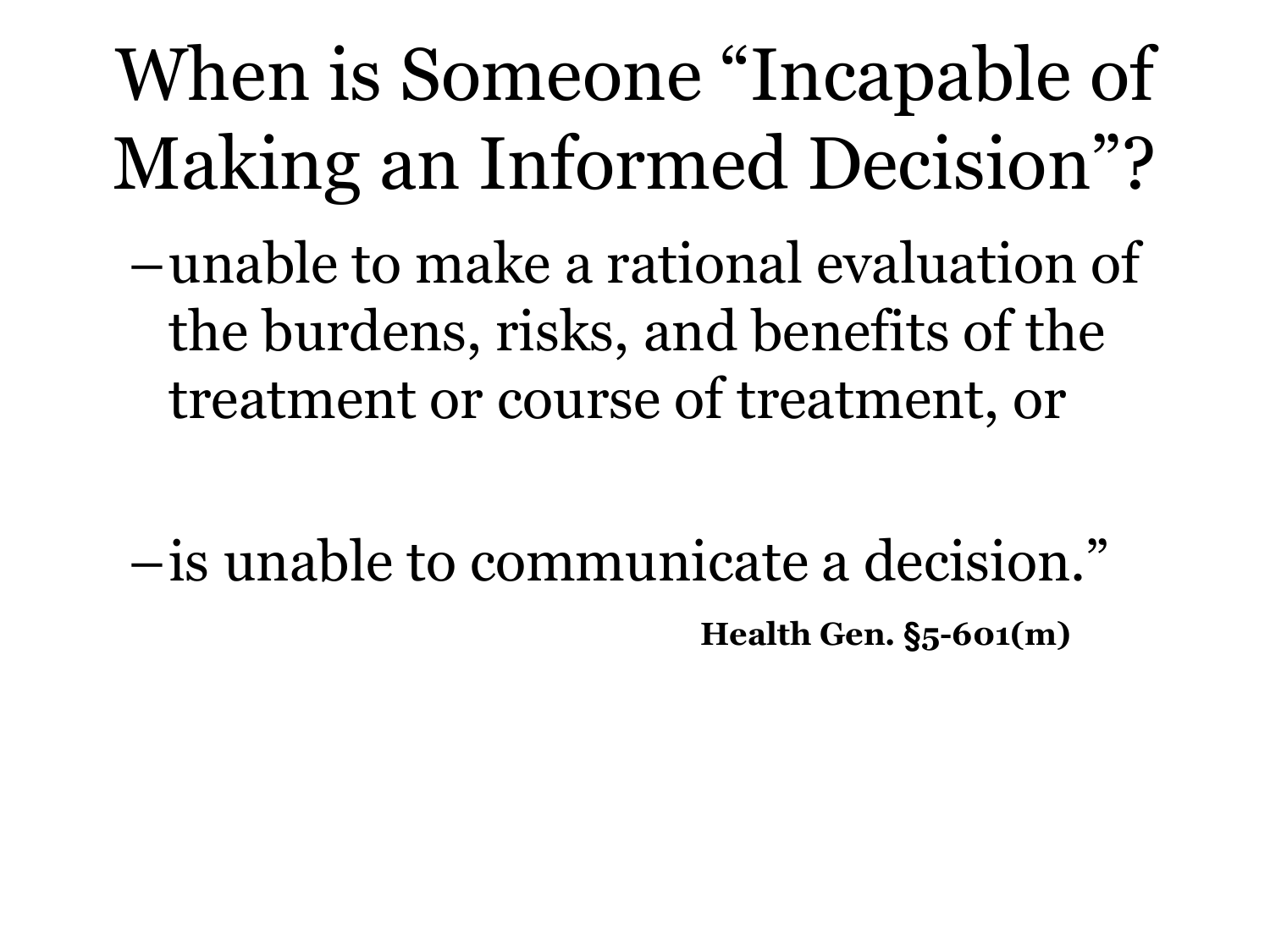### Assessing Capacity

- Ask: Capacity to make what decision?
- Does the individual have an understanding of the consequences of her decisions?
- What do her doctors, social workers and/or psychologists say about her decision-making capacity?
- Are decisions consistent with past stated wishes?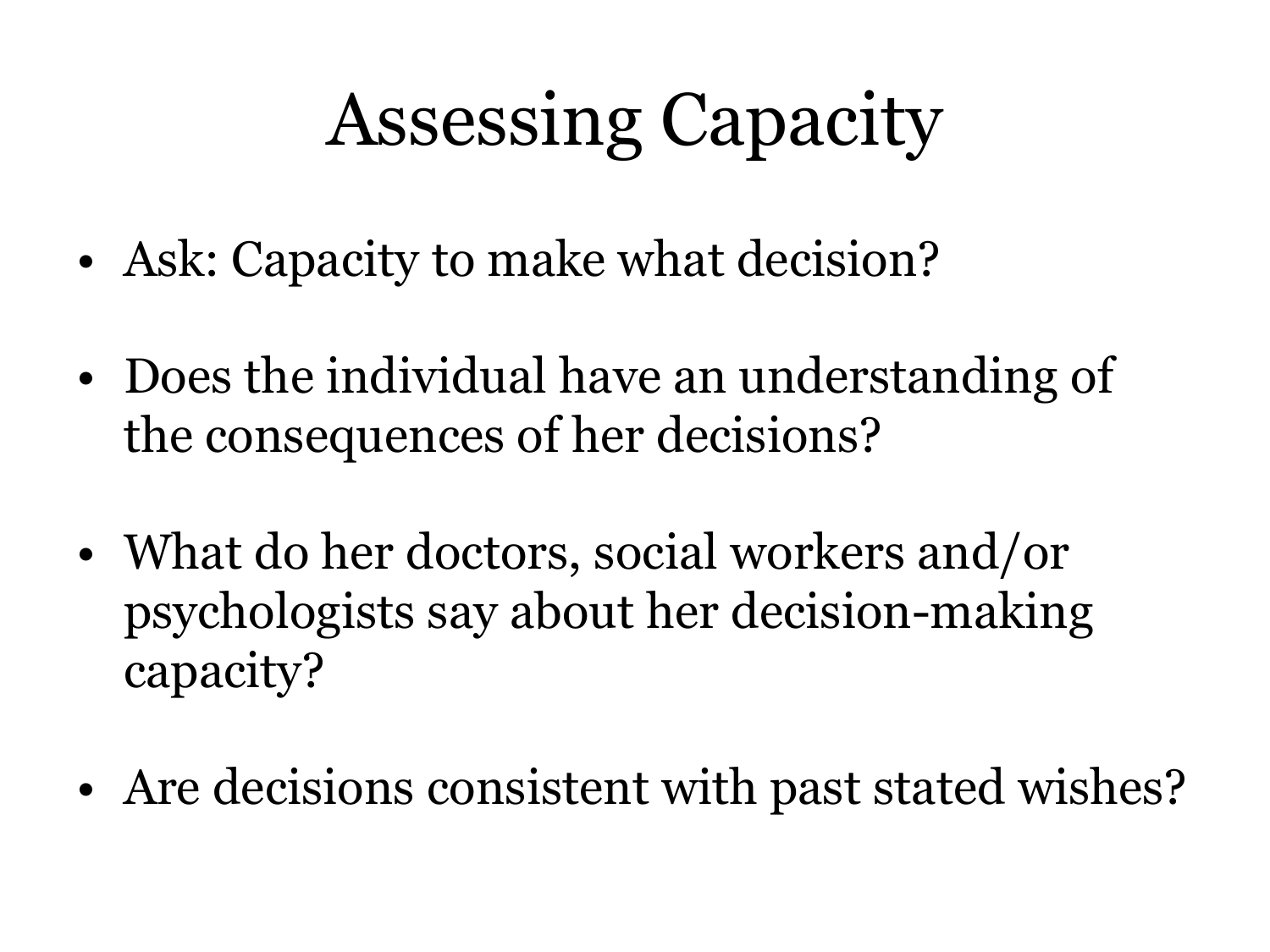# What Incapacity ISN'T

- Old Age
- Eccentricity
- Poverty
- Refusal of Care
- Disagreement with health care provider's recommendation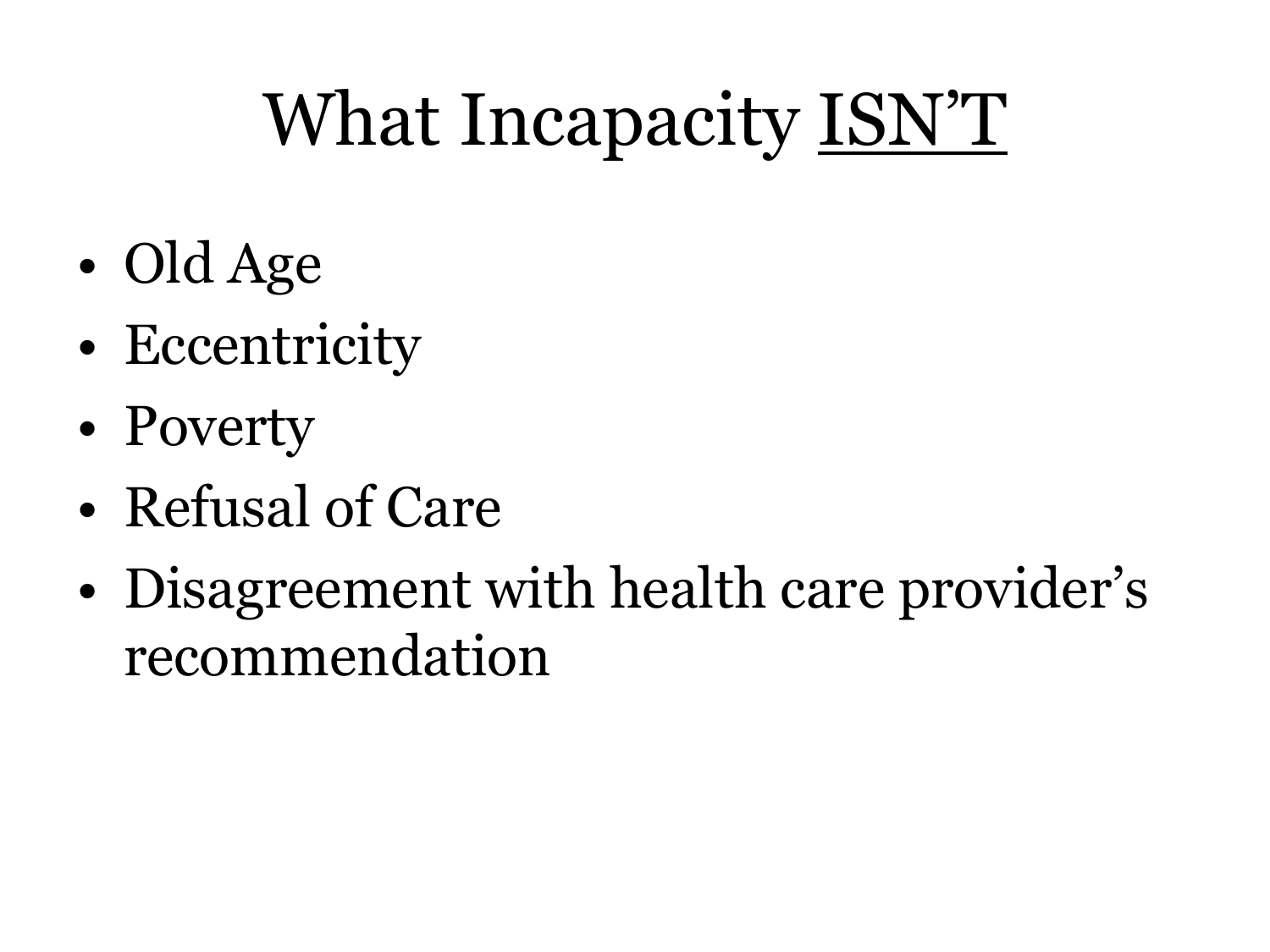#### Method of Communication

A person who is otherwise a "competent individual" but who communicates through some method other than speech cannot be considered "incapable of making an informed decision."

**Health Gen. §5-601(m)(2)**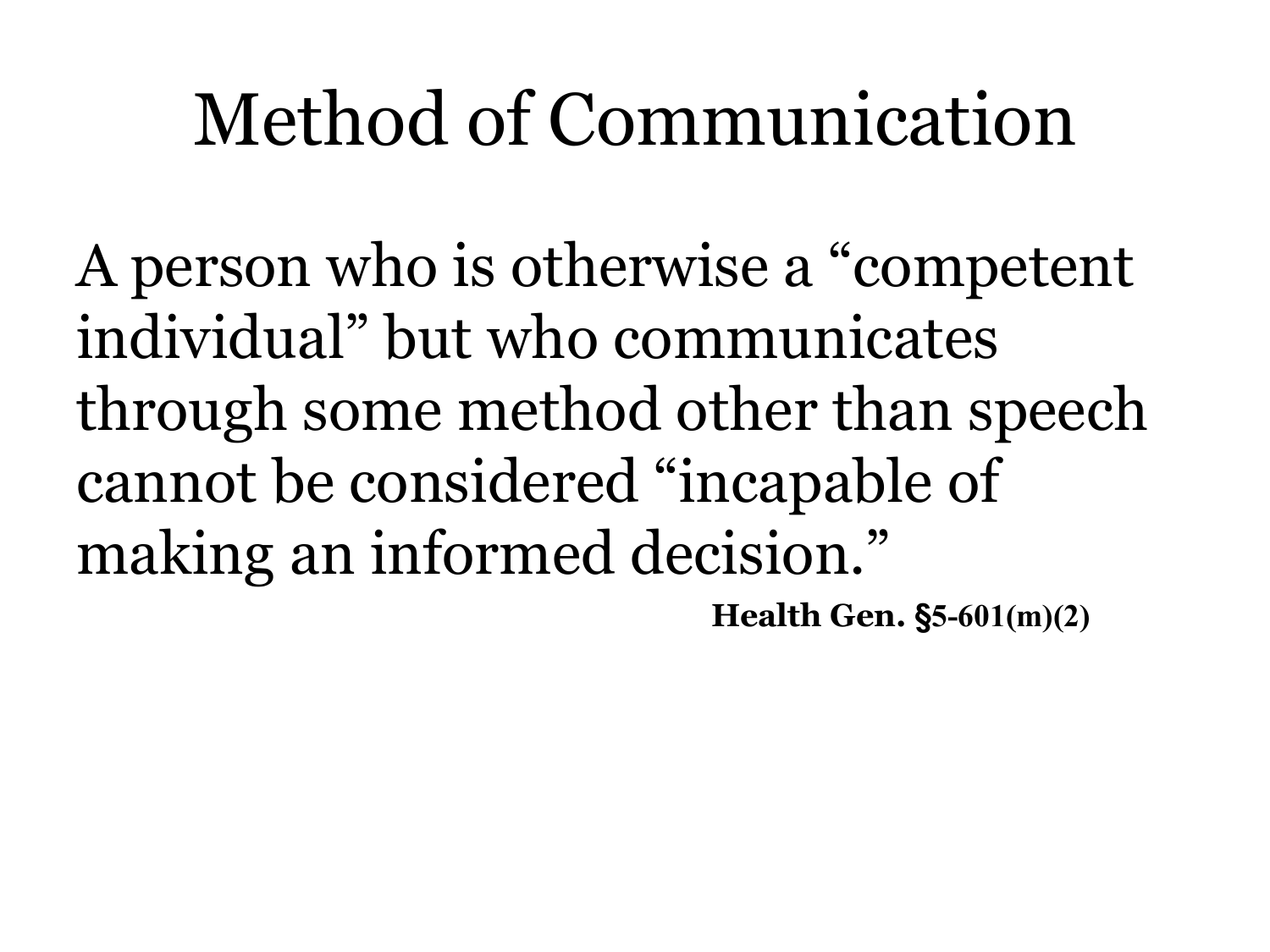### When in Doubt about Capacity…

#### Get a second opinion!

Examples:

- Older adult with dementia
- Younger adult with Autism spectrum disorder
- Individual with an intellectual disability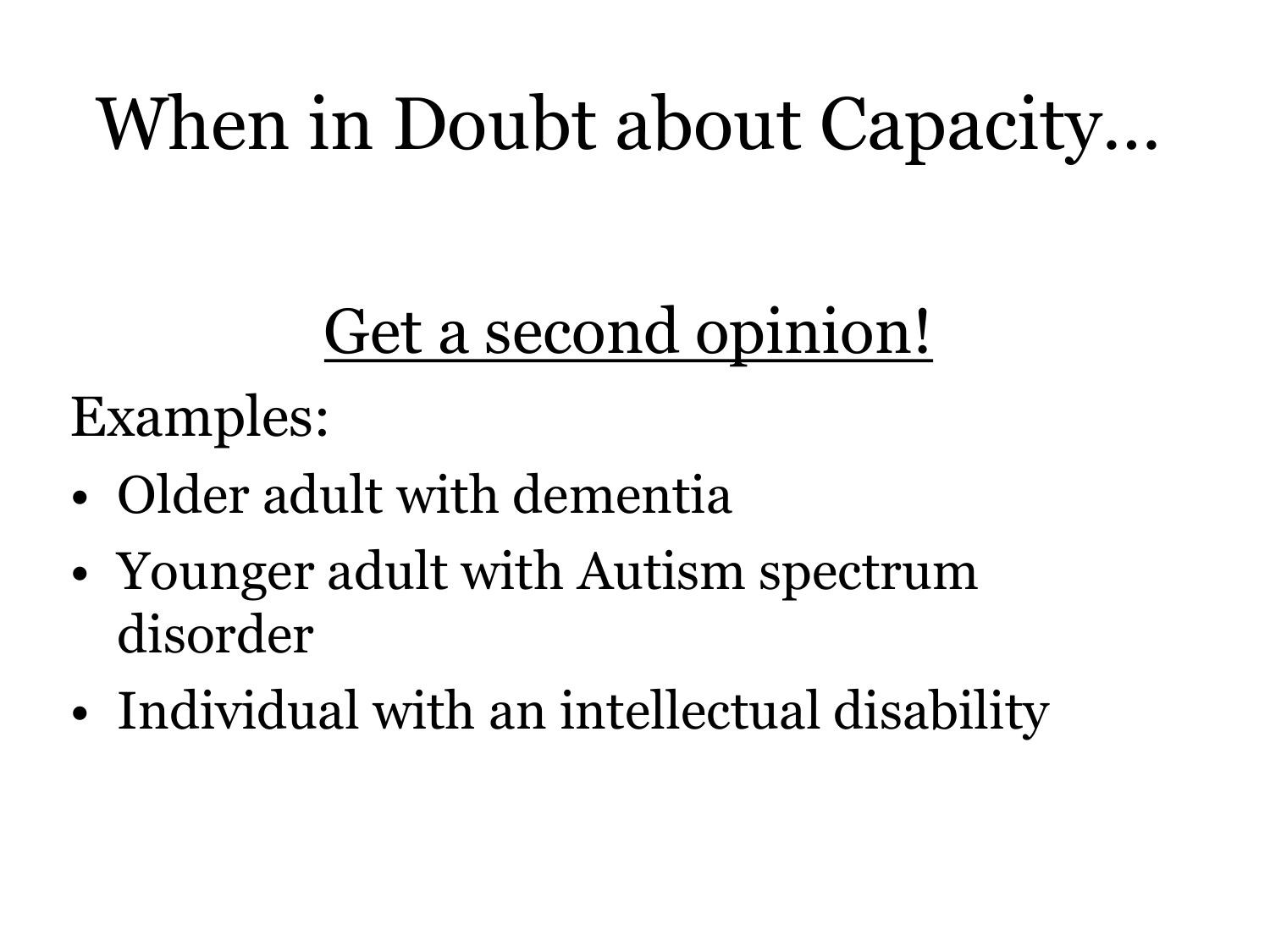Third Party Decision-Making; When A Patient Lacks Capacity

For individuals who lack capacity, informed consent can be obtained from a

- Health Care Agent
- Health Care Surrogate
- Guardian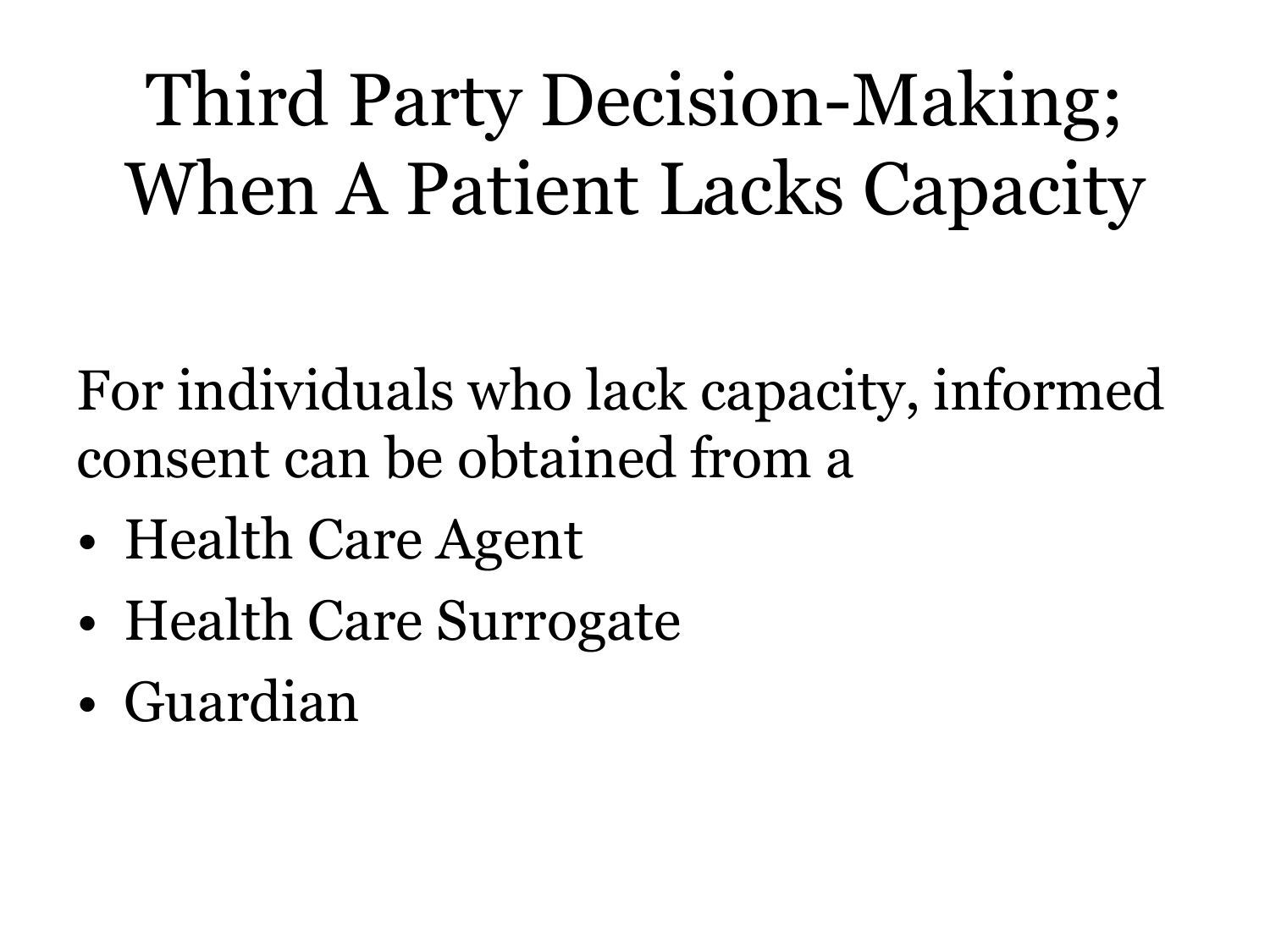#### Advance Health Care Directive

A written expression of a person's future health care wishes.

Allows the person signing it to choose a health care "agent" who can make decisions relating to when health care is provided, and when it is withheld or withdrawn.

**Health Gen. § 5-602**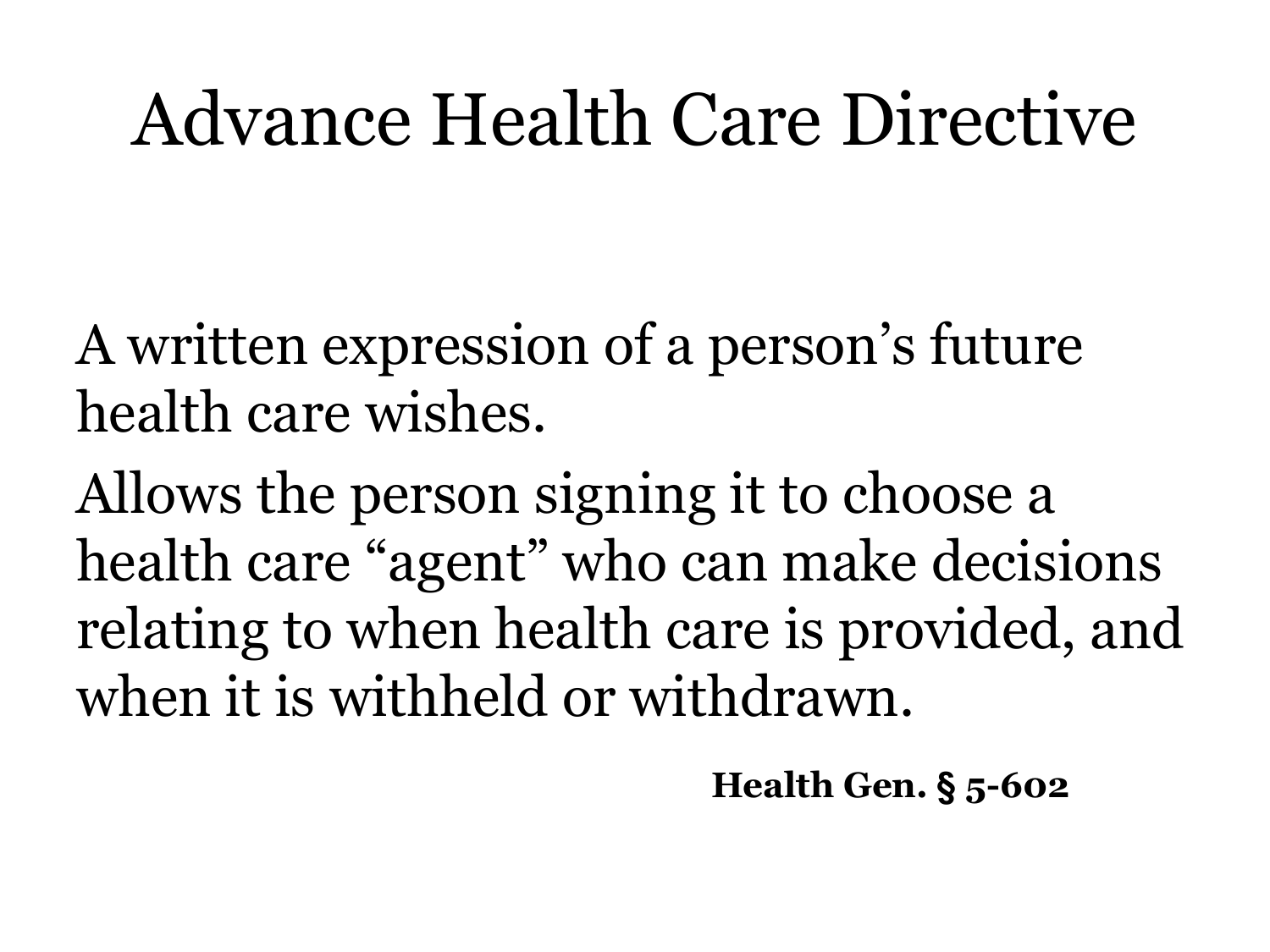#### Advance Health Care Directive

Allows the person signing it to state preferences for health care and treatment in general or specific situations, including:

- –terminal condition
- –persistent vegetative state
- –end-stage condition
- **Health Gen. § 5-603**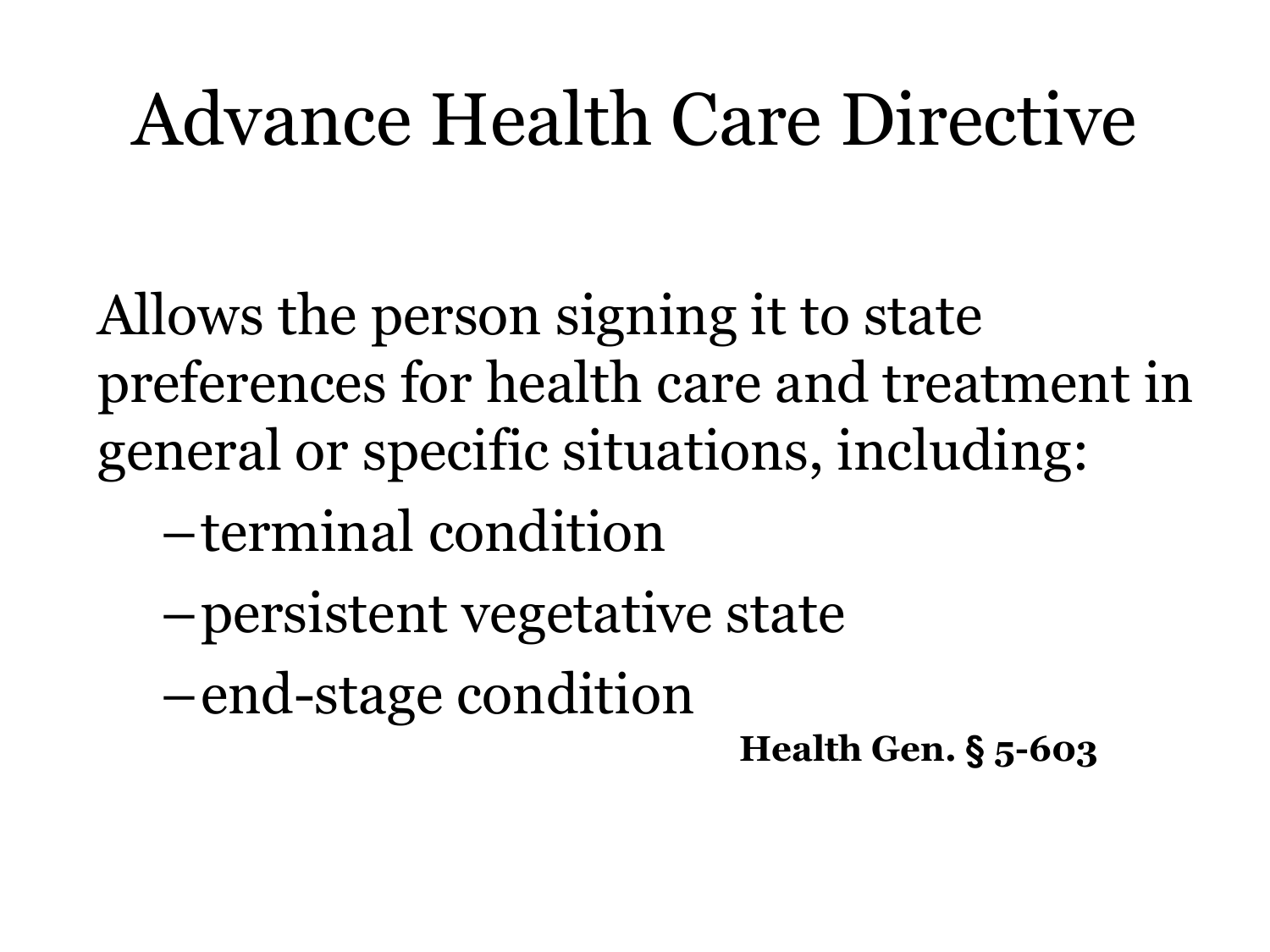### Oral Advance Health Care Directive

An oral advance directive is effective if:

- It is made in the presence of an attending physician, physician assistant or nurse practitioner and one witness and
- The patient's wishes are documented in the individual's medical record, and the record is signed and dated by the health care provider and the witness.

**Health Gen. § 5-602(d)**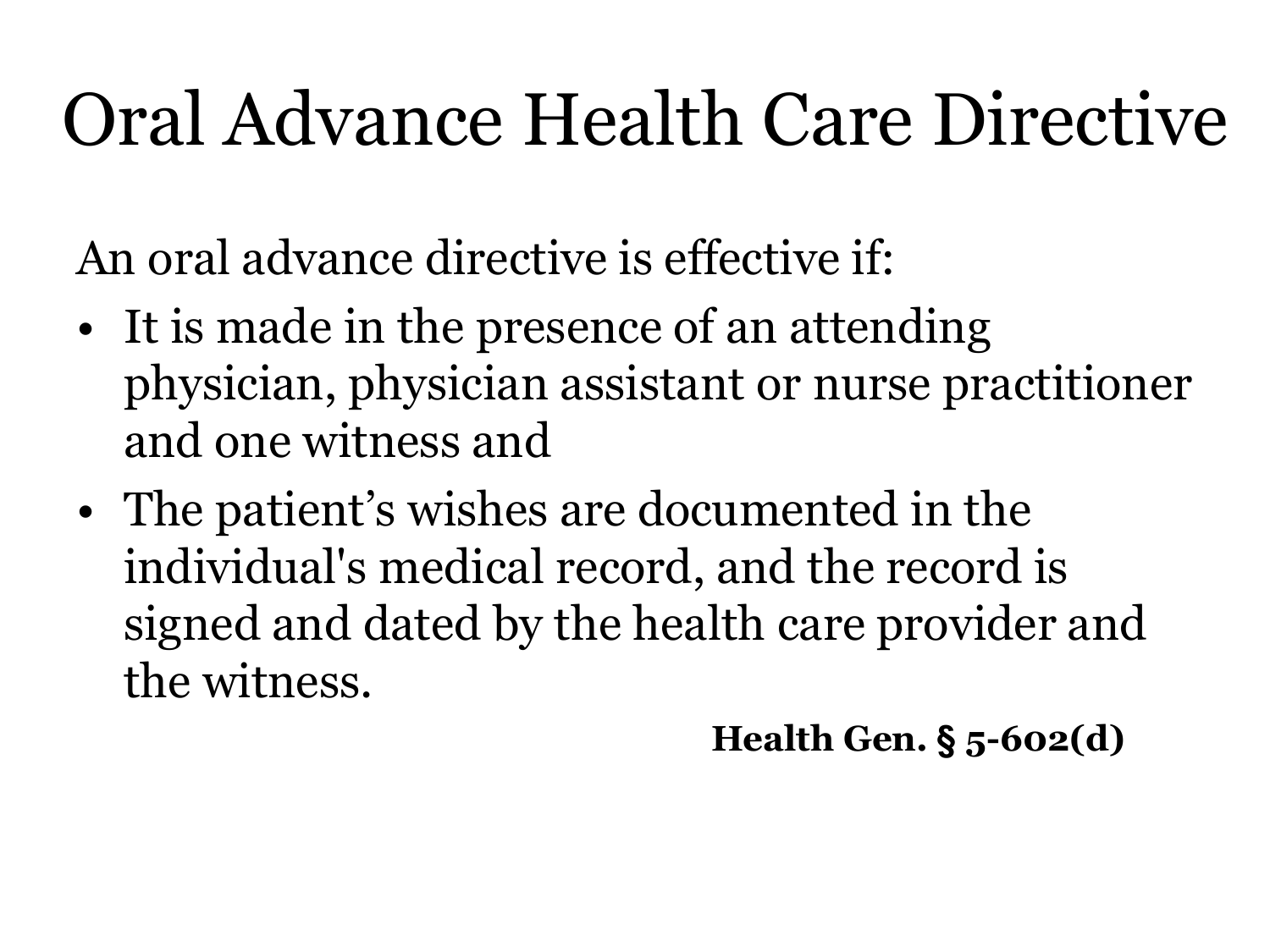### Advance Health Care Directives

For a health care directive to go into effect, 2 physicians – at least one of whom has examined the patient within the preceding 2 hours – must certify in writing that the patient is incapable of making an informed decision regarding treatment.

**Health Gen. § 5-606(a)**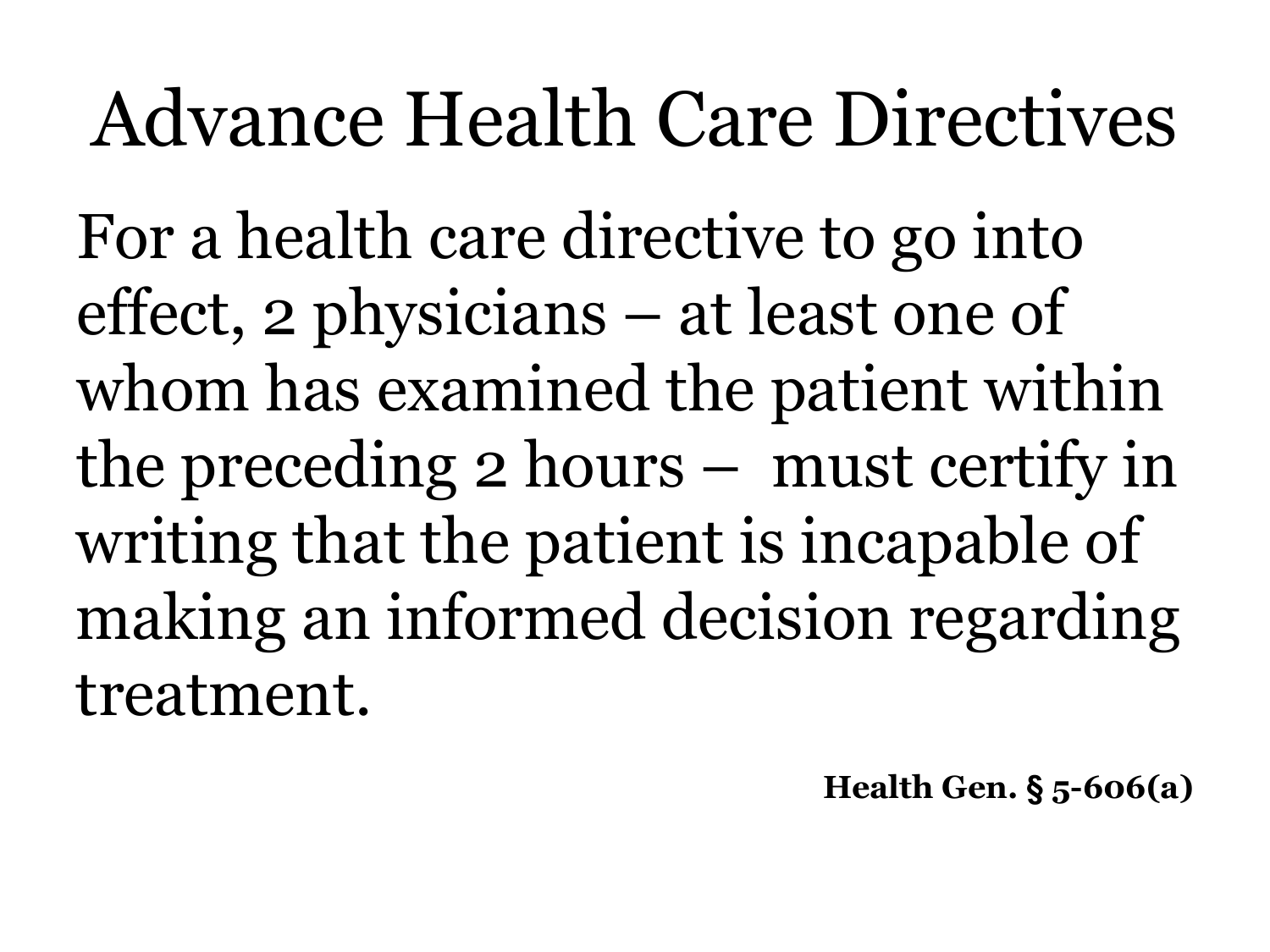#### Advance Health Care Directives

- The physicians' certifications must be based on personal examination of the patient.
- If the patient is unconscious or unable to communicate by any means, only one physician's certificate is required.

**Health Gen. § § 5-602(a),(e), 5-606(a)**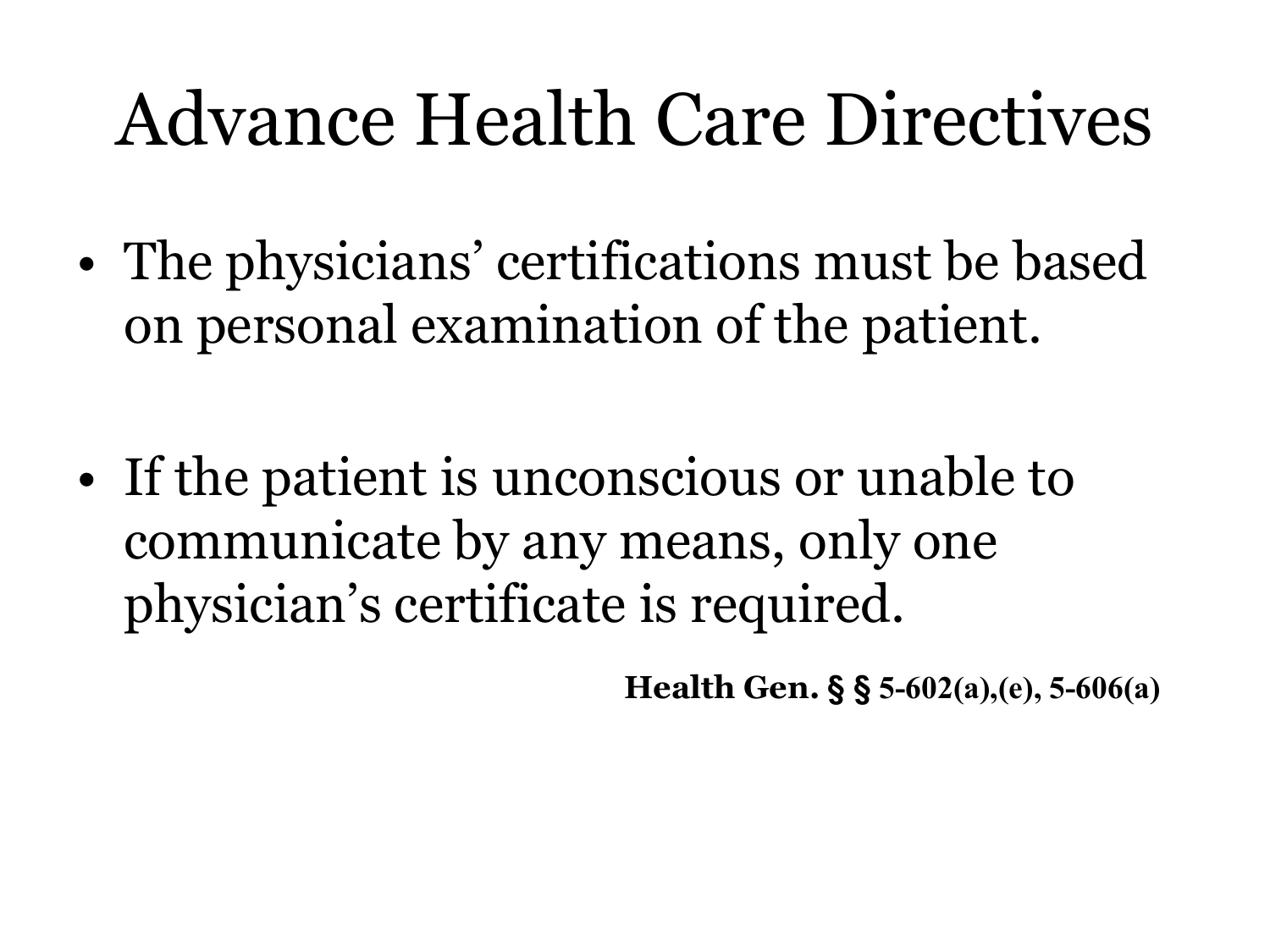### A Health Care Agent's Powers

Advance directives may give agents the power to:

- Request and review medical records
- Authorize admission to and discharge from a hospital
- Authorize or refuse treatment
- Decide what steps should be taken in sustaining the patient on life support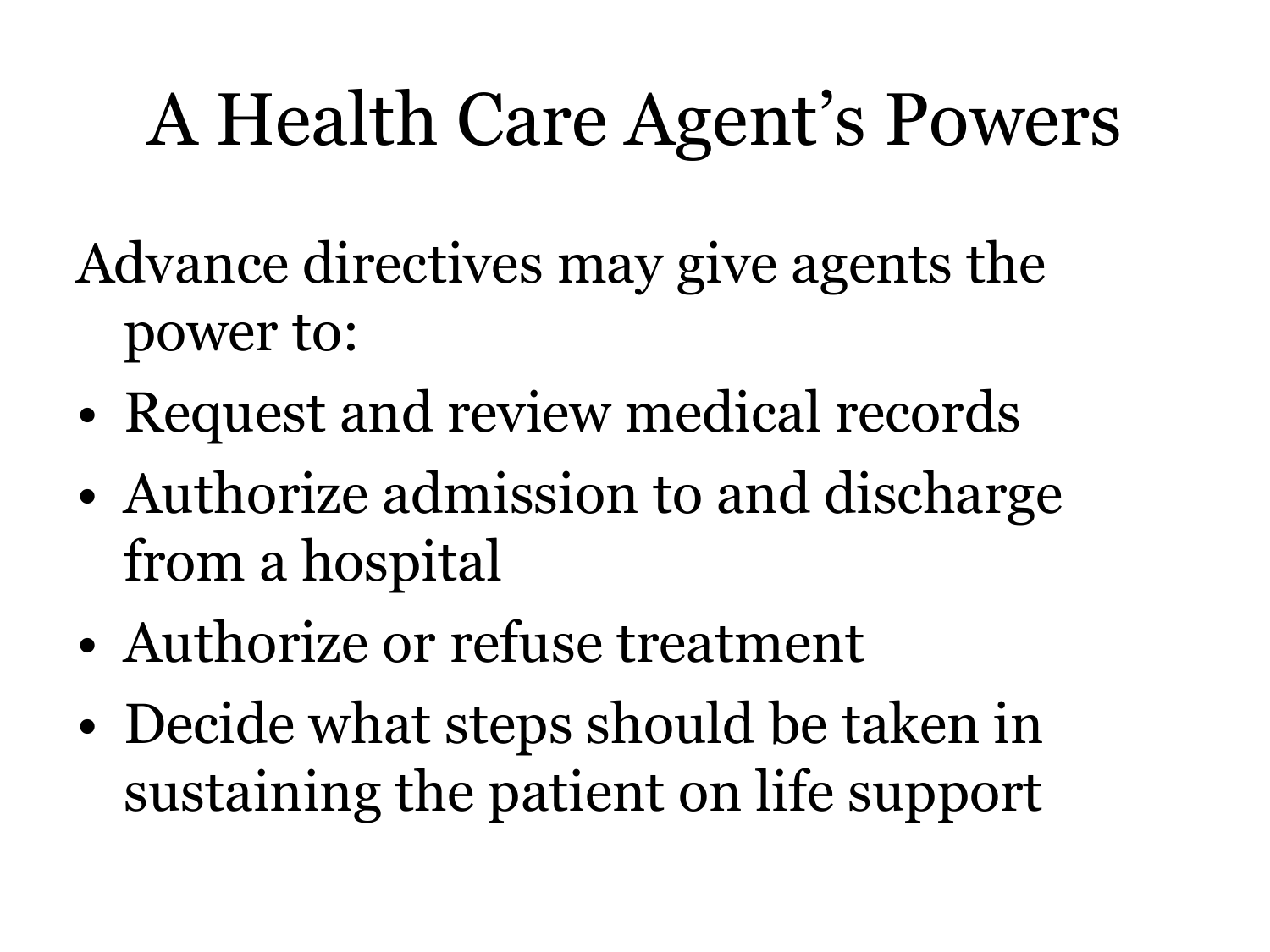### Limits on a Health Care Agent's Authority

An agent cannot "require a physician or physician assistant to prescribe or render medical treatment to a patient that the physician or physician assistant determines to be ethically inappropriate [or]... medically ineffective."

**Health Gen. §5-611**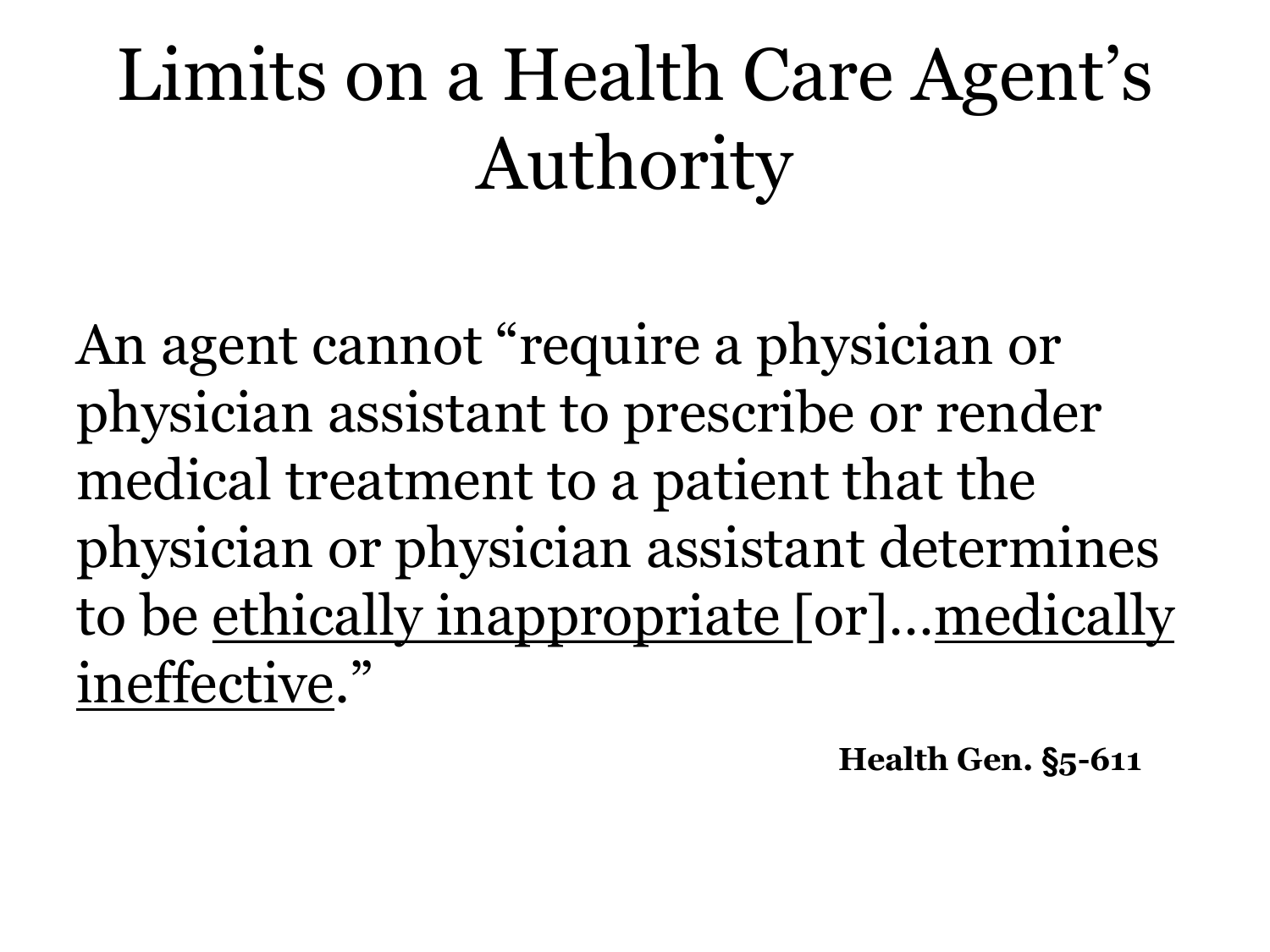### Advance Mental Health Directive

Like an Advance Health Care Directive, an Advance Directive for Mental Health Services allows an individual to decide, ahead of time, what mental health services they want if and when they become incapable of providing informed consent. **Health Gen. § 5-602.1**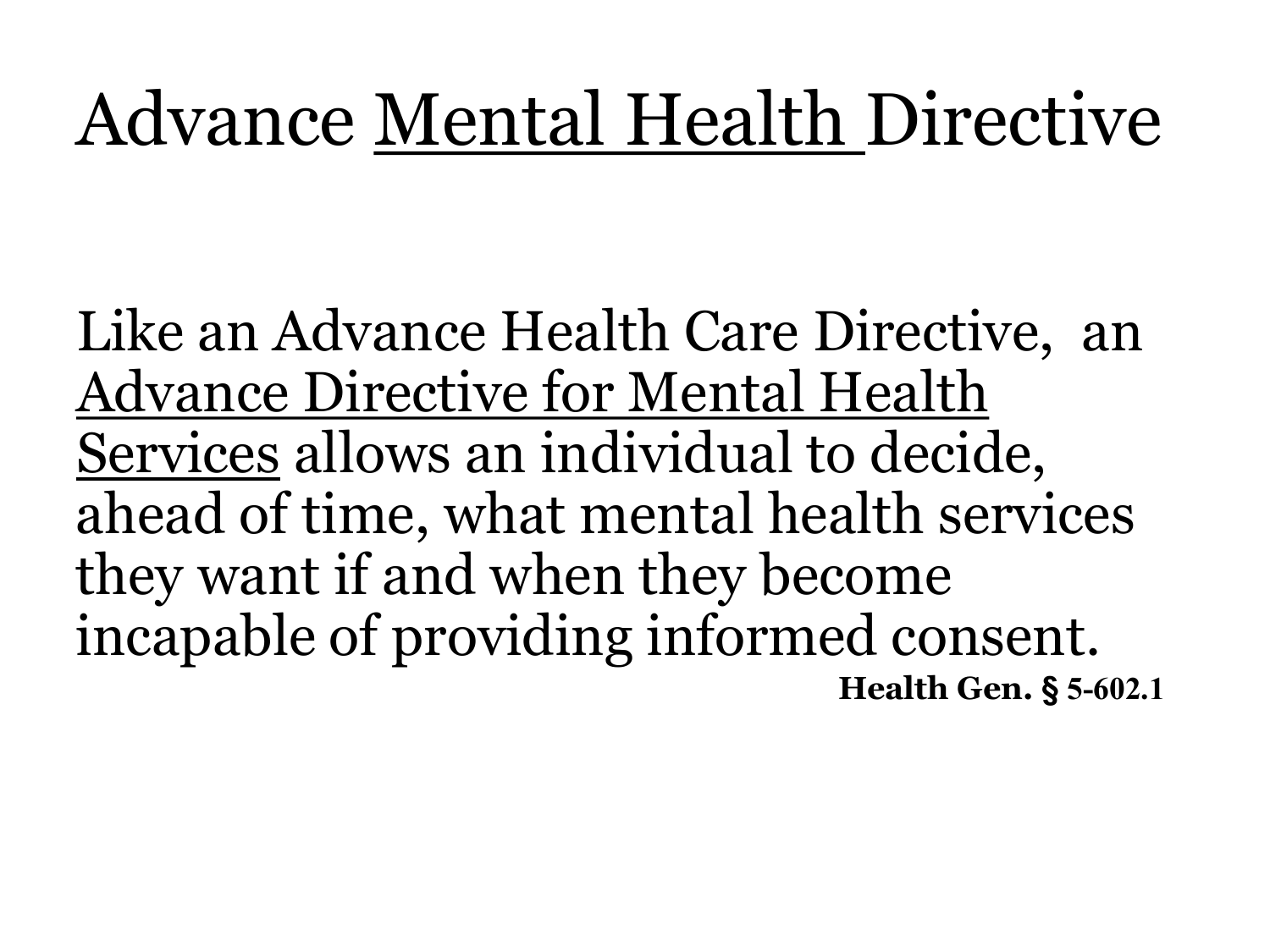#### Advance Mental Health Directive

An Advance Directive for Mental Health Services should name an "agent" that the person wants to speak for his or her interests.

**Health Gen. § 5-602.1**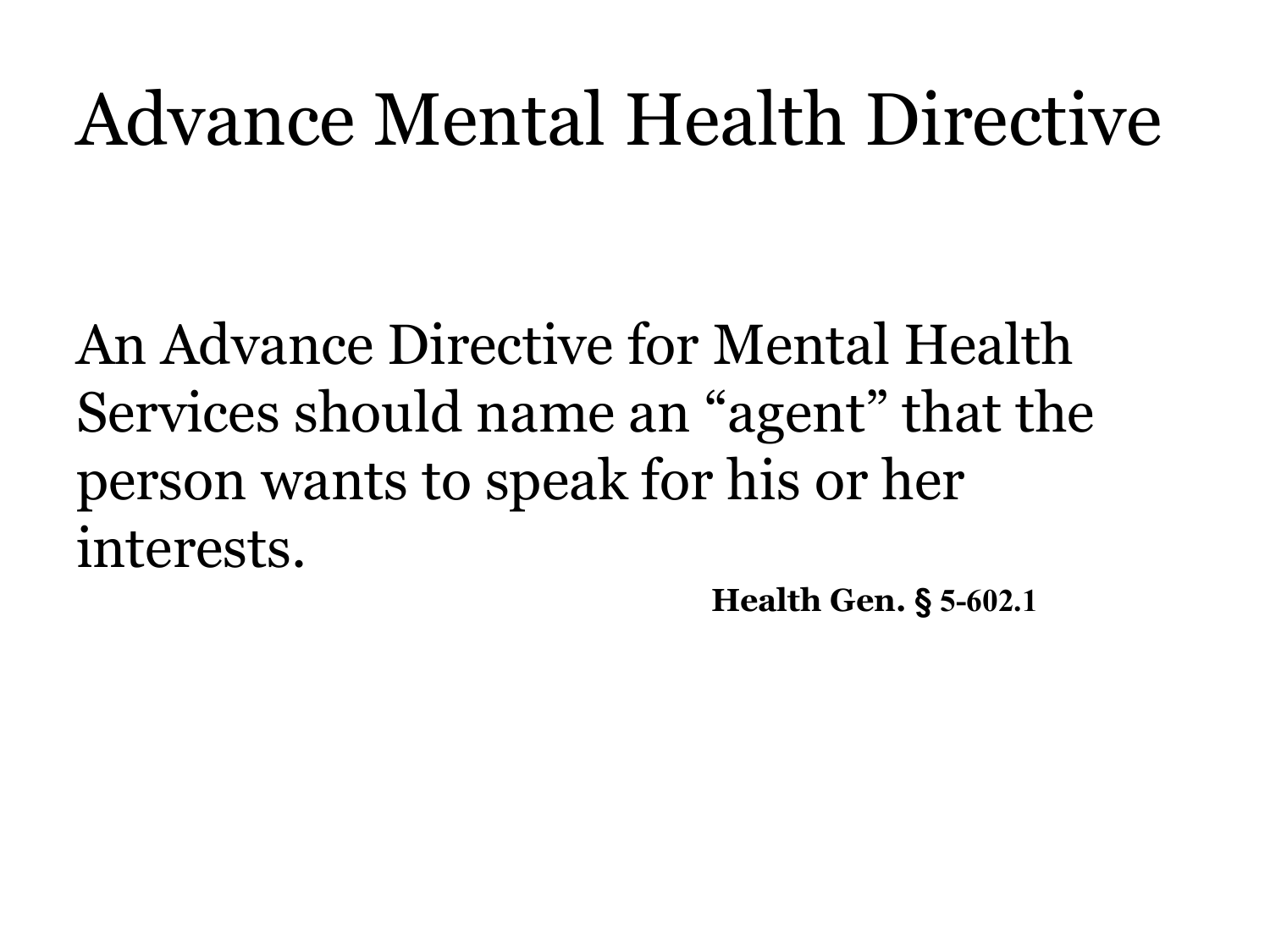### Advance Mental Health Directive

Can include preferences of:

- Particular mental health professionals to offer treatment
- Particular facilities
- Particular treatment programs
- Medications the patient wants or does not want

**Health Gen. § 5-602.1**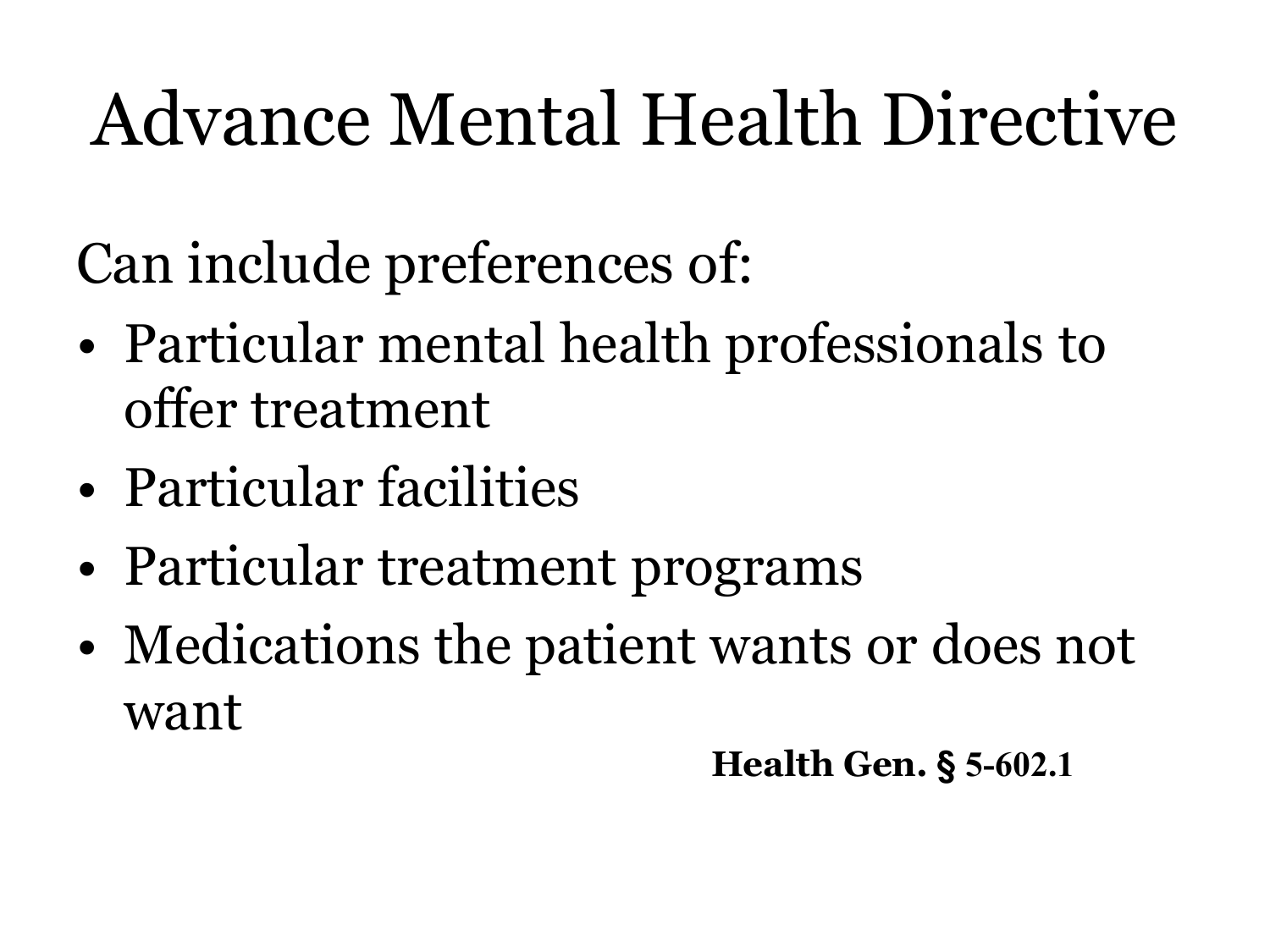# **Practical Tips for Advance Health Care Directives**

- **Don't leave your health care directives in the drawer!**
- **Give copies to your agents, your health care providers, your family members.**
- **Have an open and candid conversation with your agents about your wishes.**
- **Review your directives on a regular basis.**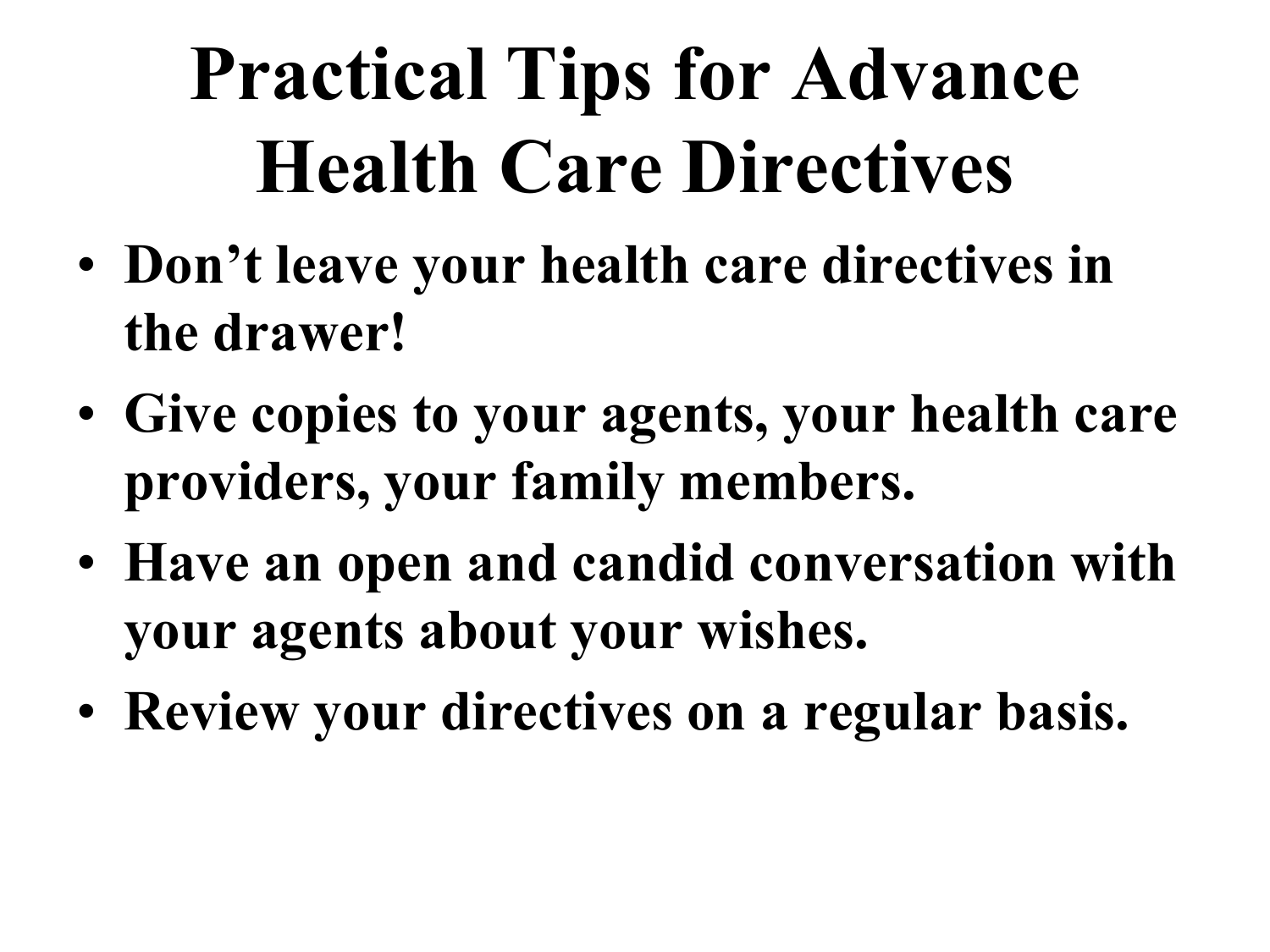The Maryland Health Care Decisions Act allows certain people to make health care decisions for family members or close friends even when there is no Advance Health Care Directive.

**Health Gen. § 5-605**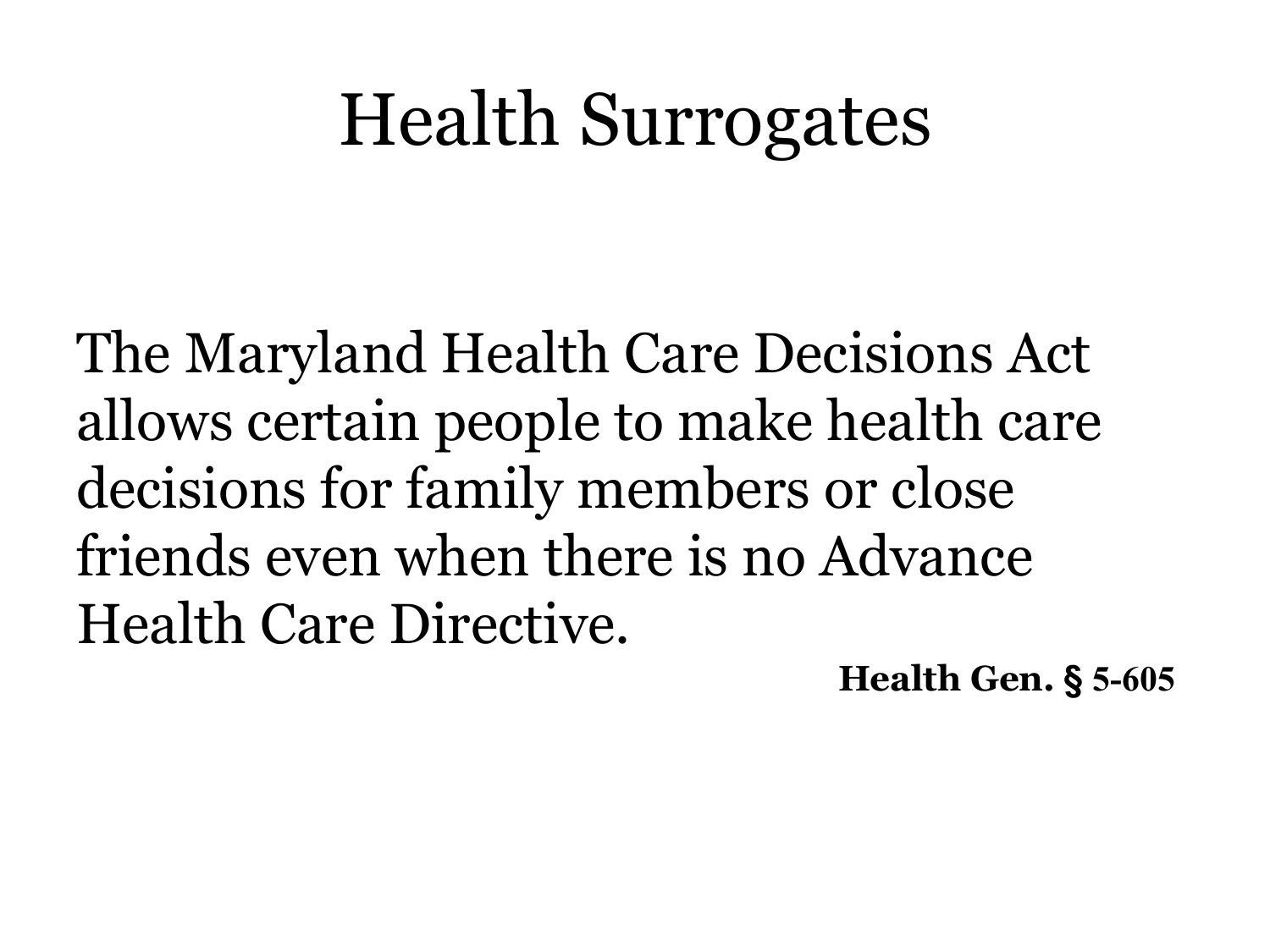The law looks for surrogates in this order:

- 1) The patient's guardian
- 2) The patient's spouse or domestic partner;
- 3) An adult child;
- 4) A parent;
- 5) An adult sibling
- 6) A friend or other relative subject to certain requirements

**Health Gen. § 5-605(a)(2)**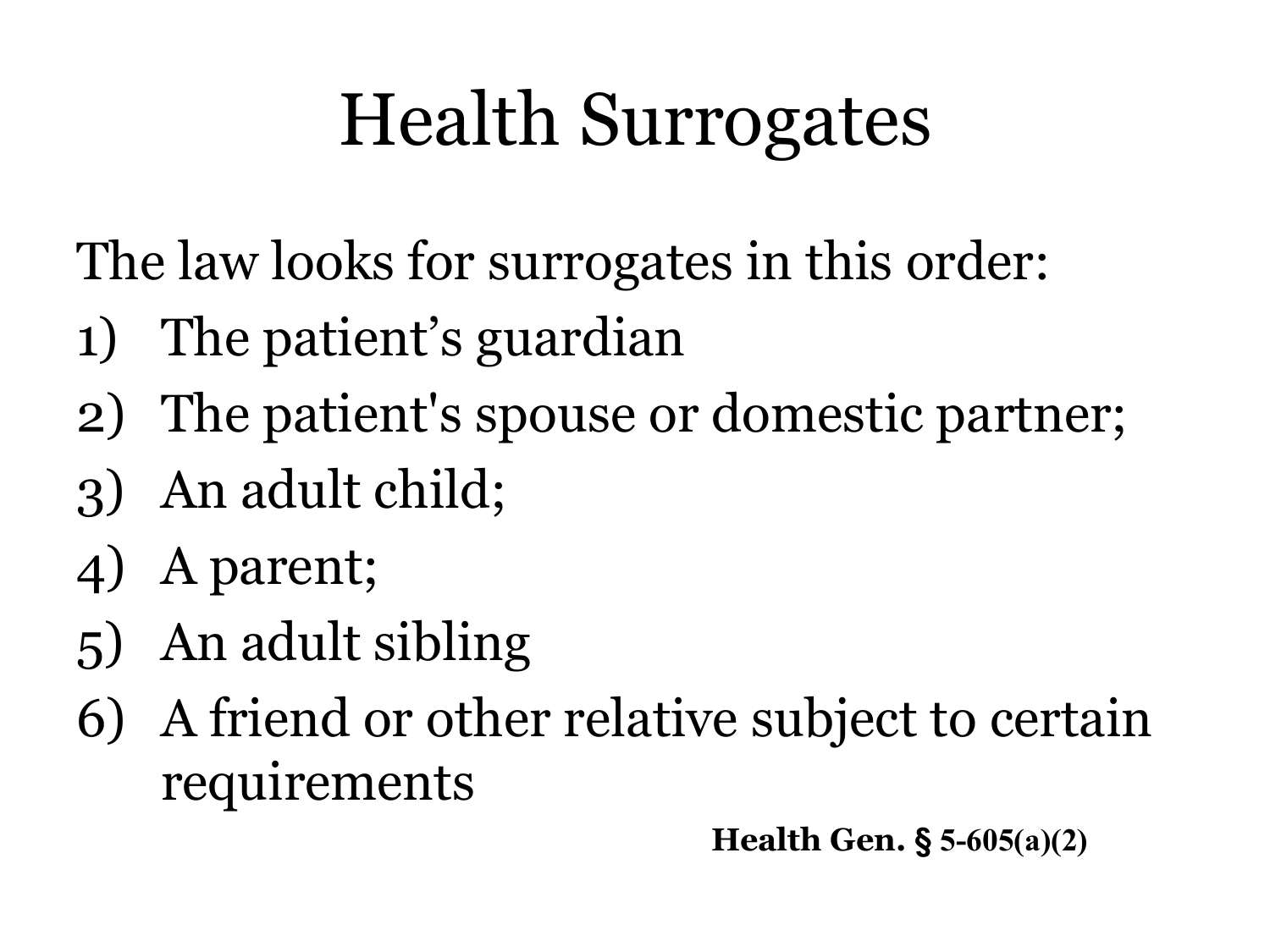A friend can become a health surrogate if she:

"Is a competent individual; and

Presents an affidavit to the attending physician stating:

- That the person is a relative or close friend of the patient; and
- Specific facts and circumstances demonstrating that the person has maintained regular contact with the patient sufficient to be familiar with the patient's activities, health, and personal beliefs." **Health Gen. § 5-605(a)(3)**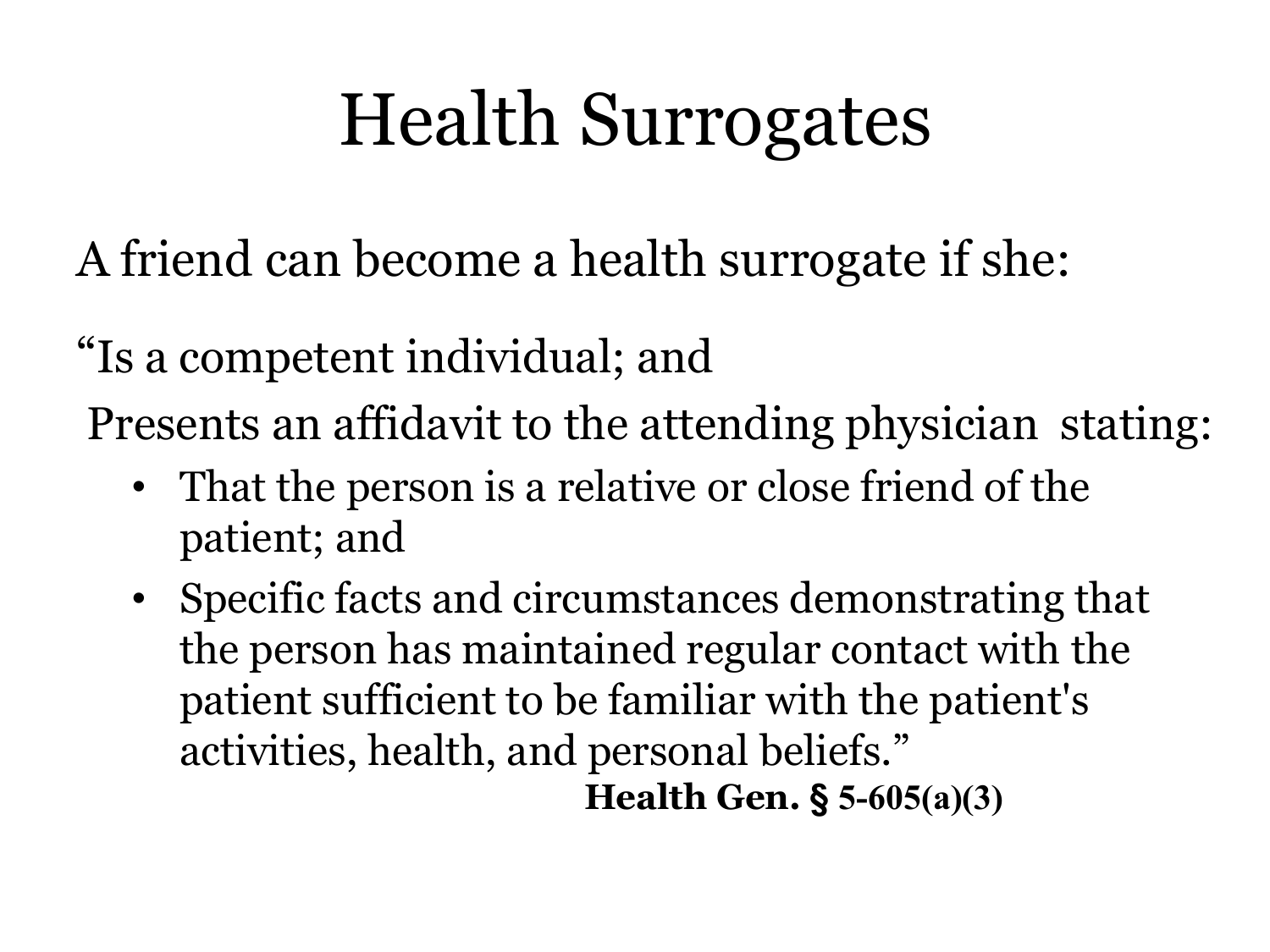Before a health surrogate can be appointed, 2 physician certifications that the patient lacks capacity are required (the same as for an advance directive).

**Health Gen. § 5-606**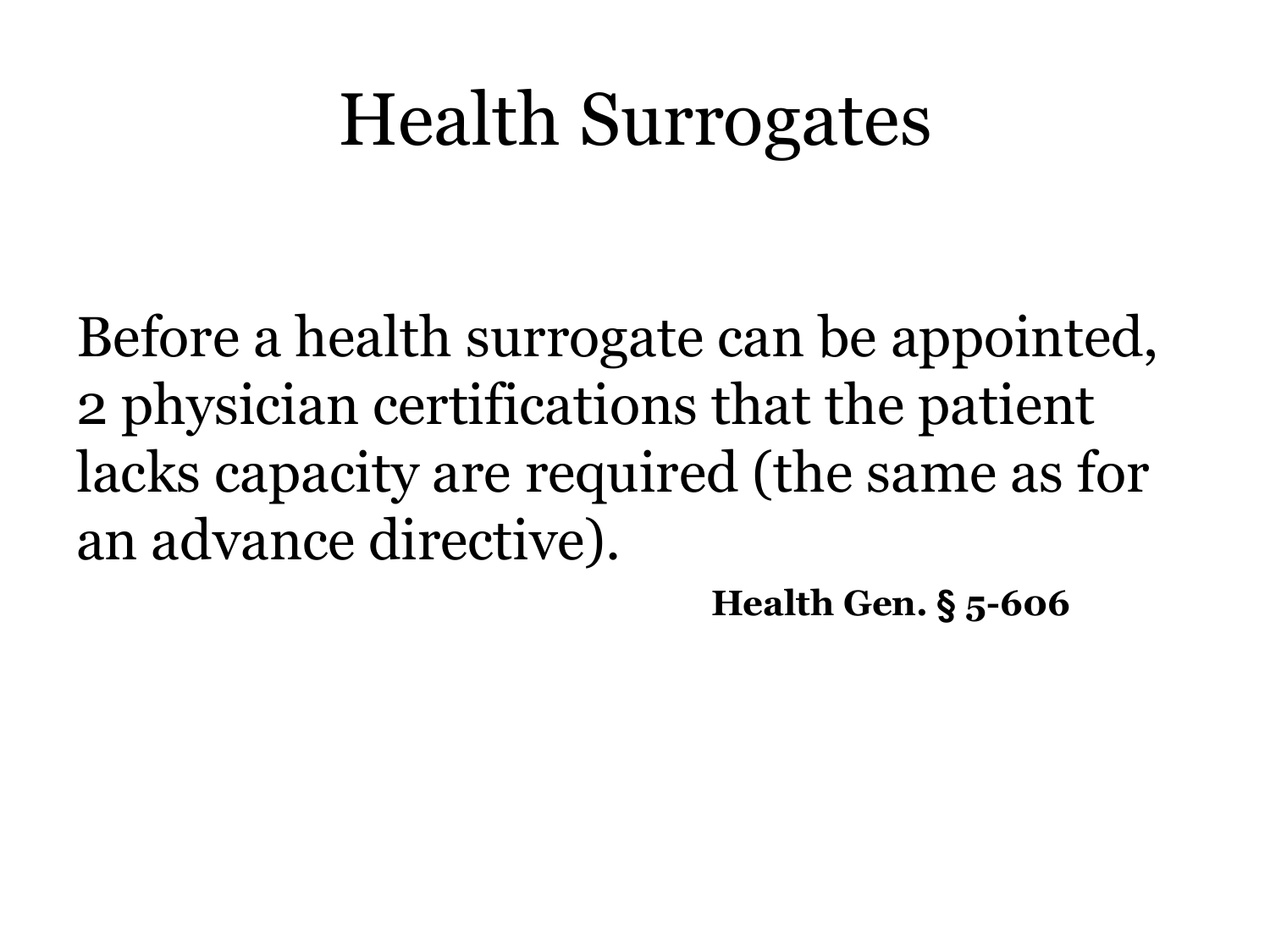#### A Health Surrogate's Duties

A surrogate must make decisions that, in their experience with the patient, best represent the patient's wishes.

That may include their knowledge of the patient's religious or moral beliefs and the patient's expressed preferences with regard to withholding or providing treatment. **Health Gen. § 5-605(c)**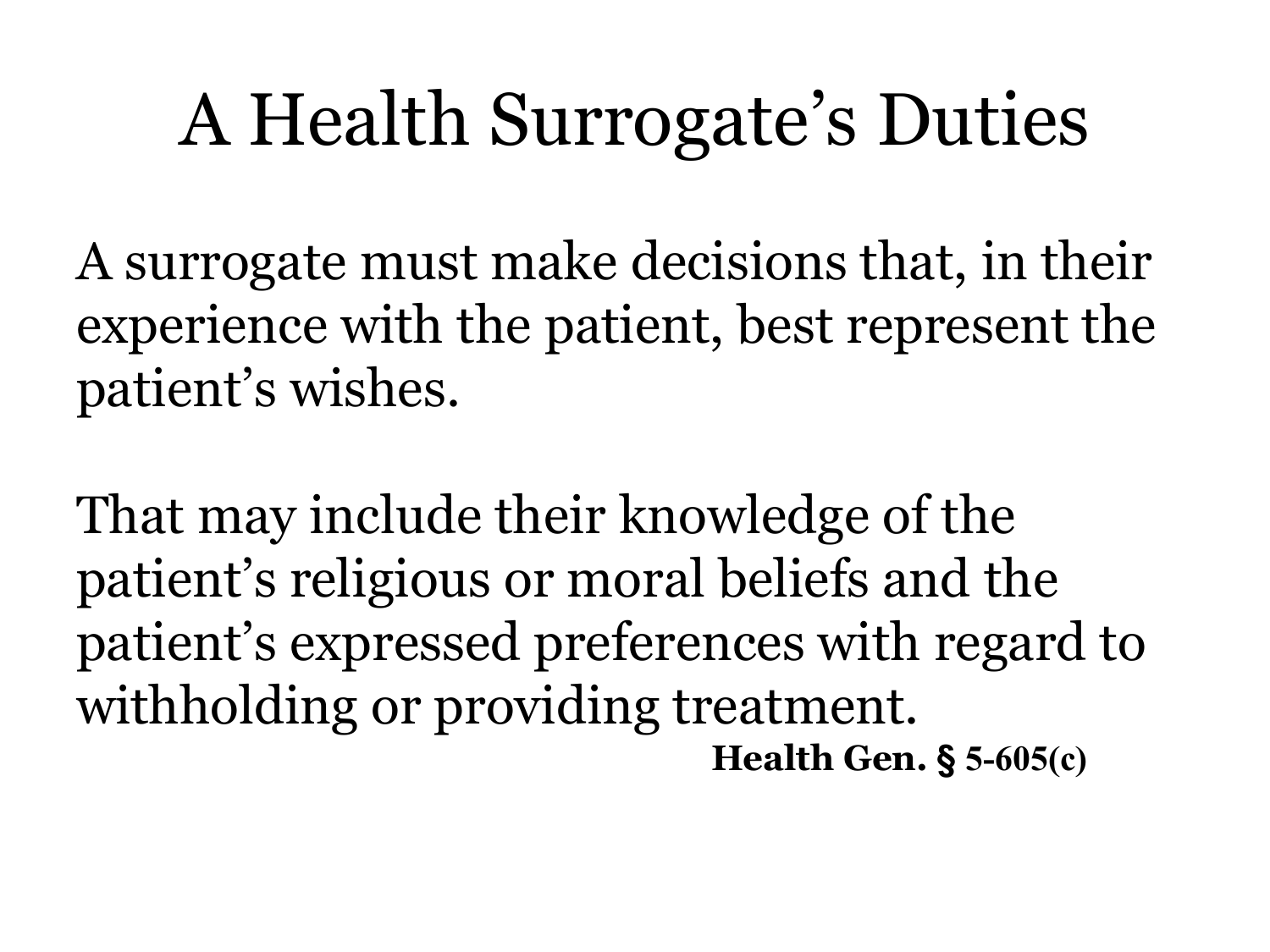#### A Health Surrogate's Duties

"The decision of a surrogate regarding whether life-sustaining procedures should be provided, withheld or withdrawn, in whole or in part, **shall not** be "based on the patient's preexisting, long term mental or physical disability or a patient's economic disadvantage."

**Health Gen. § 5-605(c)(3)**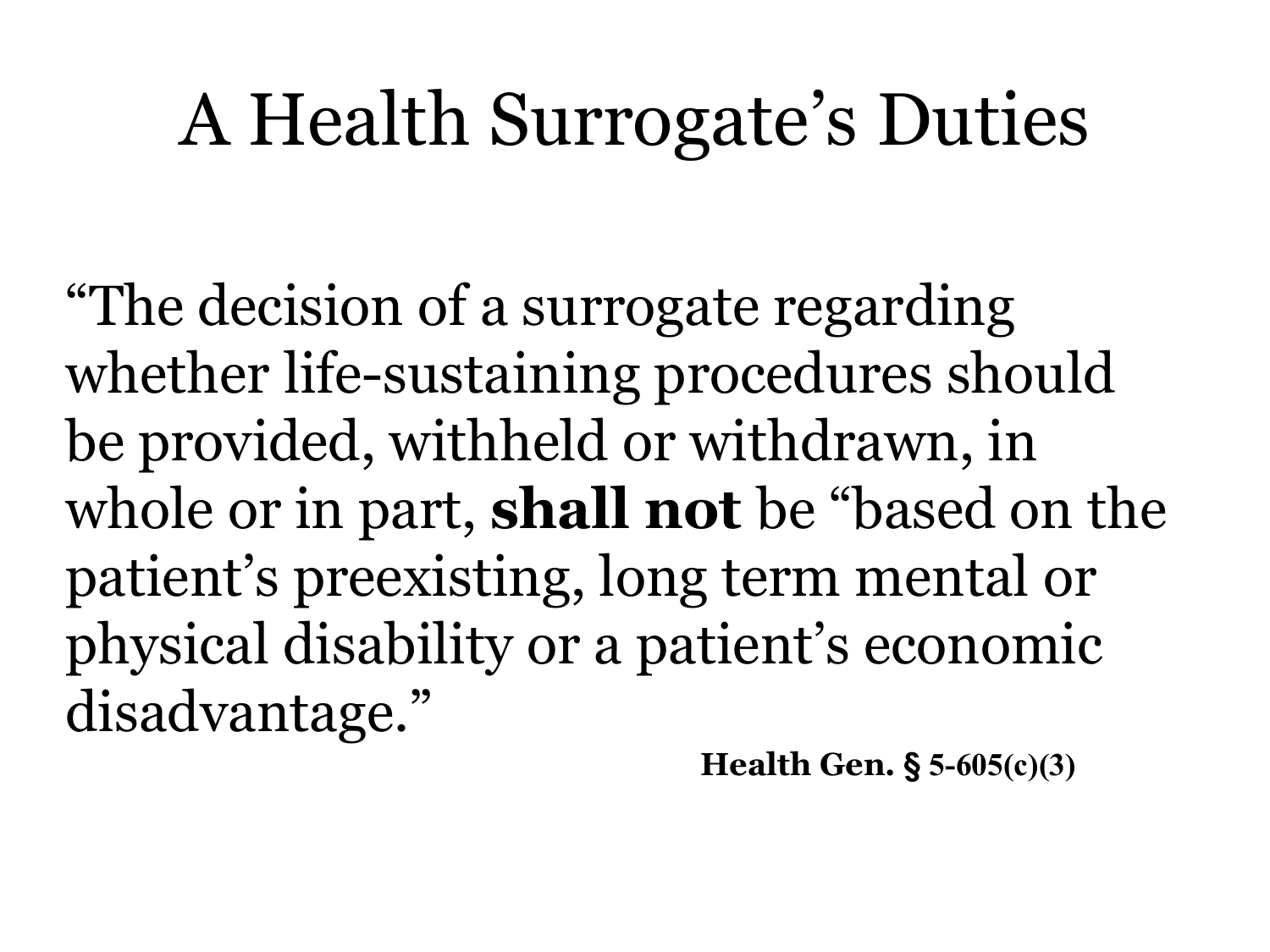# Limits on a Health Surrogate's Authority

A surrogate **cannot authorize** "sterilization" or "treatment for a mental disorder" **Health Gen. § 5-605(d)**

"A health care provider may not withhold or withdraw life-sustaining procedures on the basis of an advance directive where no agent has been appointed or on the basis of the authorization of a surrogate" without special certifications.

**Health Gen. § 5-606(b)**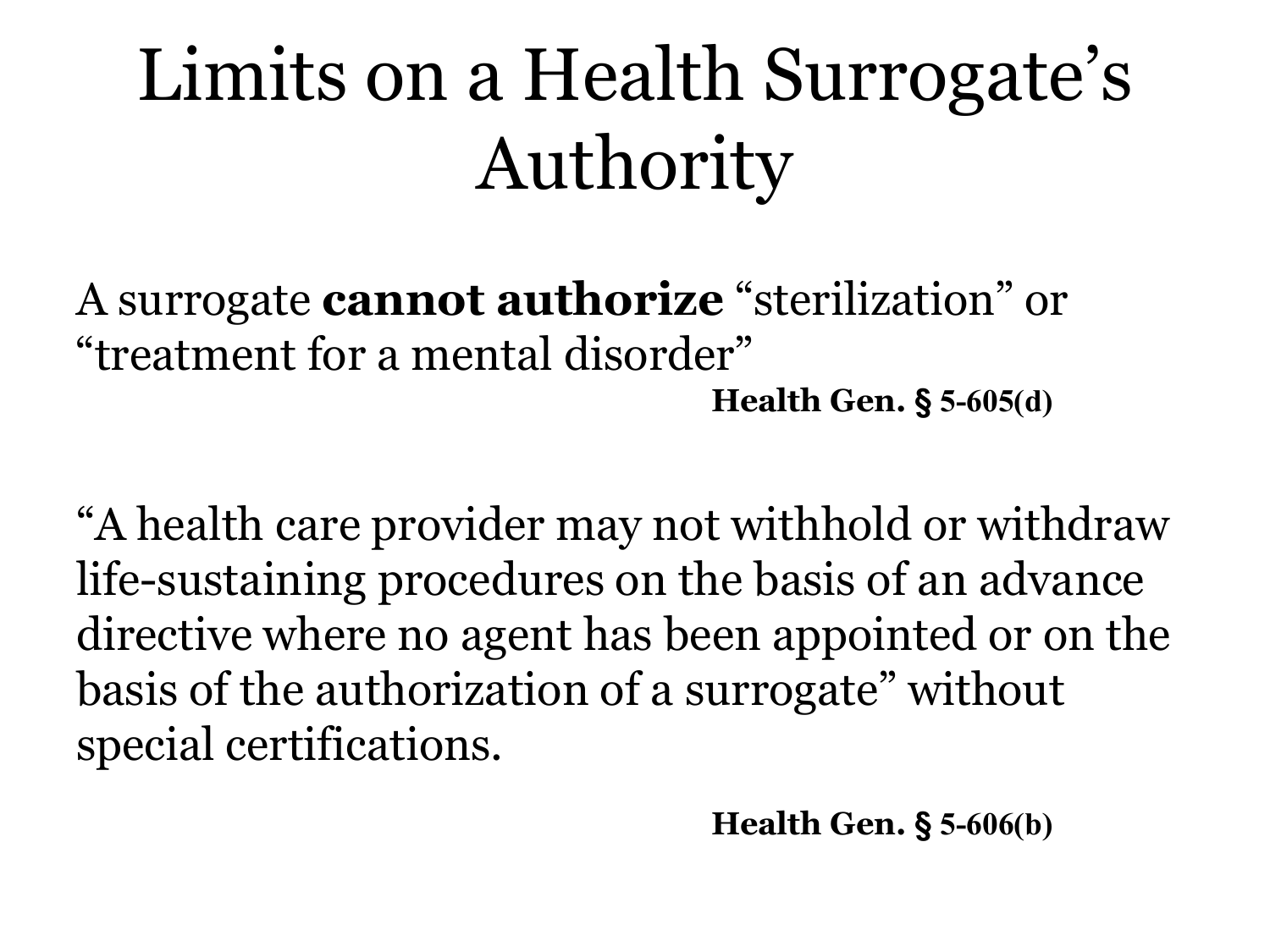# Limits on a Health Surrogate's Authority

- If no agent appointed via an Advance Directive exists, a health care provider can withhold or withdraw life-sustaining procedures only if:
- "The patient's attending physician and a second physician have certified that the patient is in a terminal condition or has an end-stage condition; or

Two physicians, one of whom is a neurologist, neurosurgeon, or other physician who has special expertise in the evaluation of cognitive functioning, certify that the patient is in a persistent vegetative state."

**Health Gen. § 5-606(b)**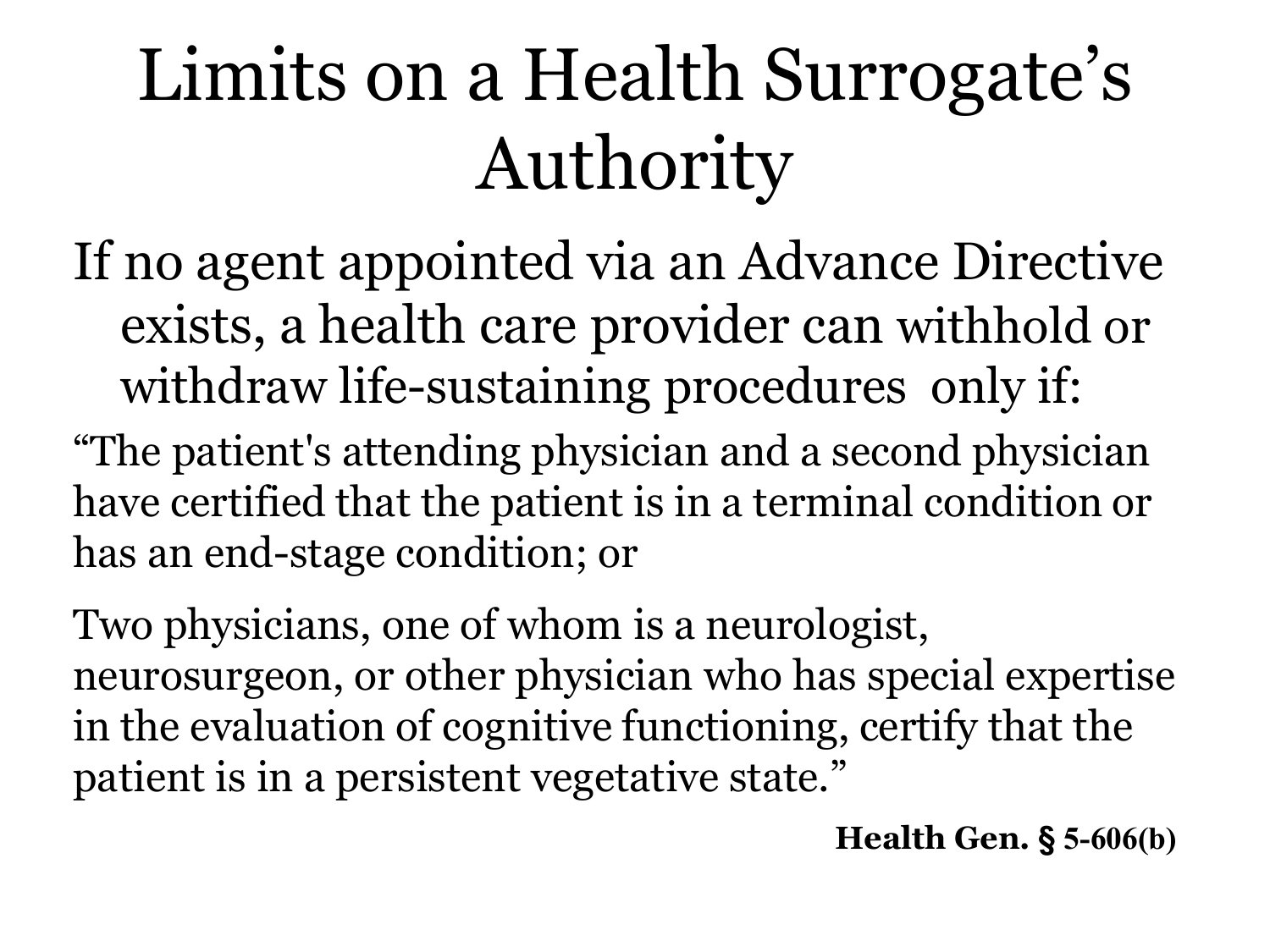# Power of Attorney: Financial and Property Matters

Through a power of attorney, an individual can choose a person they trust as their agent to manage their property and financial affairs. That person is known as their "agent".

**Can also designate who they would want to be appointed their guardian if one should be needed.**

**Estates & Trusts Article, Title 17**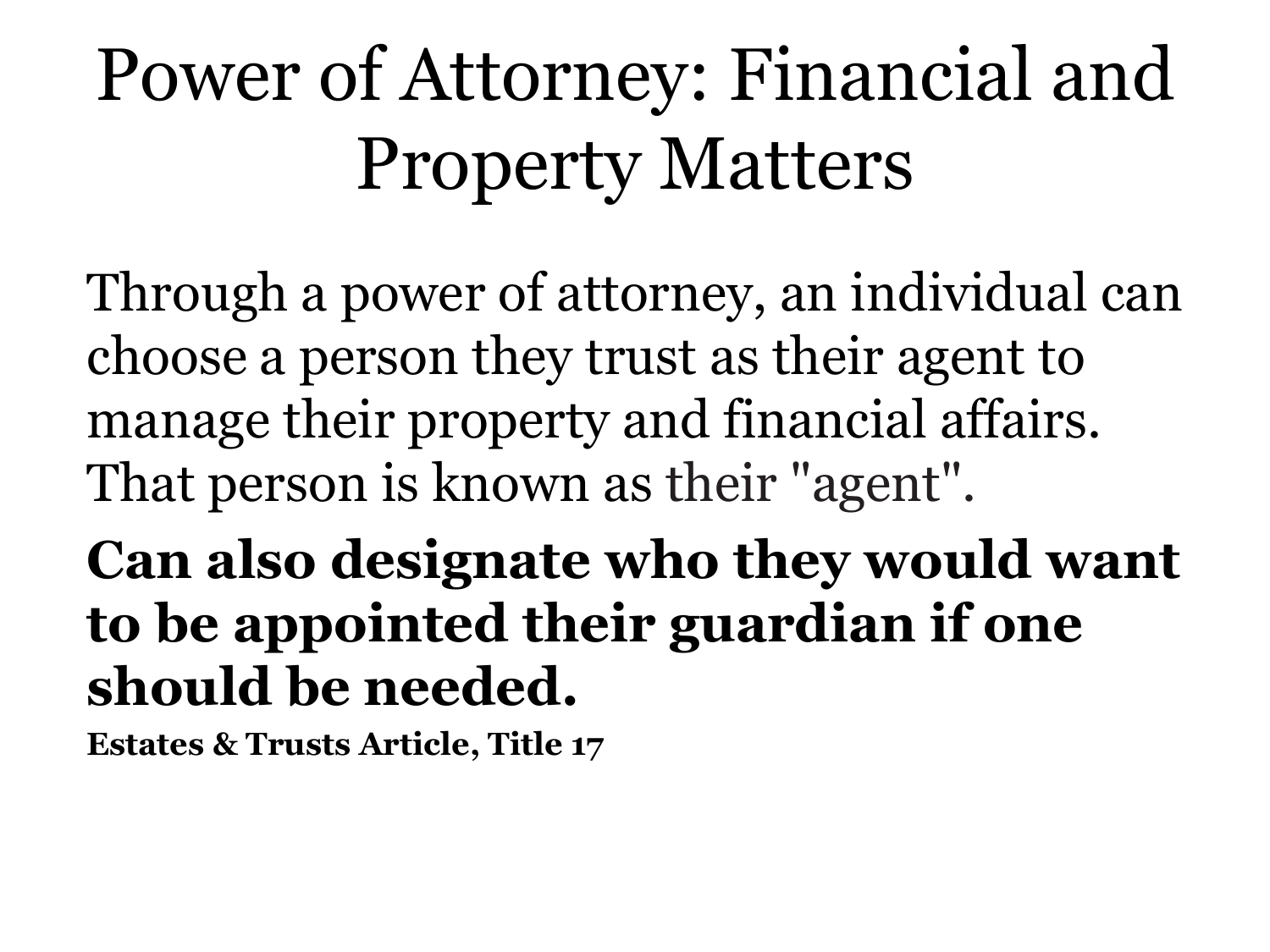# Power of Attorney

- Agent has authority to act for business and property matters that are specified in the document such as:
	- Accessing bank accounts and safe deposit boxes, taking out loans, buying real estate, and entering into contracts
- A power of attorney grants to the person only the powers defined in the document.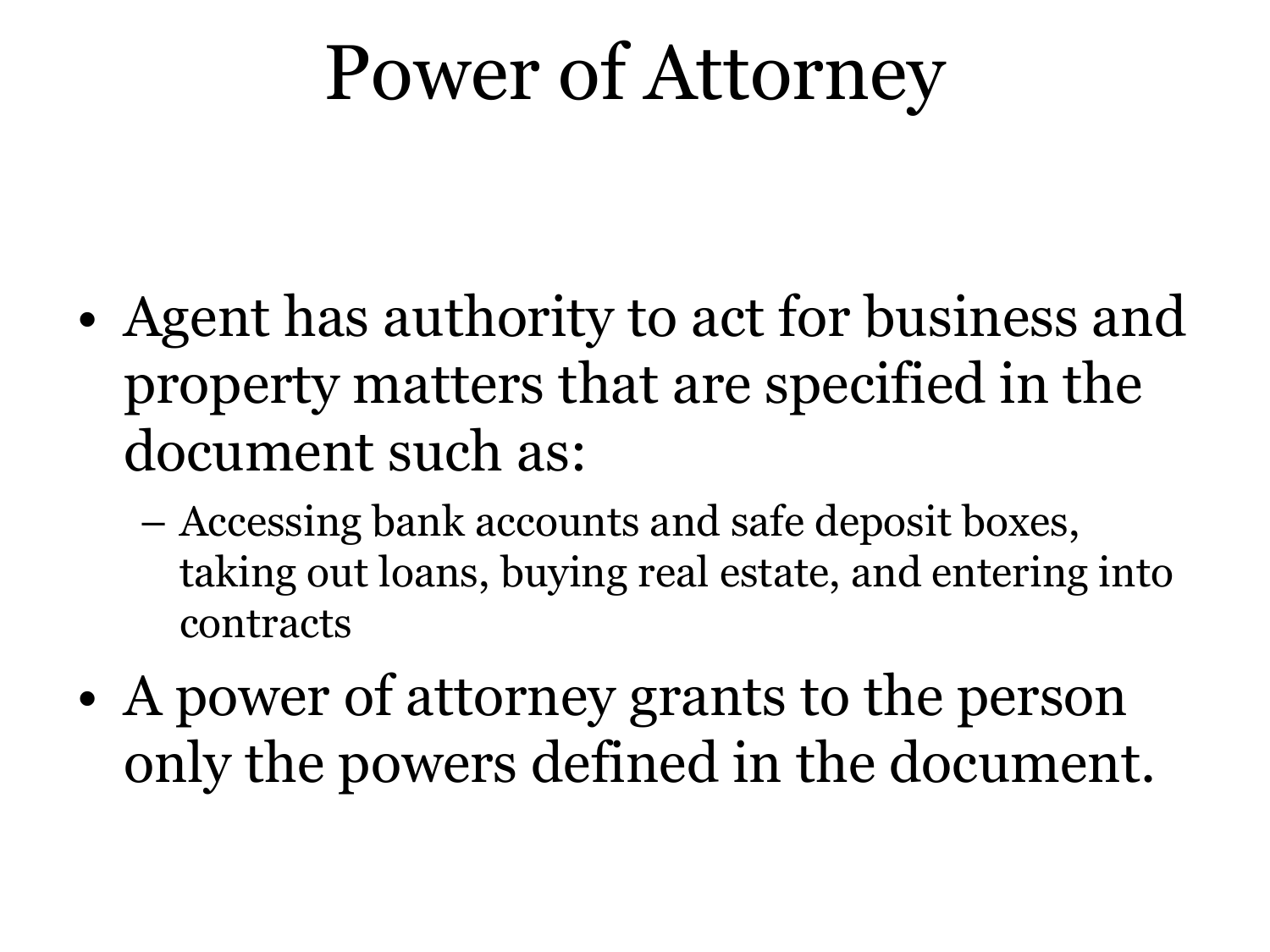# Supported Decision Making

Statewide Supported Decision Making Coalition:

There is a possible new legislative proposal for supported decision-making that would allow a person to retain their decisionmaking authority without appointing a substitute decision-maker.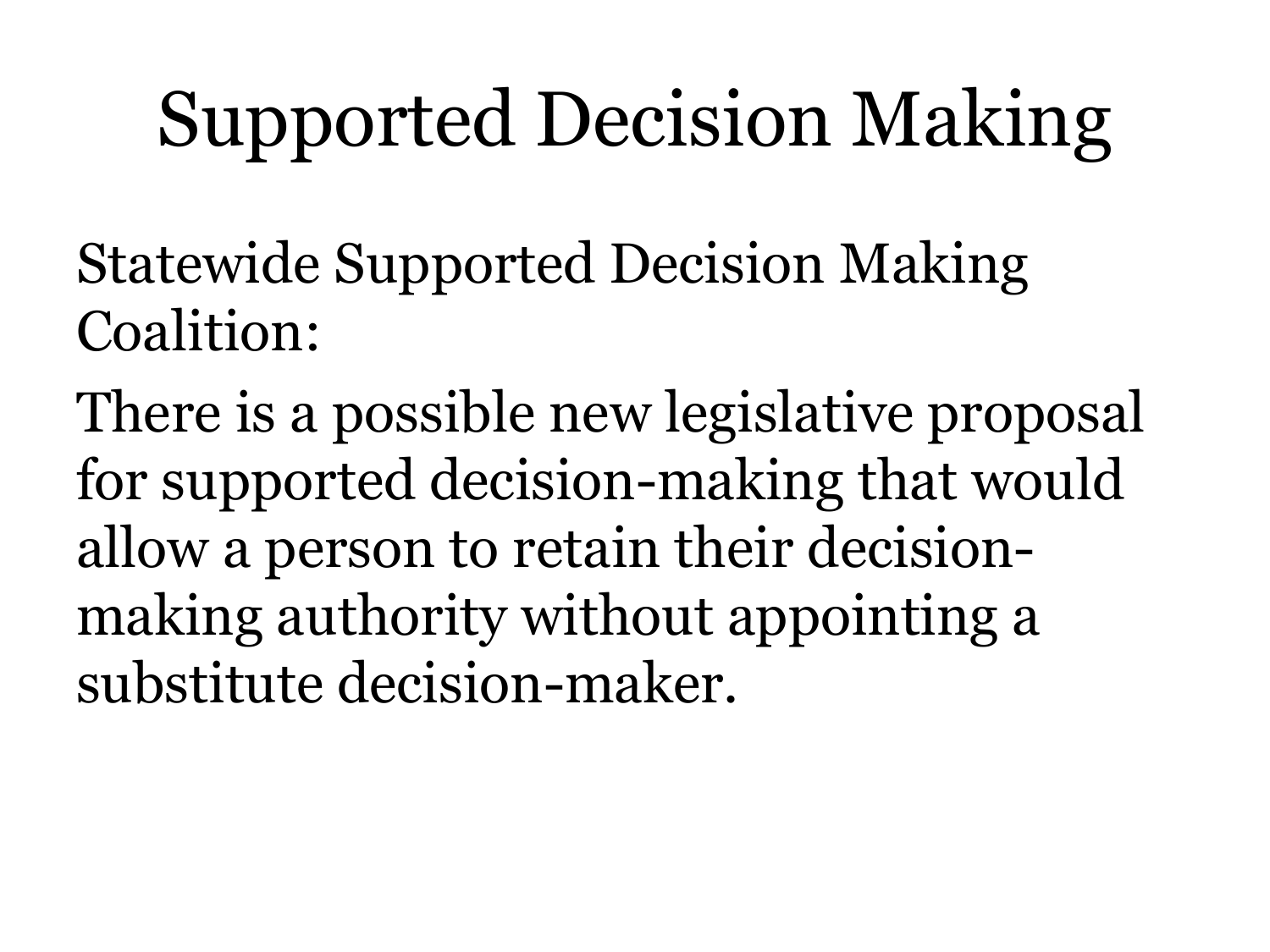# Supported Decision Making

"People use trusted friends, family members, and professionals to help them understand the situations and choices they face, so they may make their own decisions; it is a means for increasing selfdetermination by encouraging and empowering people to make their own decisions about their lives to the maximum extent possible." National Resource Center on Supported Decision-Making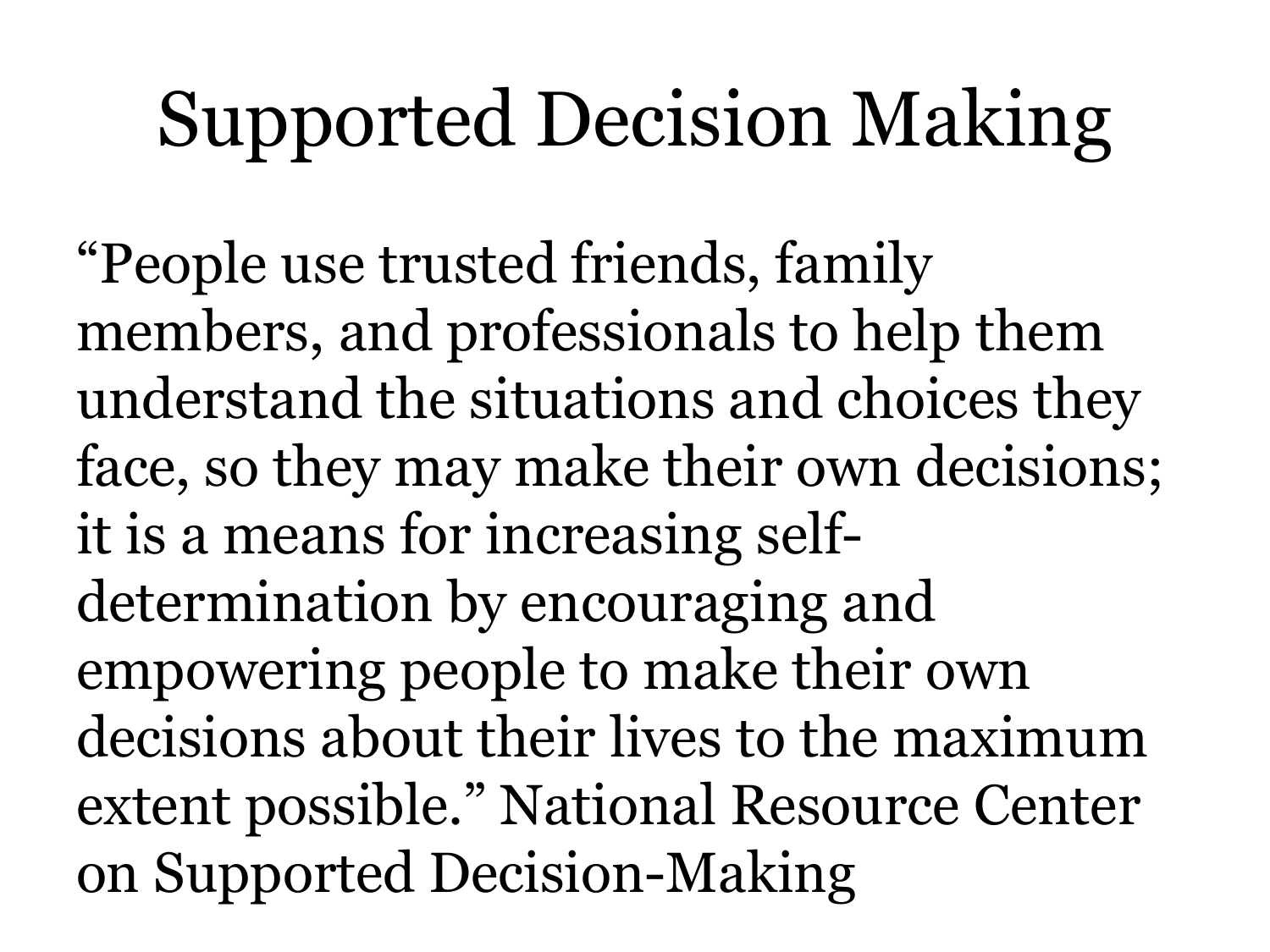#### U.S. State Trends in SDM



- **State SDM Legislation and/or Resolutions**
	- Introduced in 40 states and DC
	- Passed in 19 states and DC

#### • **NRC-SDM State Grant Program**

- 18 projects so far
- DC, DE, FL, GA, IN, ME, MN, MS, NC, NV, NY, OR, SC, TN, WI
- **Court Orders and Decisions**
	- Examples: AK, DC, FL, IN, KY, MA, ME, MN, NV, NY, PA, VA, VT, and more!
- **SDM Pilots** 
	- Examples: AK, CA, FL GA, IN, KY, MA, ME, NY, VT, TX, and more!
- **<http://www.supporteddecisionmaking.org/States>**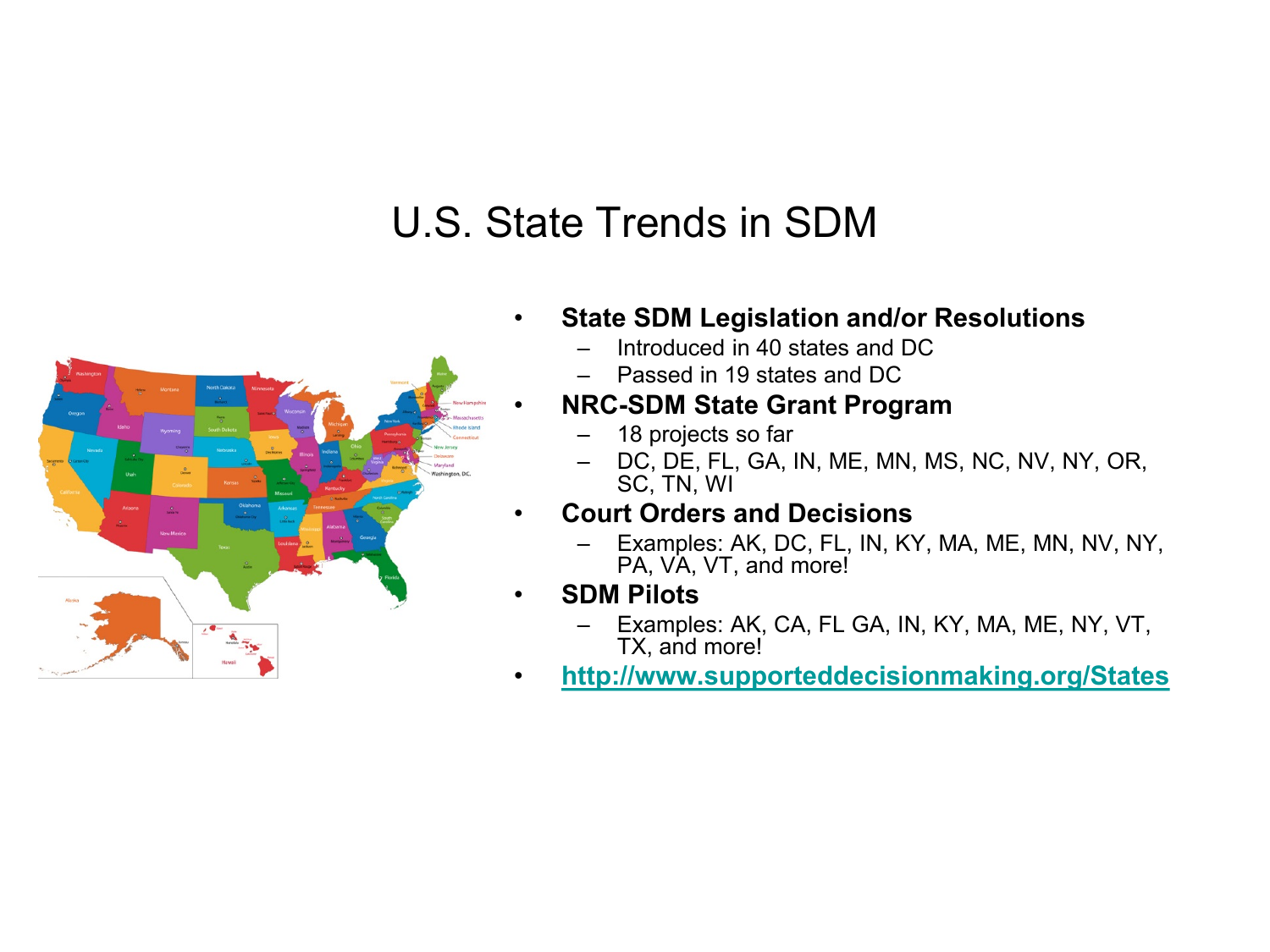# When to Appoint a Guardian of the Person

If a person:

1) "lacks sufficient understanding or capacity to make or communicate responsible decisions concerning his person"

Due to:

2) "any mental disability (or) disease(.)"

**Estates & Trusts § 13-705(b)**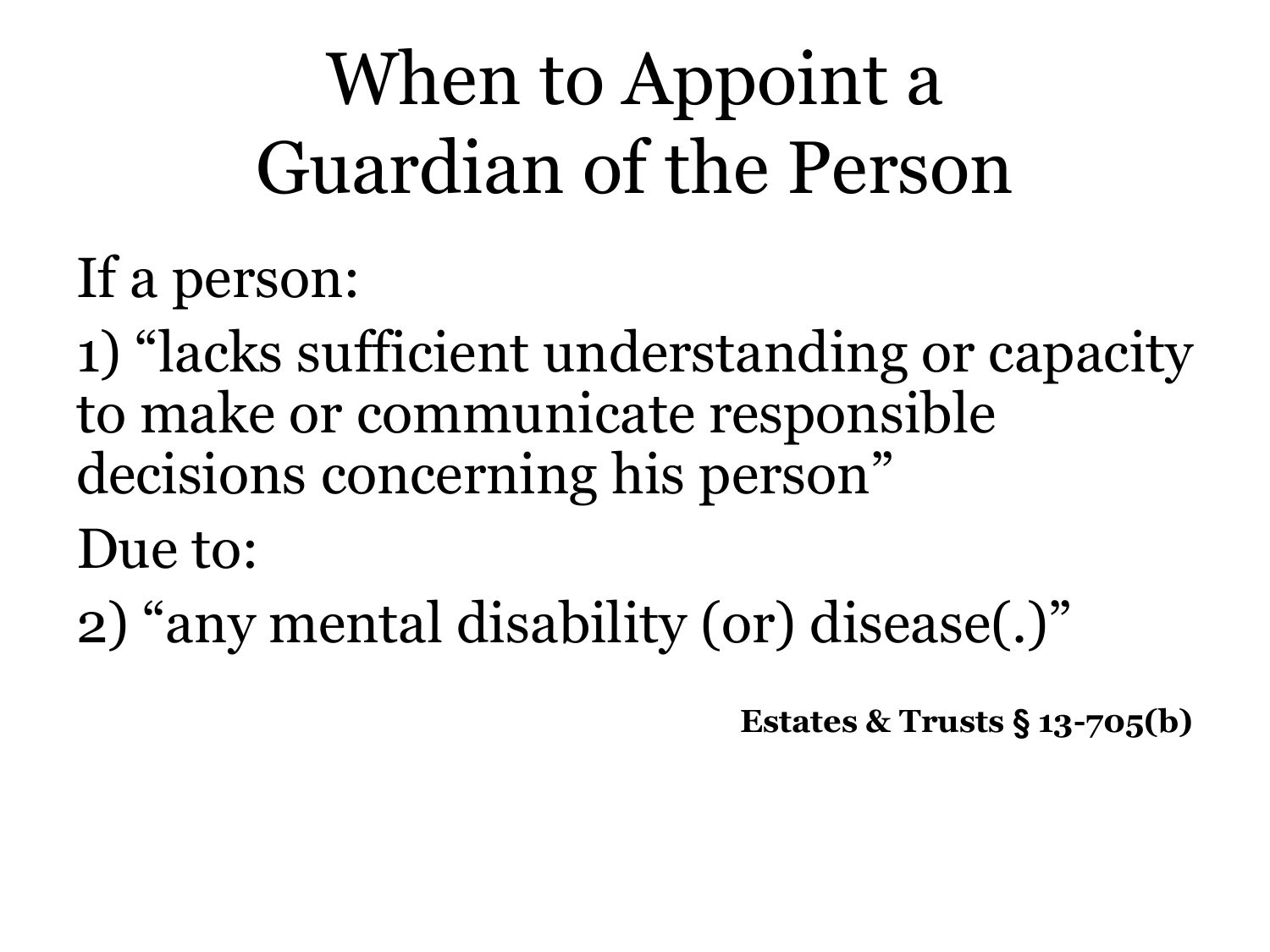#### When to Appoint a Guardian of the Person

In addition, the court must find that there are no "less restrictive" means of ensuring that person's health and safety.

**Estates & Trusts § 13-705(b)**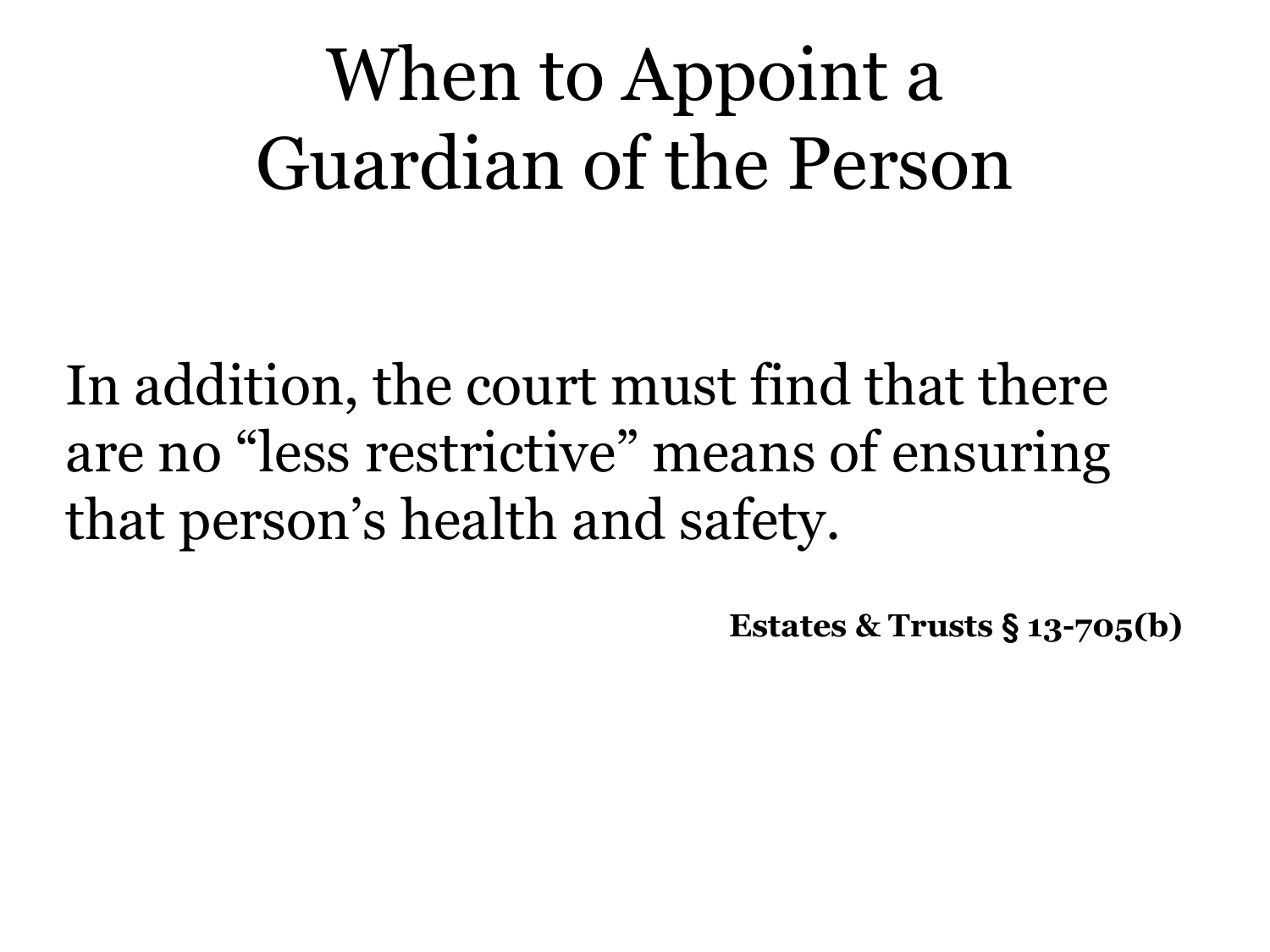When to Appoint a Guardian of the Property

If a person:

1) "is unable to manage his property and affairs effectively" due to:

2) "any mental disability (or) disease" and 3) "has or may be entitled to property or benefits which require proper management"

**Estates & Trusts § 13-201(c)**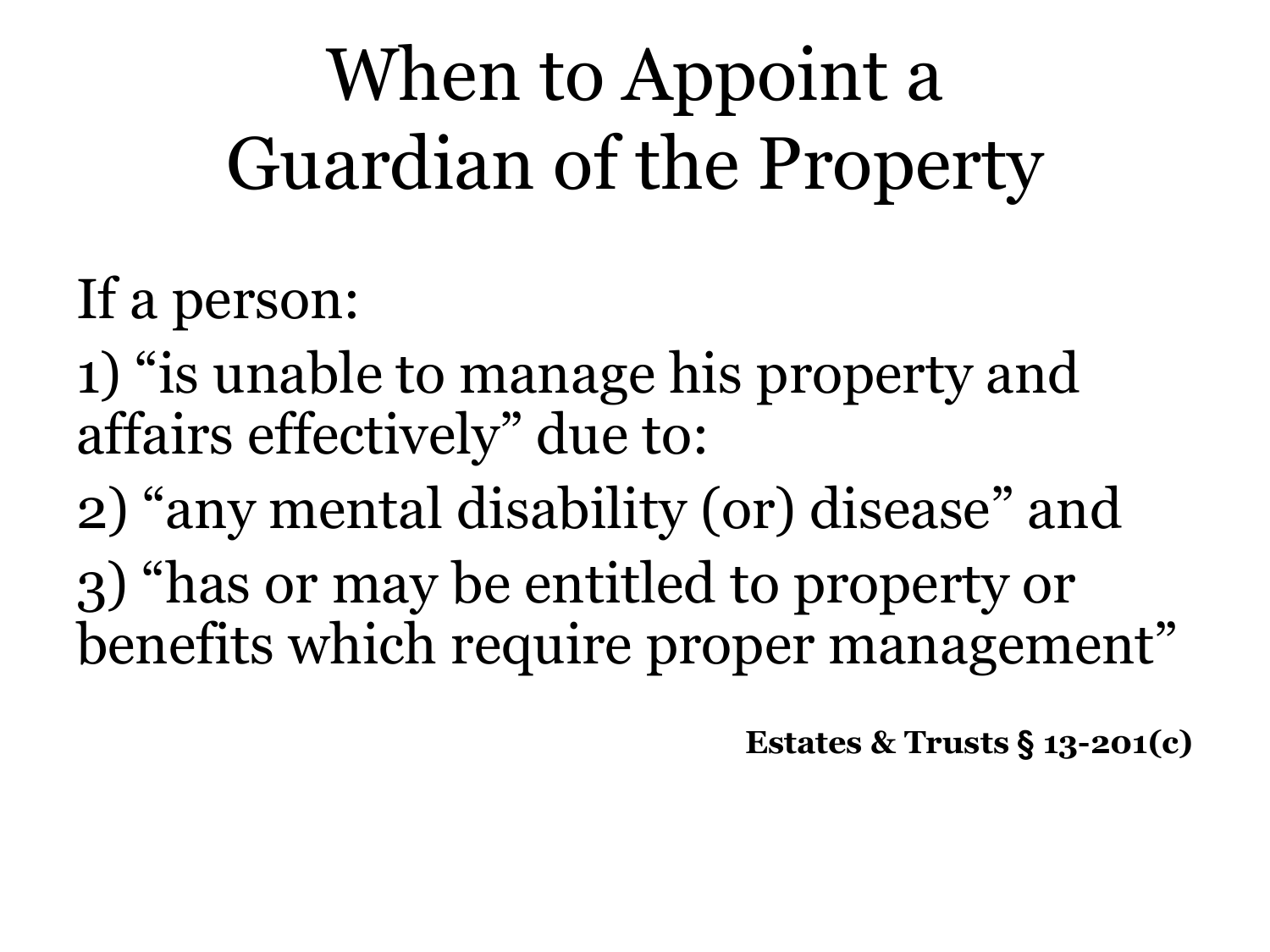#### Appointing a Guardian: The Petition

"Interested persons" can file a request – a "petition" - with the court, asking that they be appointed the guardians of an individual with a disability.

> **Estates & Trusts § 13-705, Md. Rule 10-201**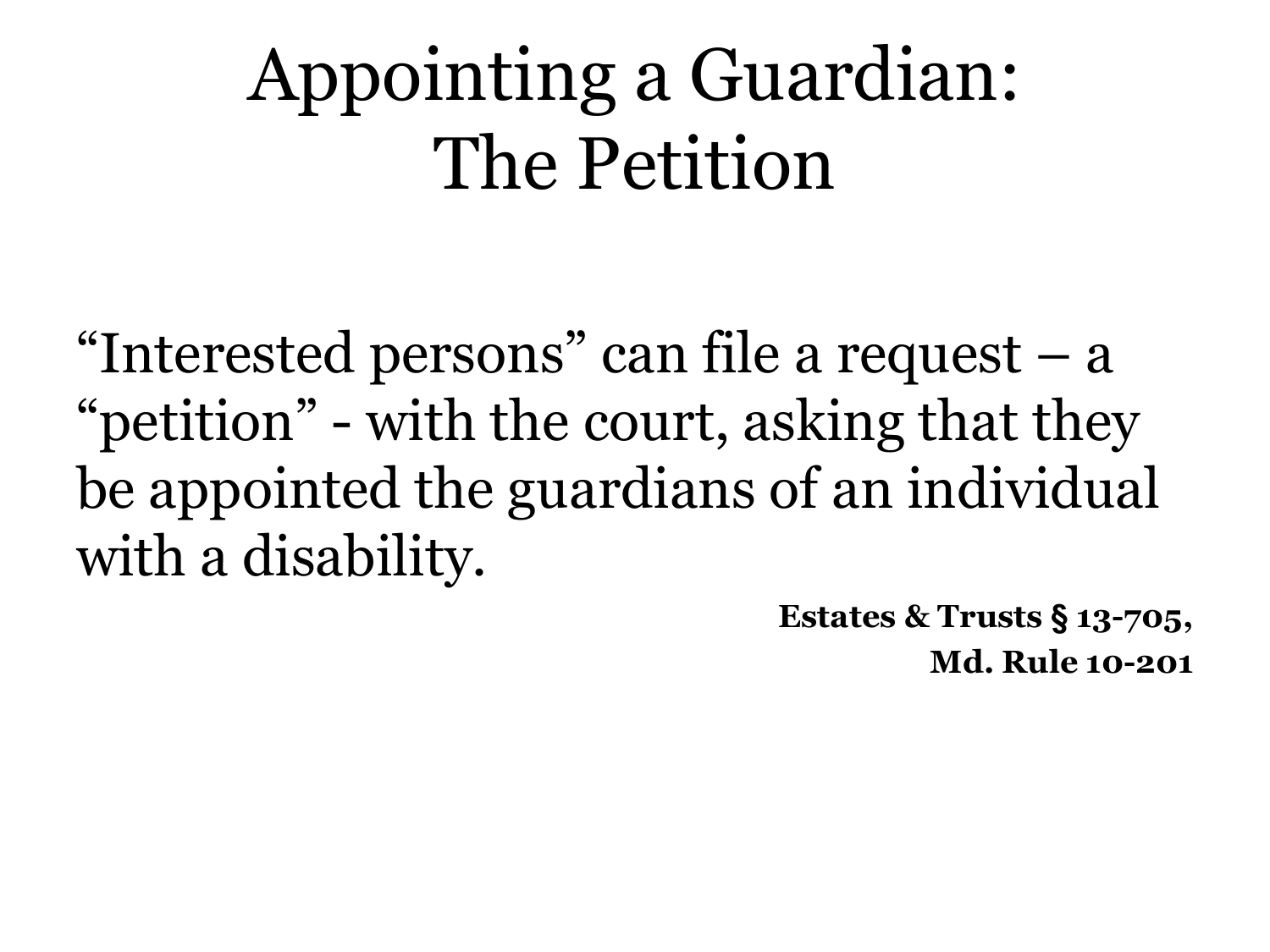# Appointing a Guardian: The Petition

"Interested person" means the guardian, the heirs of the minor or disabled person, any governmental agency paying benefits to the minor or disabled person, or any person or agency eligible to serve as guardian of the disabled person.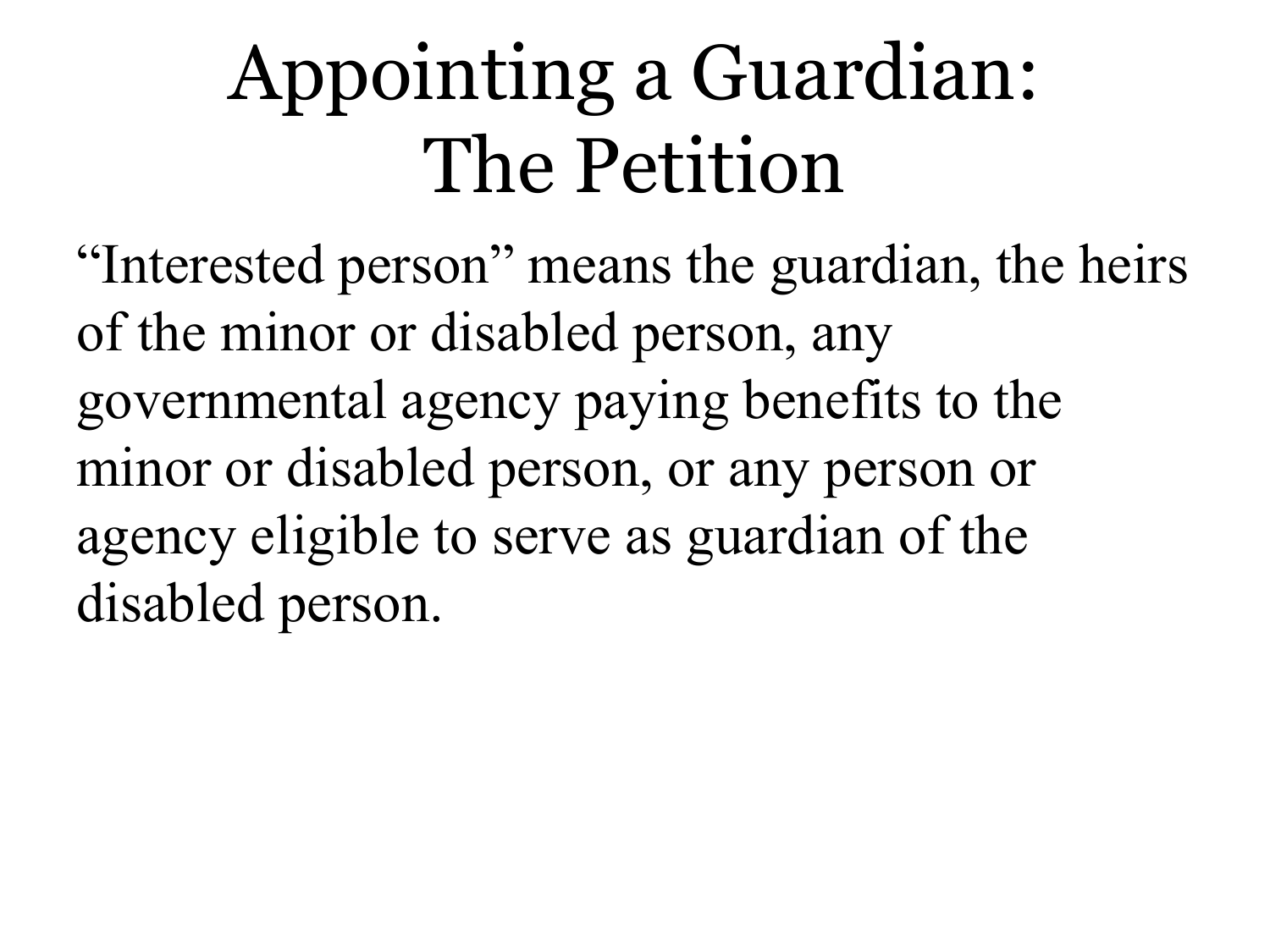The petition must be accompanied by 2 certificates from the legally required health care professionals, stating that the person requires a guardian.

> **Estates & Trusts § 13-705(c), Md. Rules 10-202 &10-301(d)**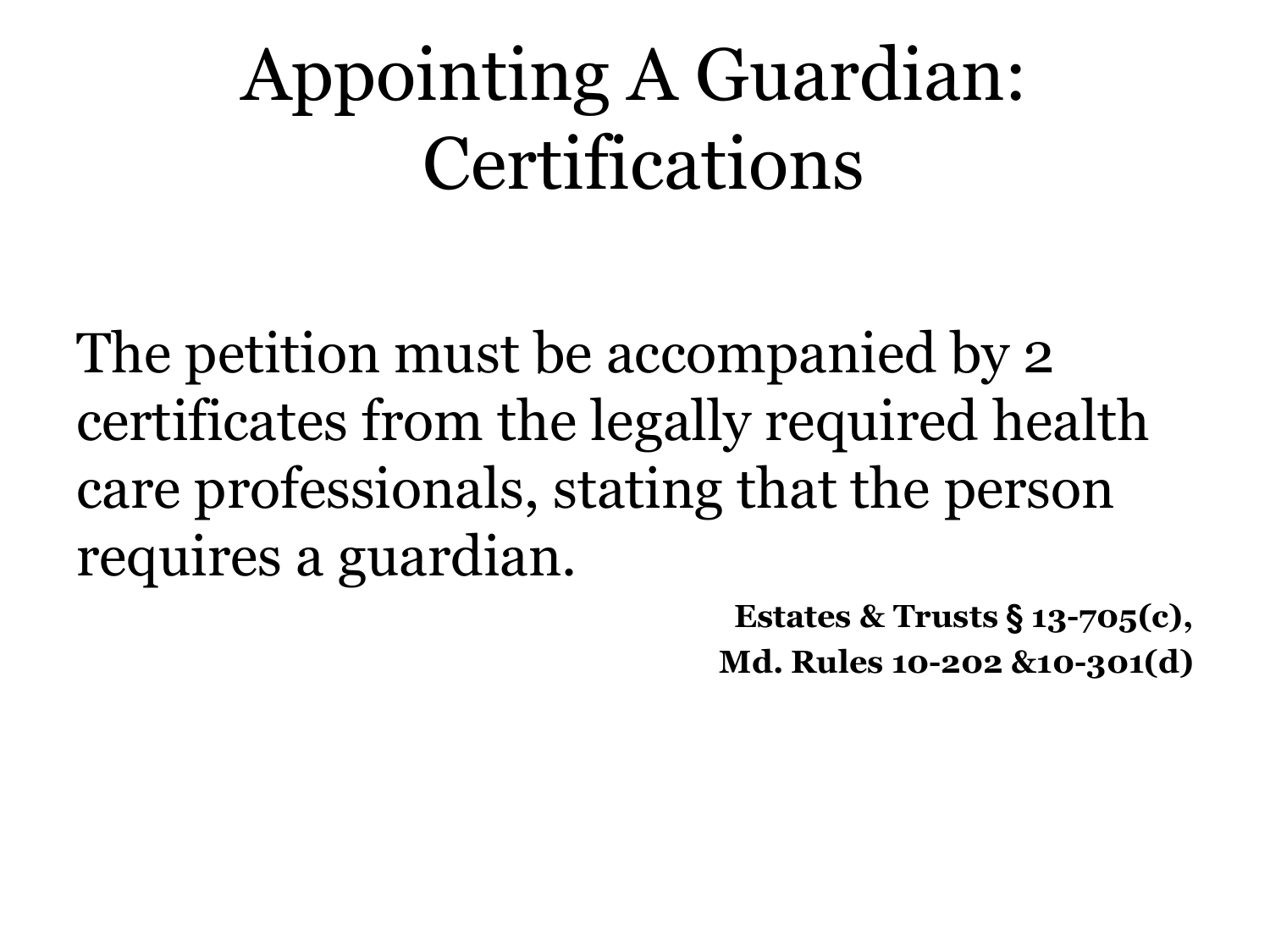- The certificates must be from:
- 2 physicians, OR
- 1 physician AND
- 1 psychologist or certified clinical social worker.

**Estates & Trusts § 13-705(c)(2), Md. Rule 10-202(a)**

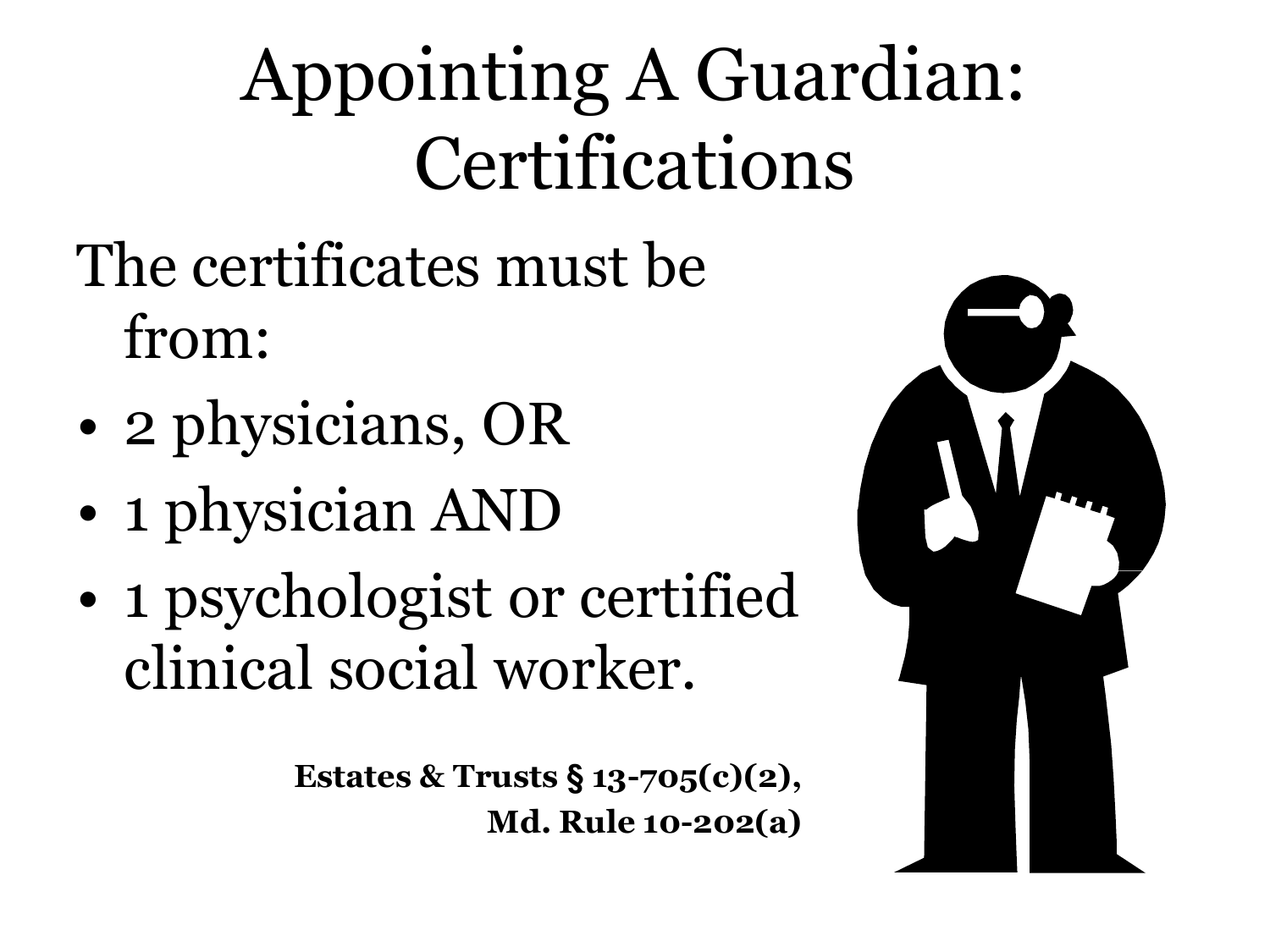In 2017, the Maryland court system developed forms for each type of certifying professional to use – with different forms for physicians, psychologists and social workers. These forms are required to accompany guardianship petitions as of January 2018.

**Md. Rule 10-202(a)(2)**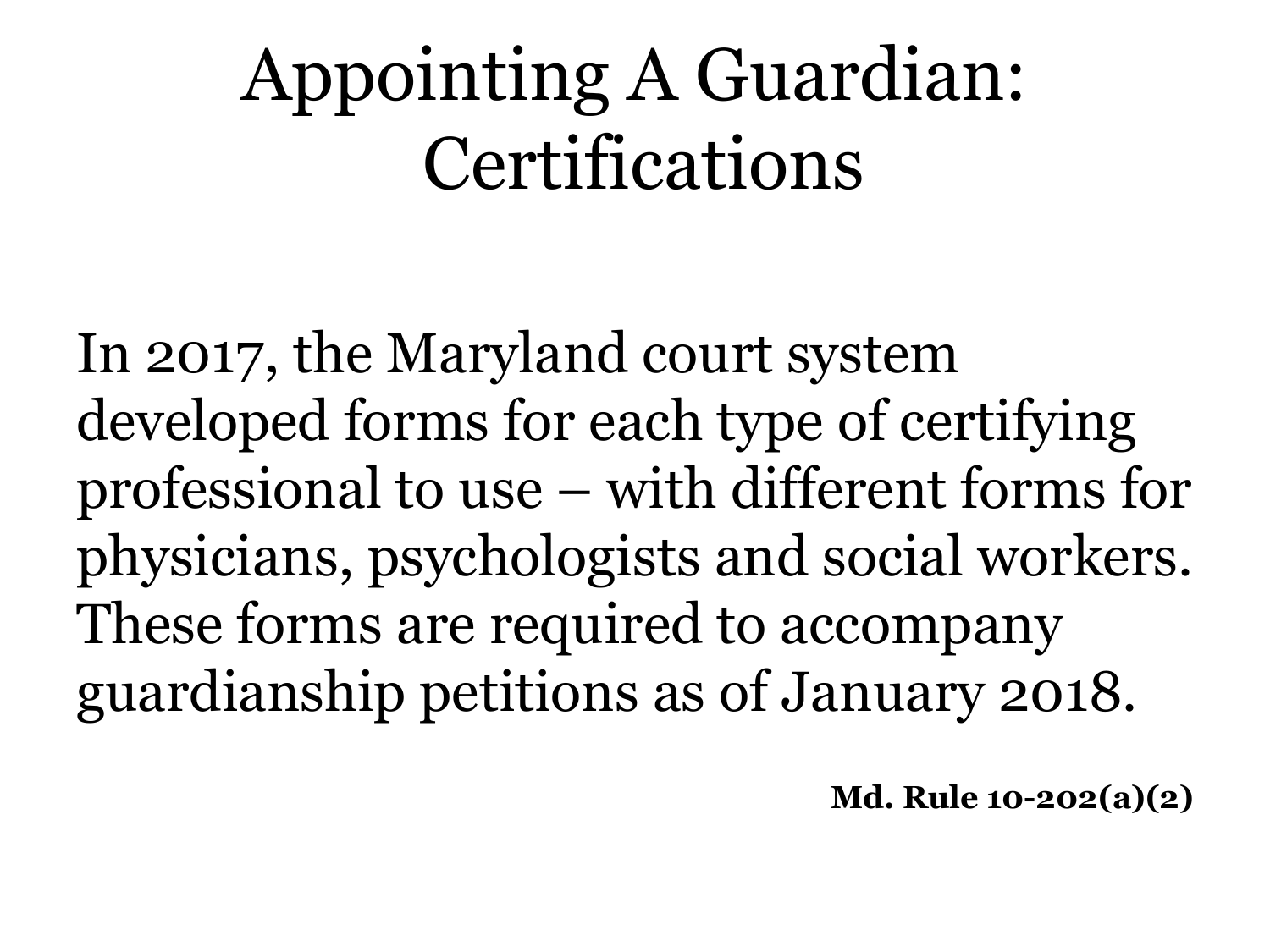At least one of the certifying professionals must have evaluated or examined the person within 21 days before the filing of the petition.

> **Estates & Trusts § 13-705(c)(3), Md. Rule 10-202(a)**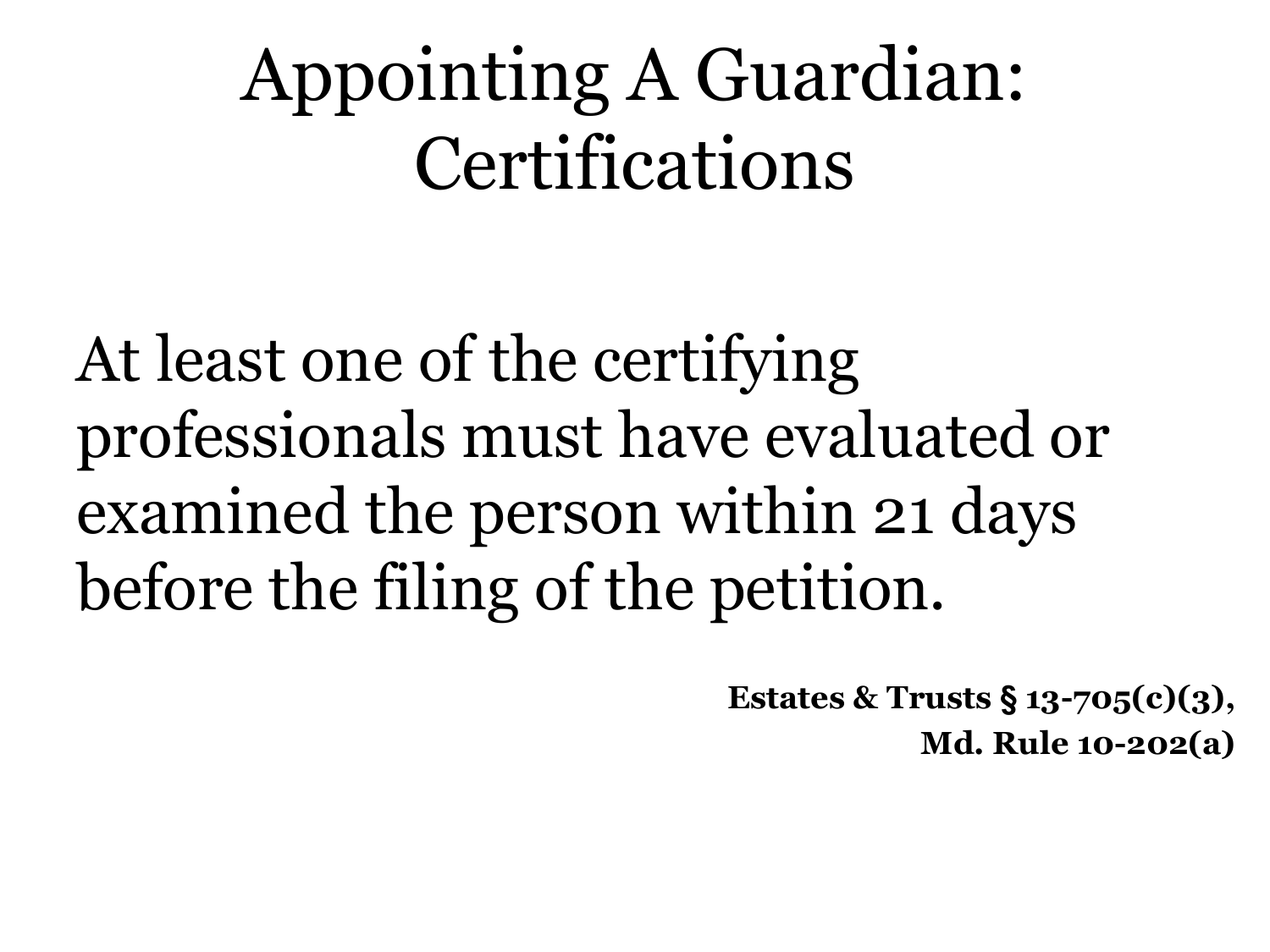Appointing A Guardian: Appointment of Attorney

After receiving the petition, the court will appoint an attorney to represent the interests of the adult with a disability.

> **Estates & Trusts § 13-705(d), Md. Rule 10-106**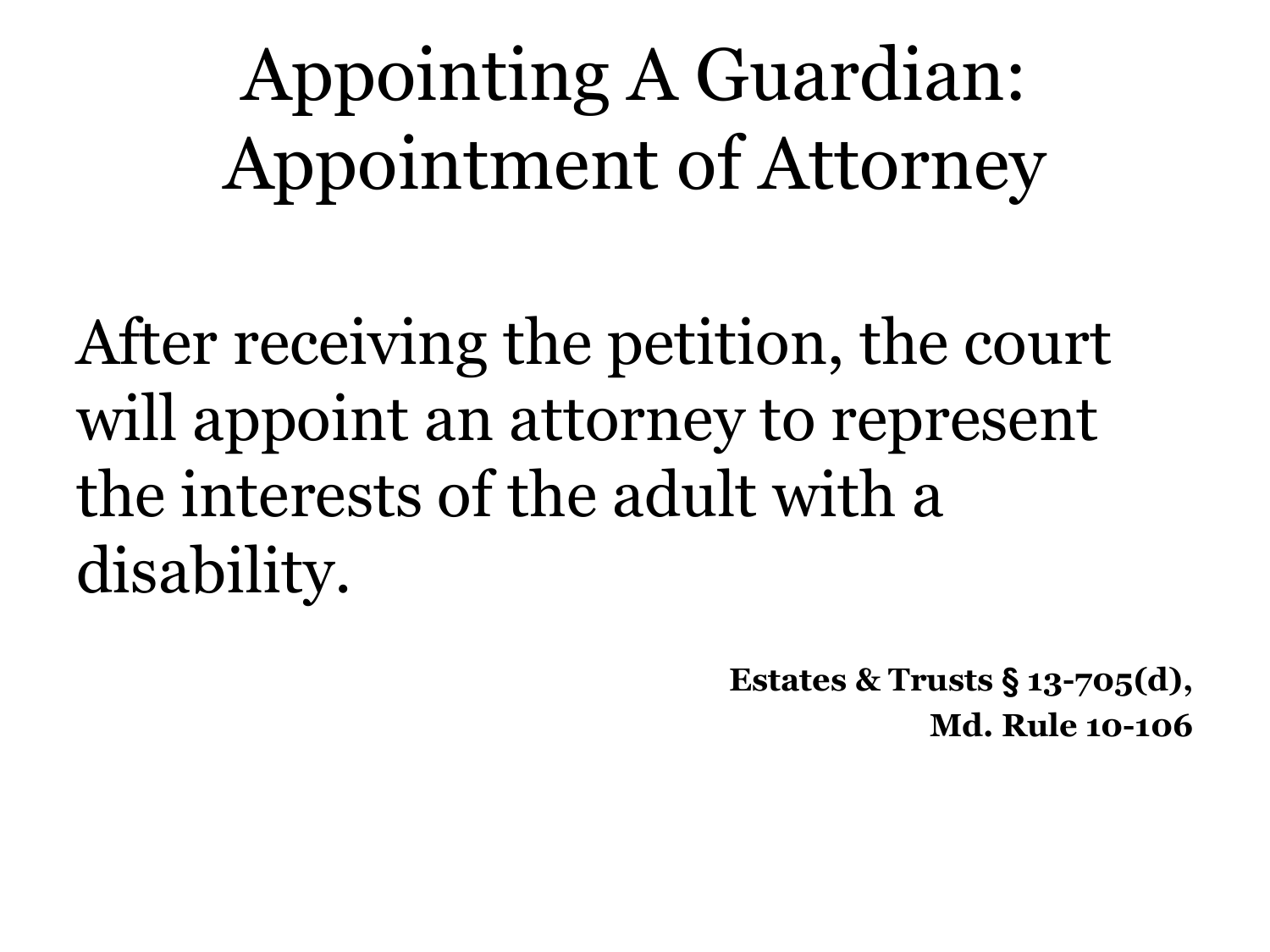# Appointing A Guardian: Court Hearing

- The hearing on a petition for guardianship may be held as a jury trial.
- The attorney for the alleged disabled person can waive the right to a jury trial.
- The hearing should be closed and confidential, unless a court decides to hold an open hearing "for good cause shown."

**Estates & Trusts 13-705(e), Md. Rule 10-205**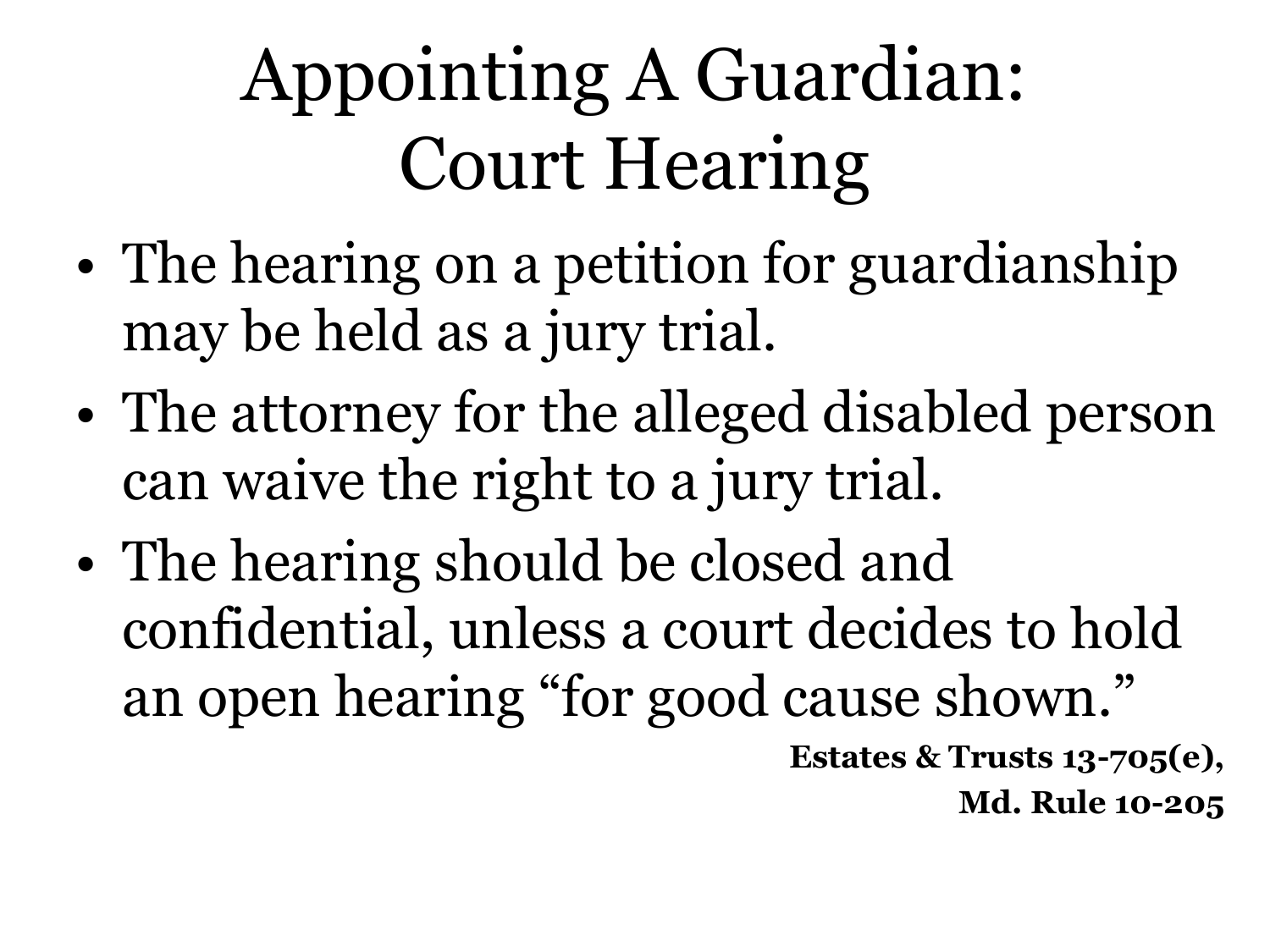### Appointing A Guardian: Court Decision

The court or a jury will review the petition, the certificates, and the court-appointed attorney's answer to the petition.

Then a judge or a jury will decide whether the person with a disability needs a guardian.

> **Estates & Trusts § 13-705(e), Md. Rule 10-205**

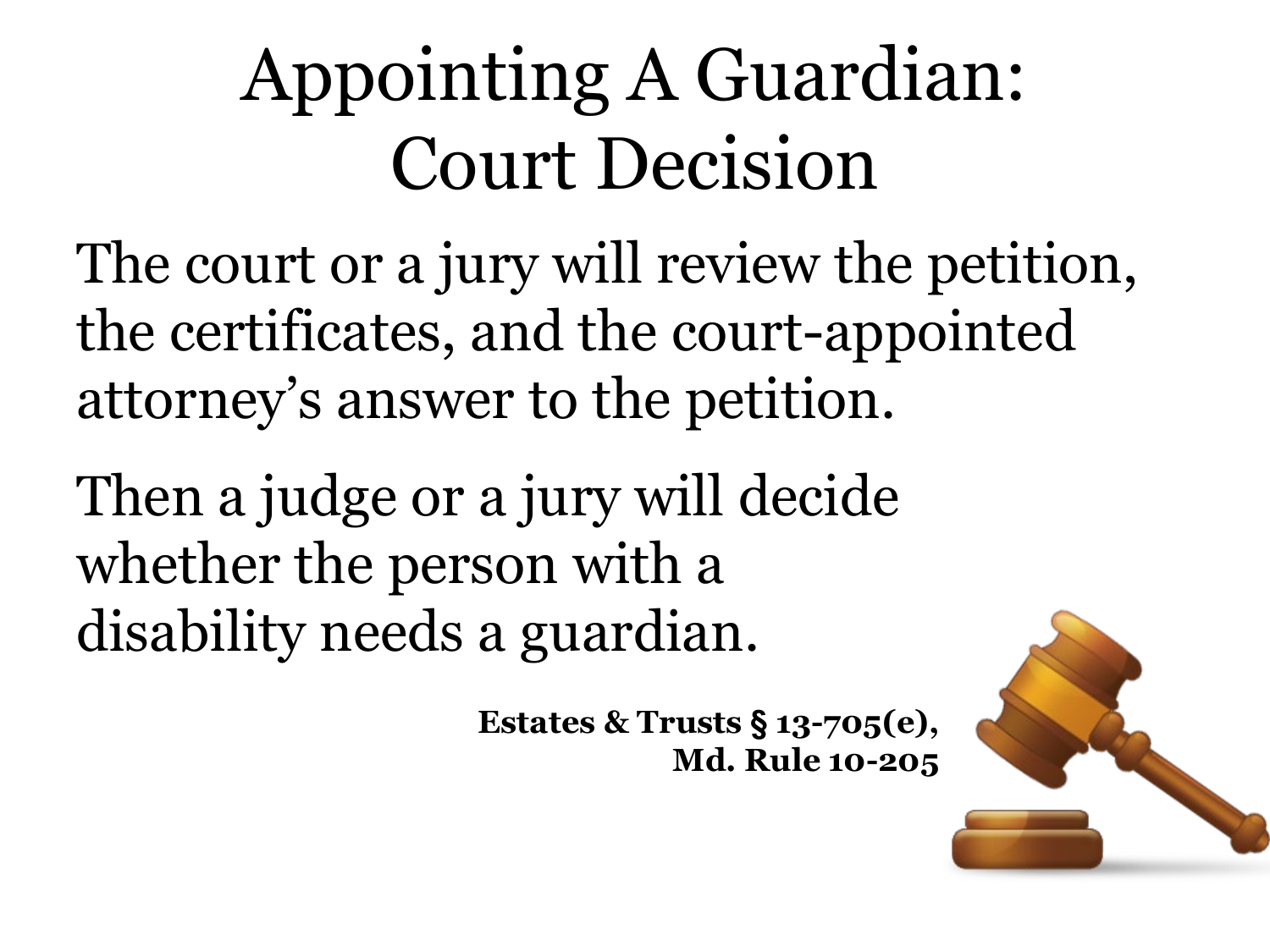# Guardianship: Appointment of Attorney

The revised rules governing guardianship that went into effect on January 1, 2018, also set out training requirements for court-appointed attorneys for disabled persons. They also set out training requirements for people who have been appointed to act as guardians.

**Md. Rules 10-106, 10-205.1, 10-304.1**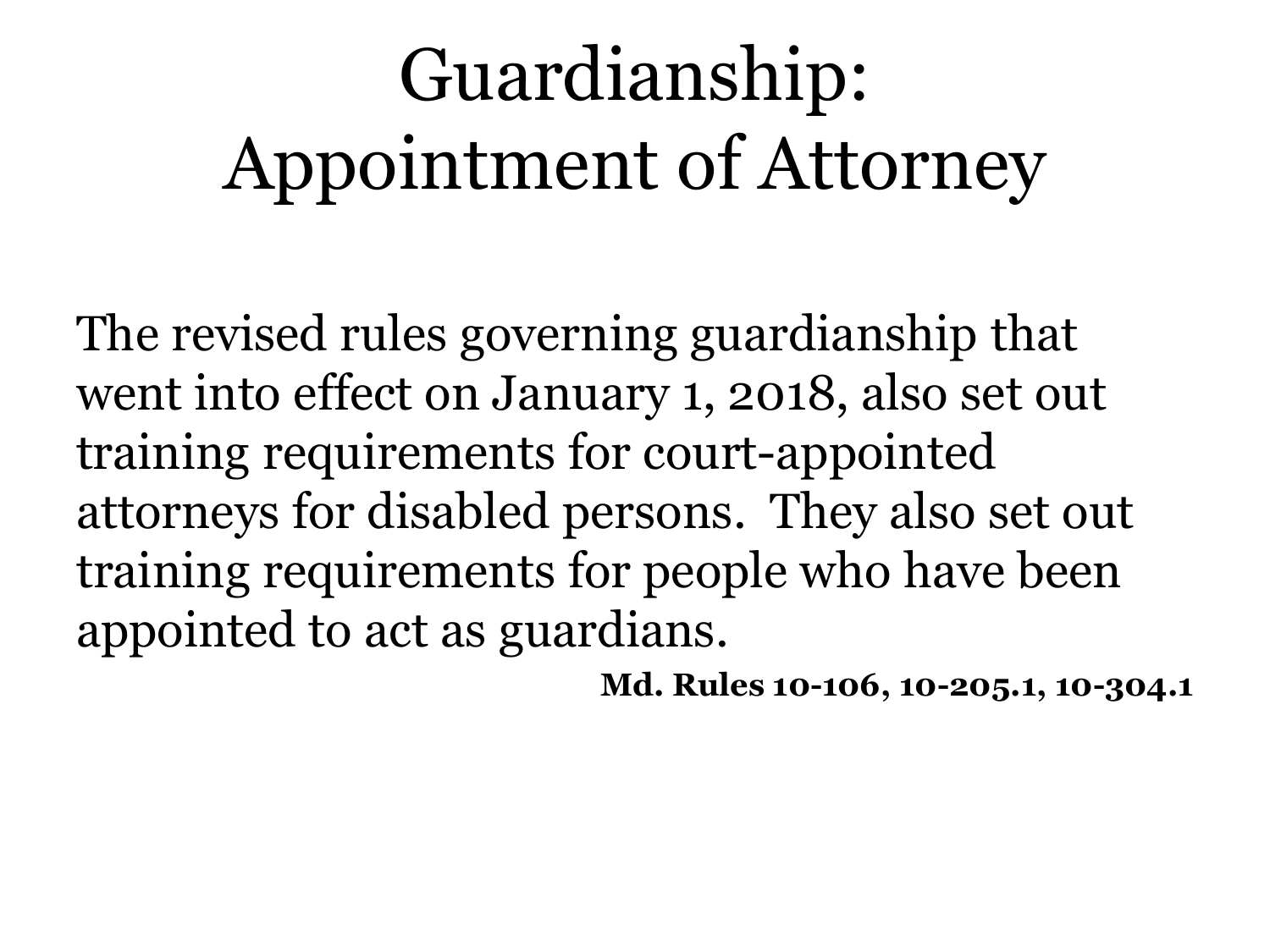# Limit on Guardianship Hearing: Inpatient Mental Health Treatment

An adjudication of a disability for purposes of appointing a guardian of a person may not be the basis for commitment of the disabled person to a mental institution.

**Estates & Trusts § 13-706**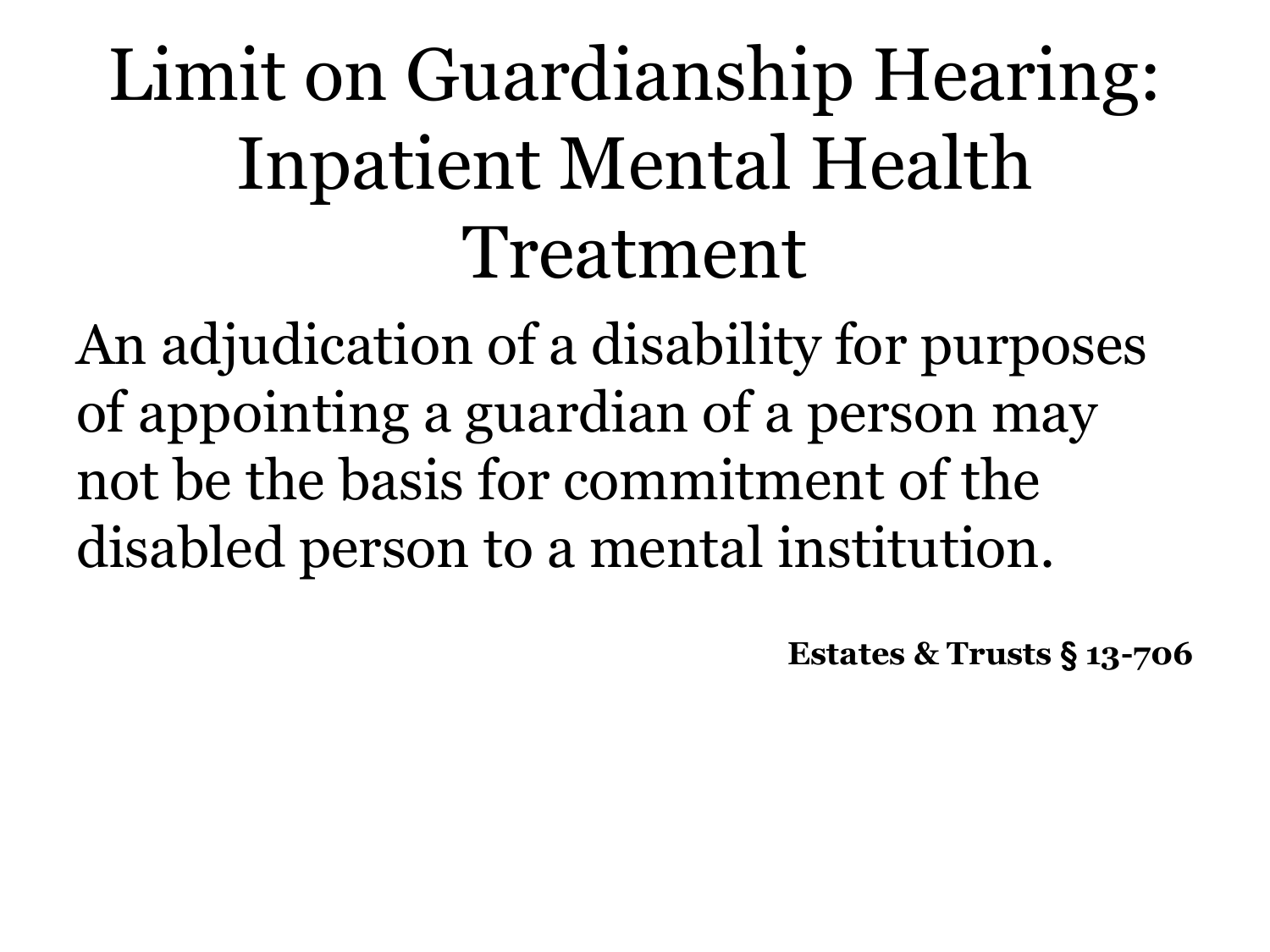#### What Guardianship Means

Depending on the powers given to the guardian in the Guardianship Order, the guardian:

May make decisions about:

- A place to live
- Financial transactions
- Health care

**Estates & Trusts § 13-708(d)**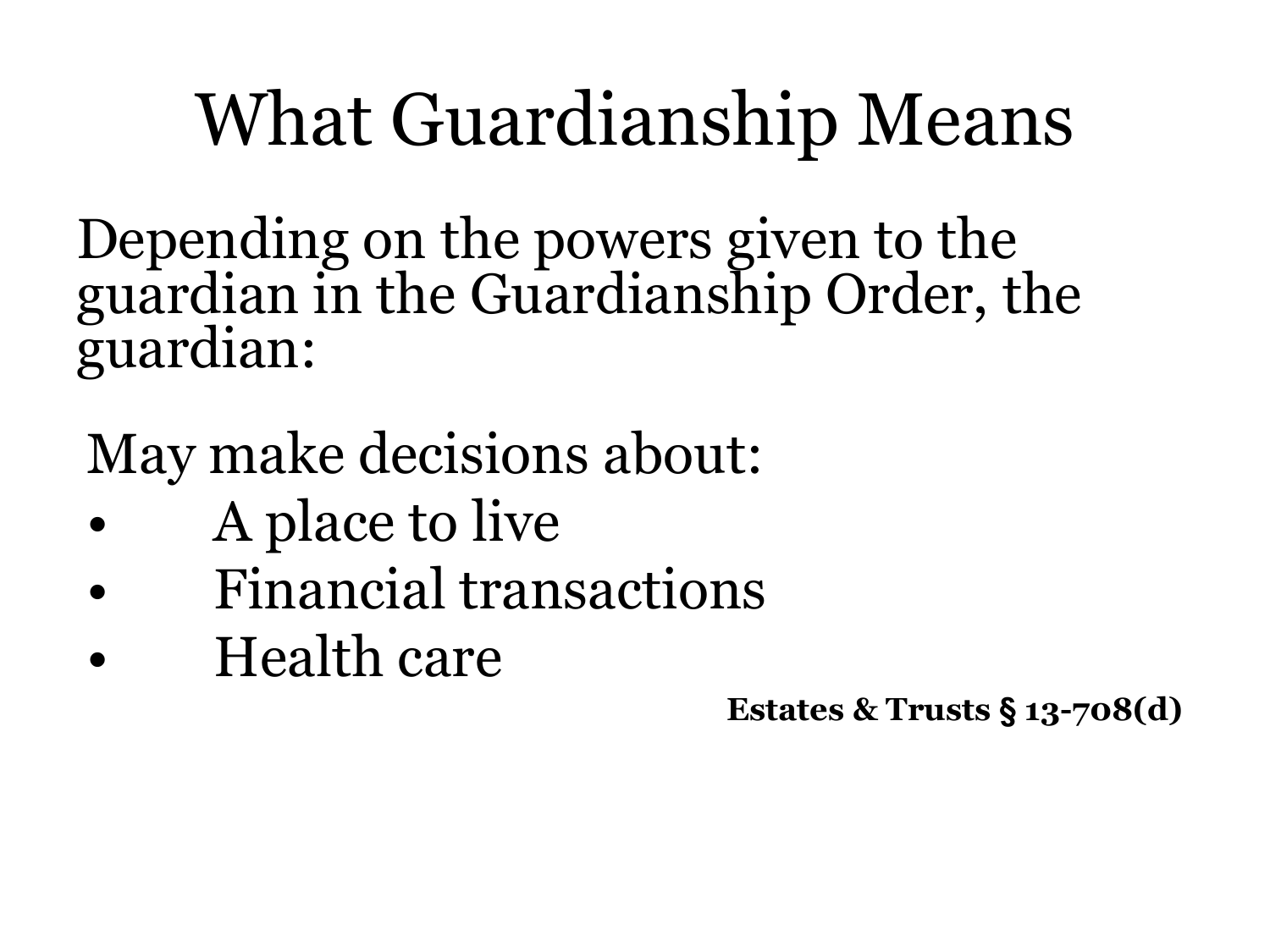#### What Guardianship Means

"Appointment of a guardian of the person is not evidence of incompetency of the disabled person; and does not modify any civil right of the disabled person unless the court orders, including any civil service ranking, appointment, and rights relating to licensure, permit, privilege, or benefit under any law."

**Estates & Trusts § 13-706**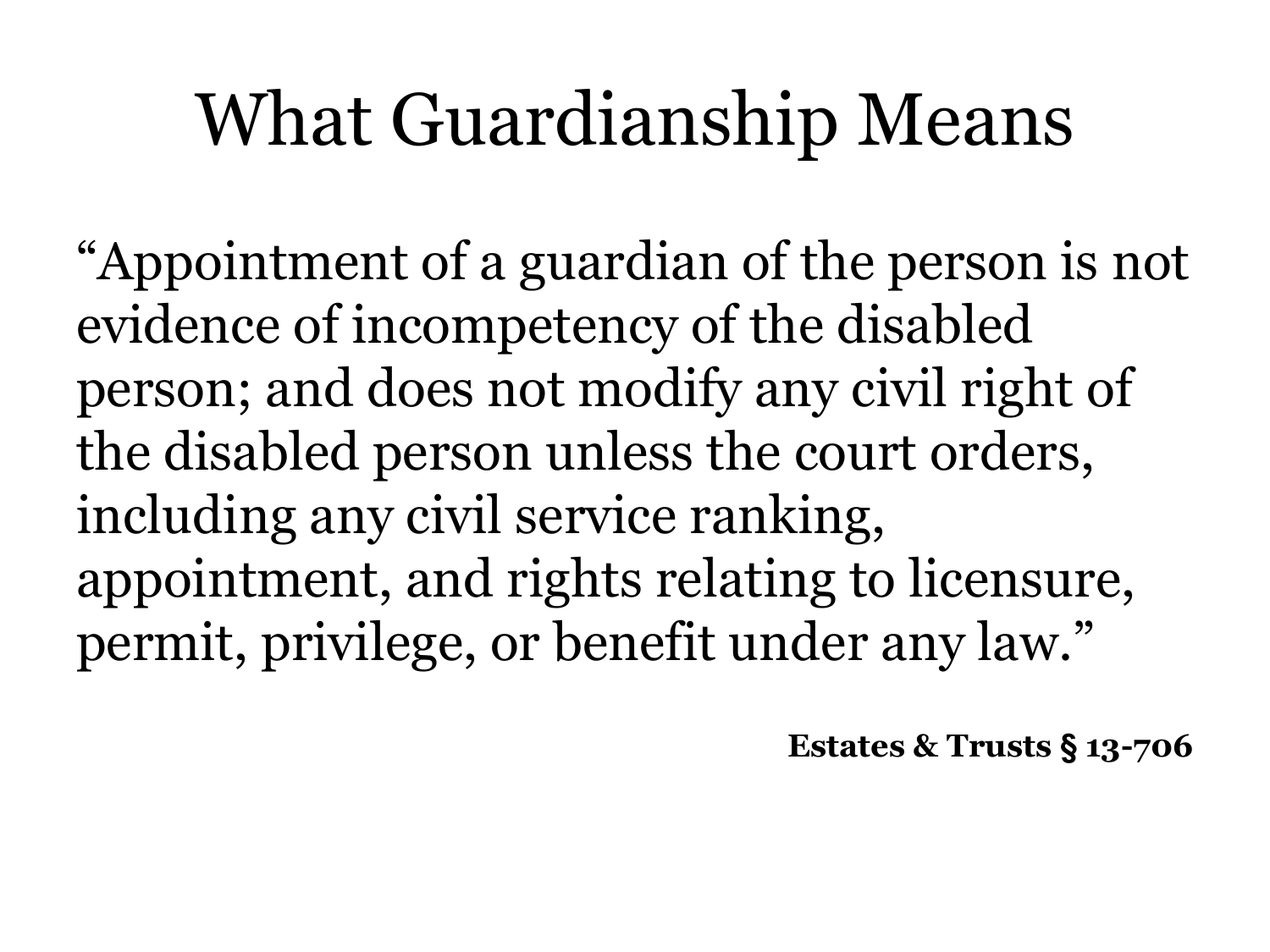#### What Guardianship Means

Even if someone has had a guardian appointed, they will still be able to vote in elections unless "a court has specifically found that the individual cannot communicate, with or without accommodations, a desire to participate in the voting process."

**Elections § 3-102**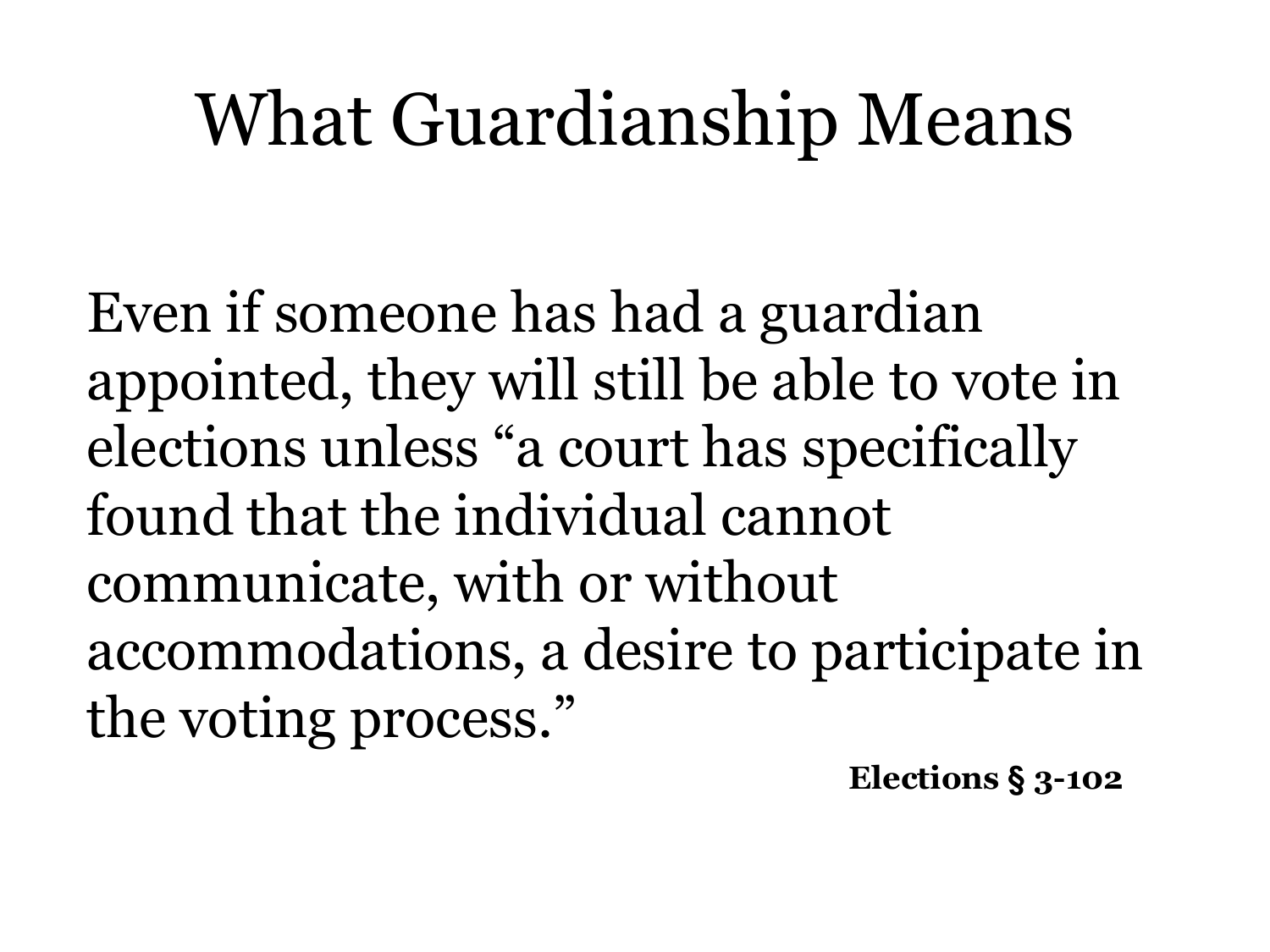- Mary Jones, now 18, has been an active member of her community.
- She has just graduated from high school and frequently acted in school plays.
- She had an individualized education program (IEP) during her time in school based on her intellectual disability.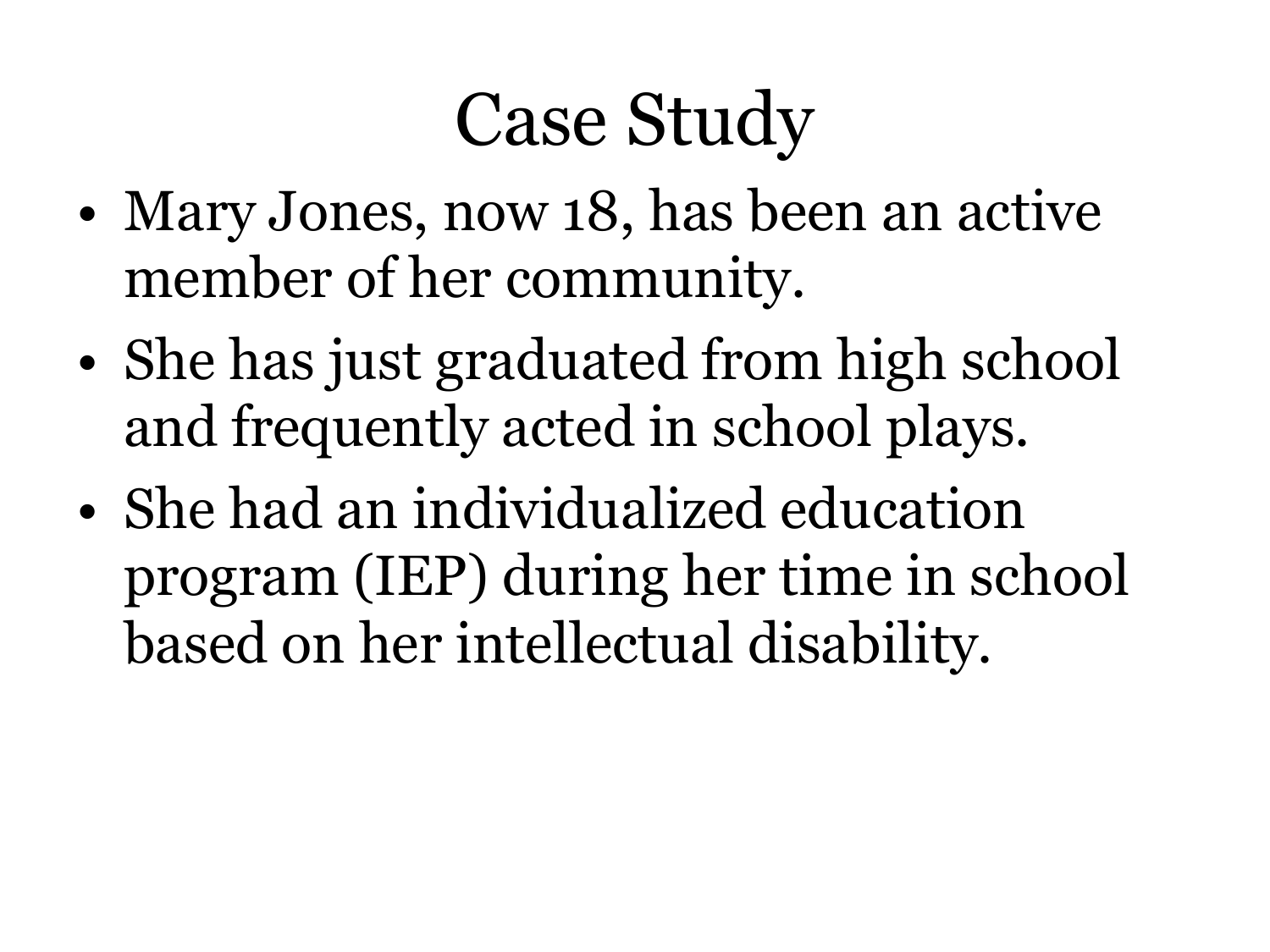- Mary's parents are concerned about her ability to make health care decisions. They wonder whether they should ask a court to appoint them as her guardians.
- Her doctor says that she needs a guardian because she has Down Syndrome.
- She still lives with her parents while she goes to a special program for students with disabilities at the community college.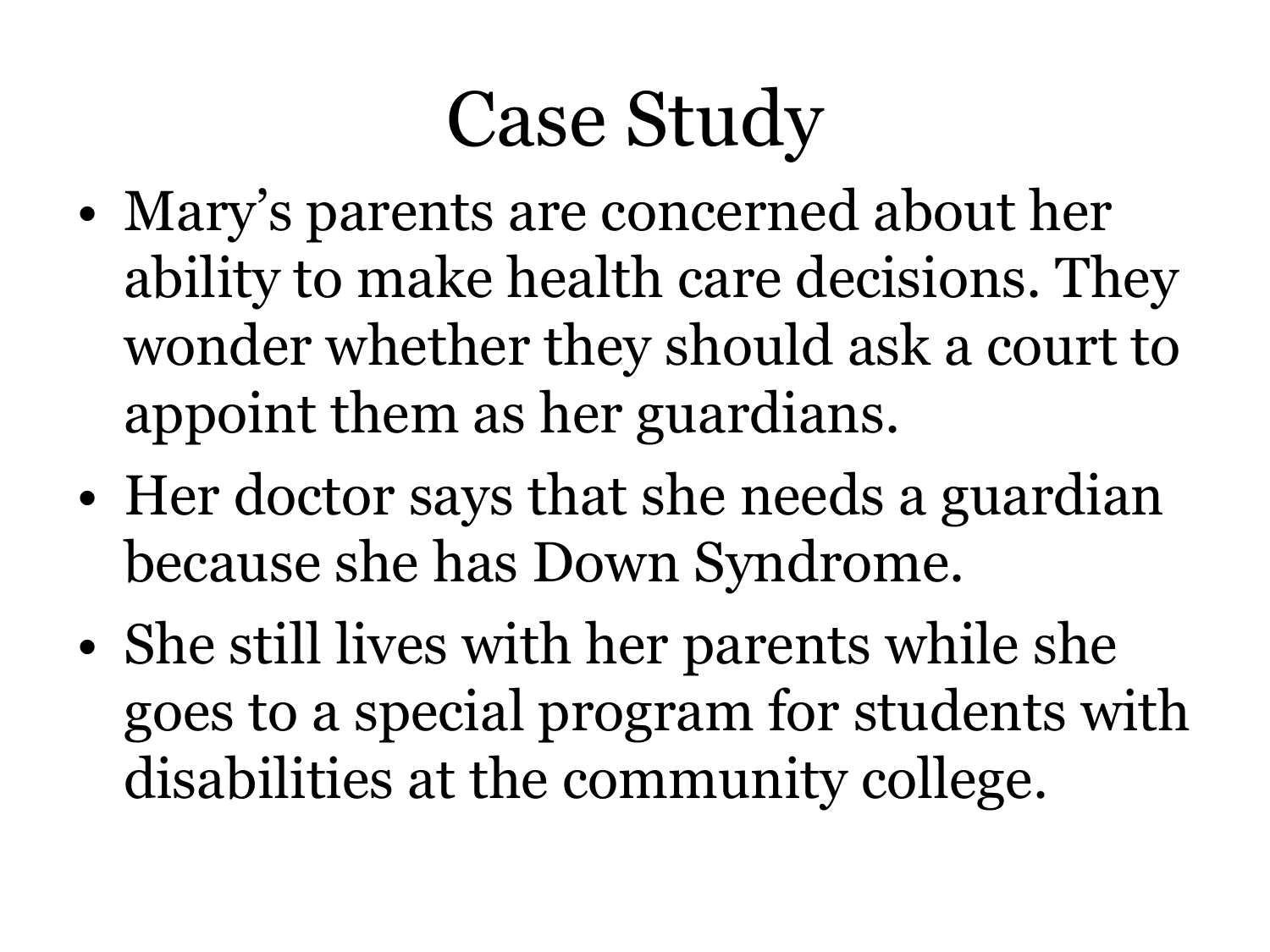- Does Mary have capacity?
- What else do you need to know?
- Does she need a guardian?
- Ethical considerations?
- Possible solutions or next steps?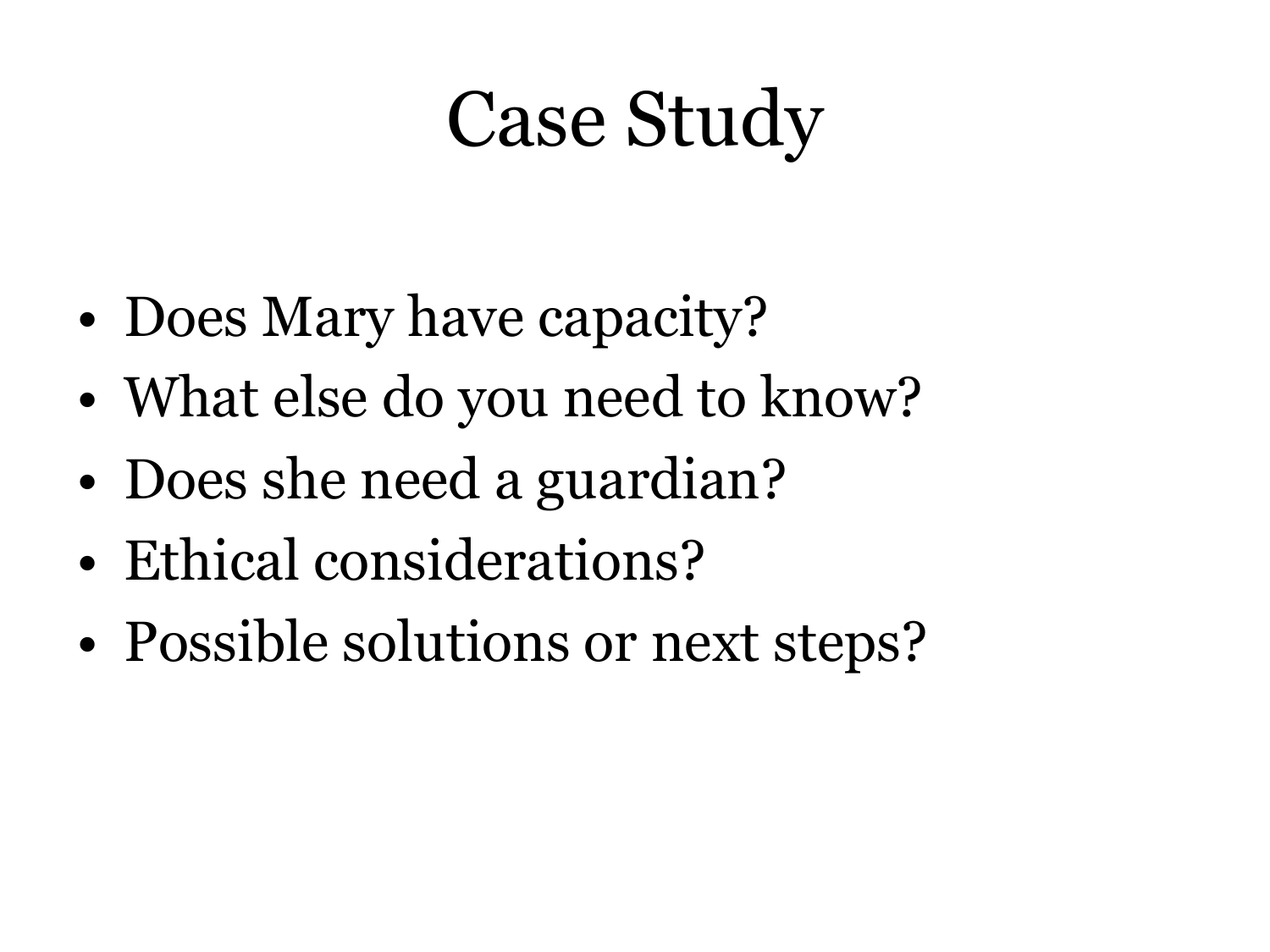- Simply because Mary has Down Syndrome does not mean that she can not make decisions. When in doubt, get a second opinion from a mental health professional who has expertise in evaluating individuals with developmental disabilities.
- If she is willing, Mary could execute a power of attorney and/or an advance health care directive, which could make appointing a guardian of the property and person unnecessary.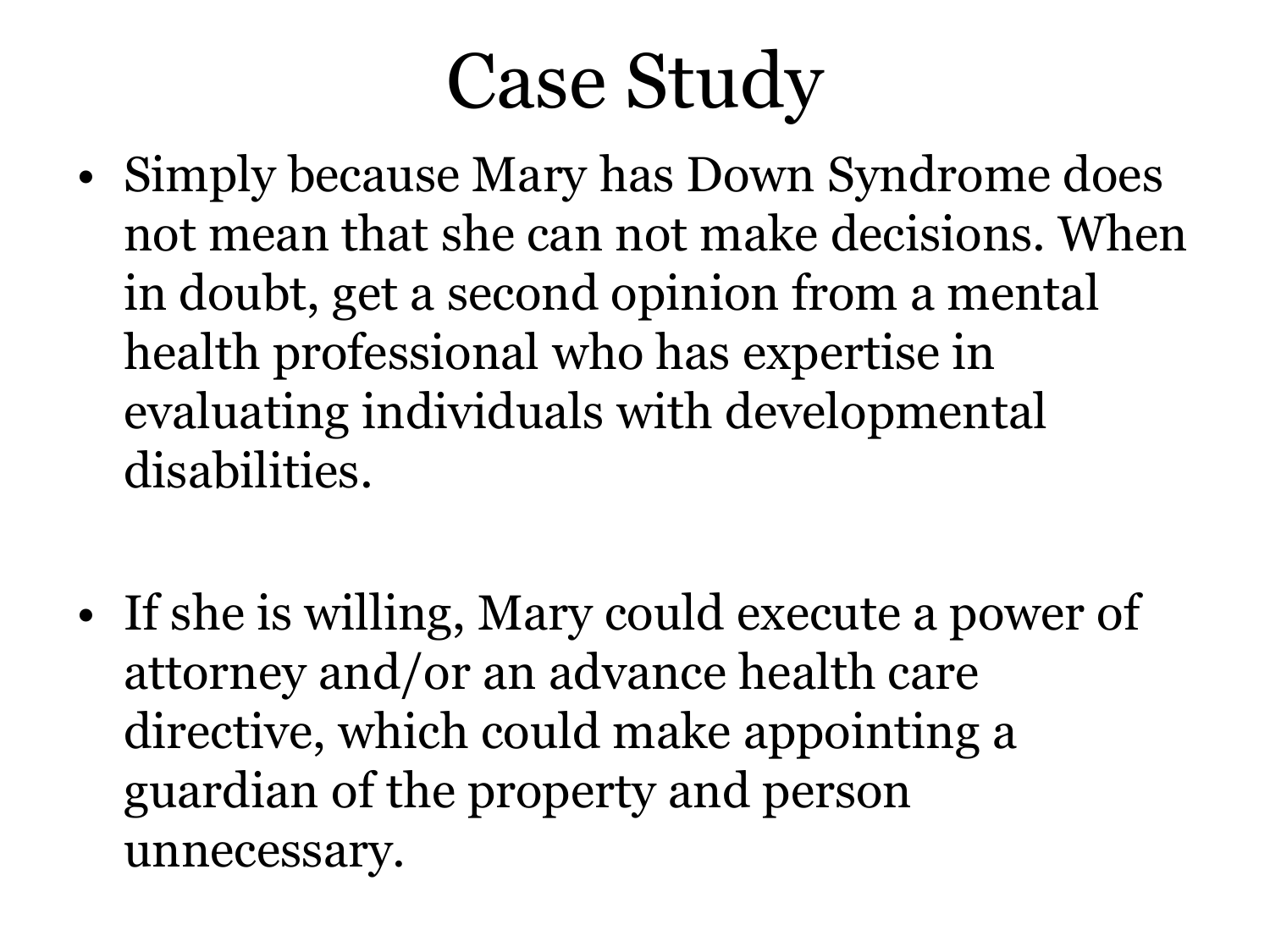- Lisa Adams is a 21 year-old senior at a local university. She does well academically and has been on the school's dance team since her freshman year.
- Lisa was diagnosed with bipolar disorder during her senior year in high school. She has generally been stable with medication but has occasional setbacks that make it hard for her to study and work consistently.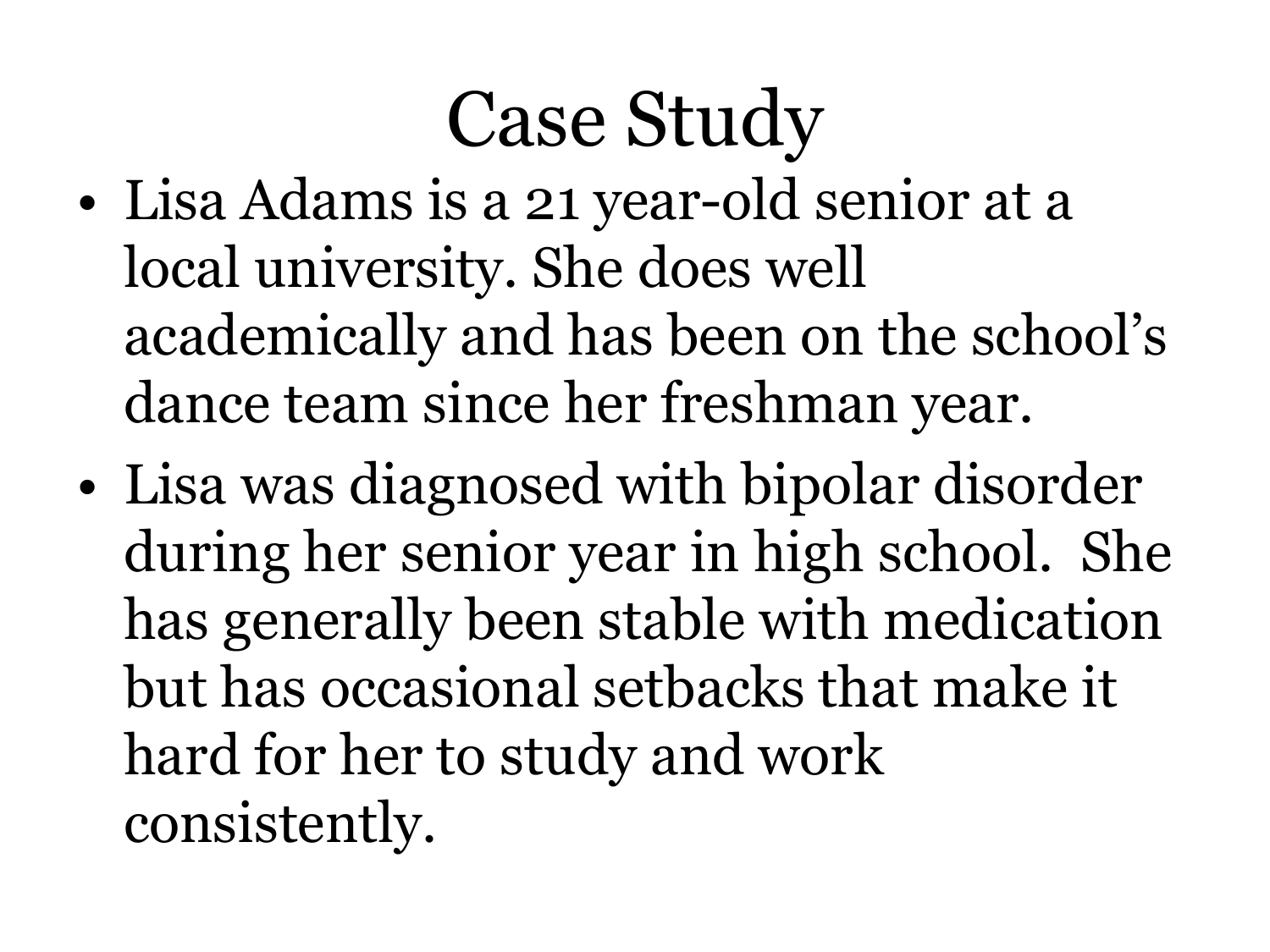• Lisa and her parents would like to plan for the future so that Lisa will have the support she needs going forward, especially after her parents have passed away.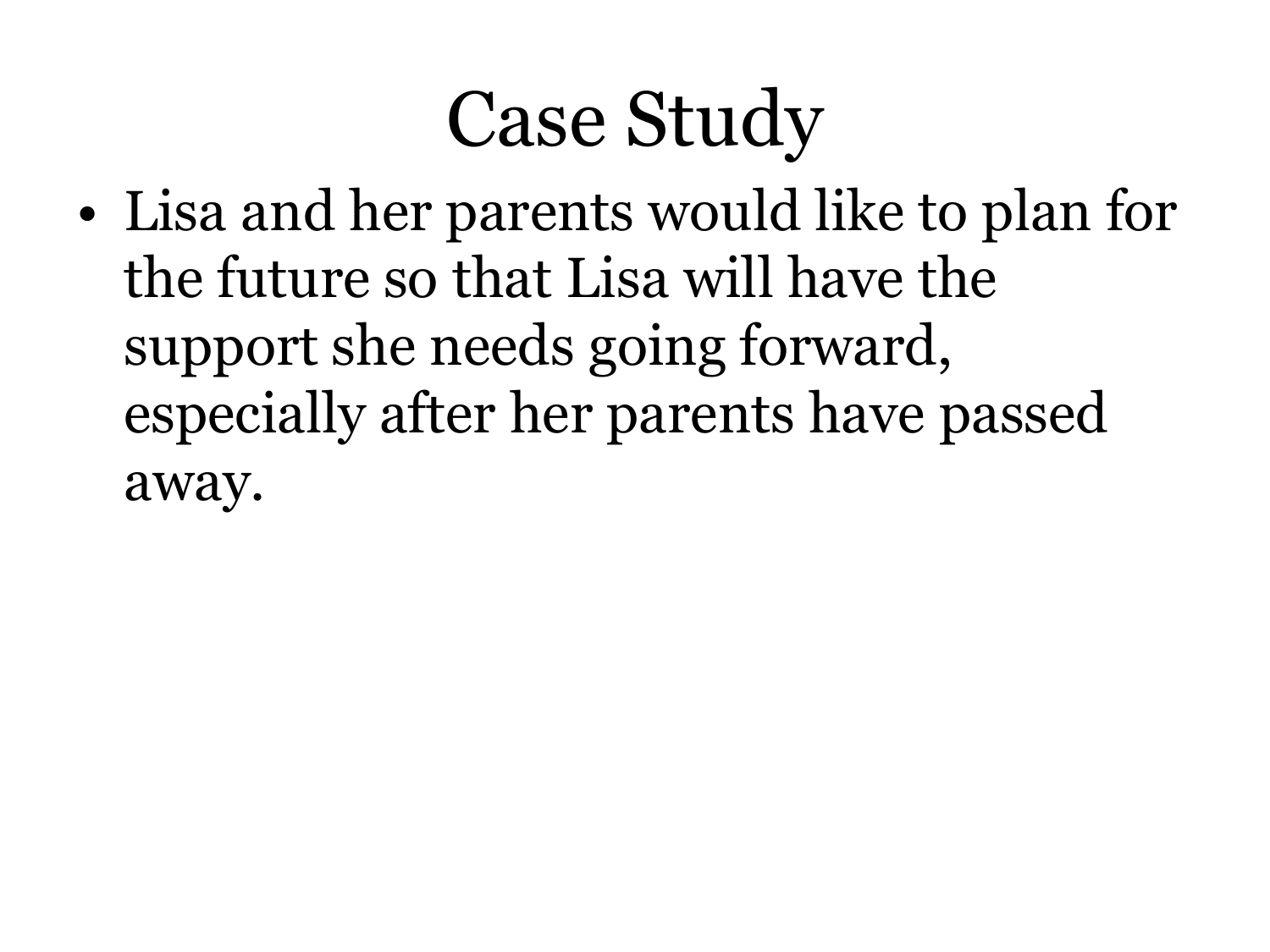- Although Lisa has an emotional disability, she will most likely not need to have a guardian appointed on her behalf.
- Most individuals with emotional disabilities are capable of making an informed decision about who they would like to make health care decisions and financial decisions on their behalf should they lose their decision making capacity.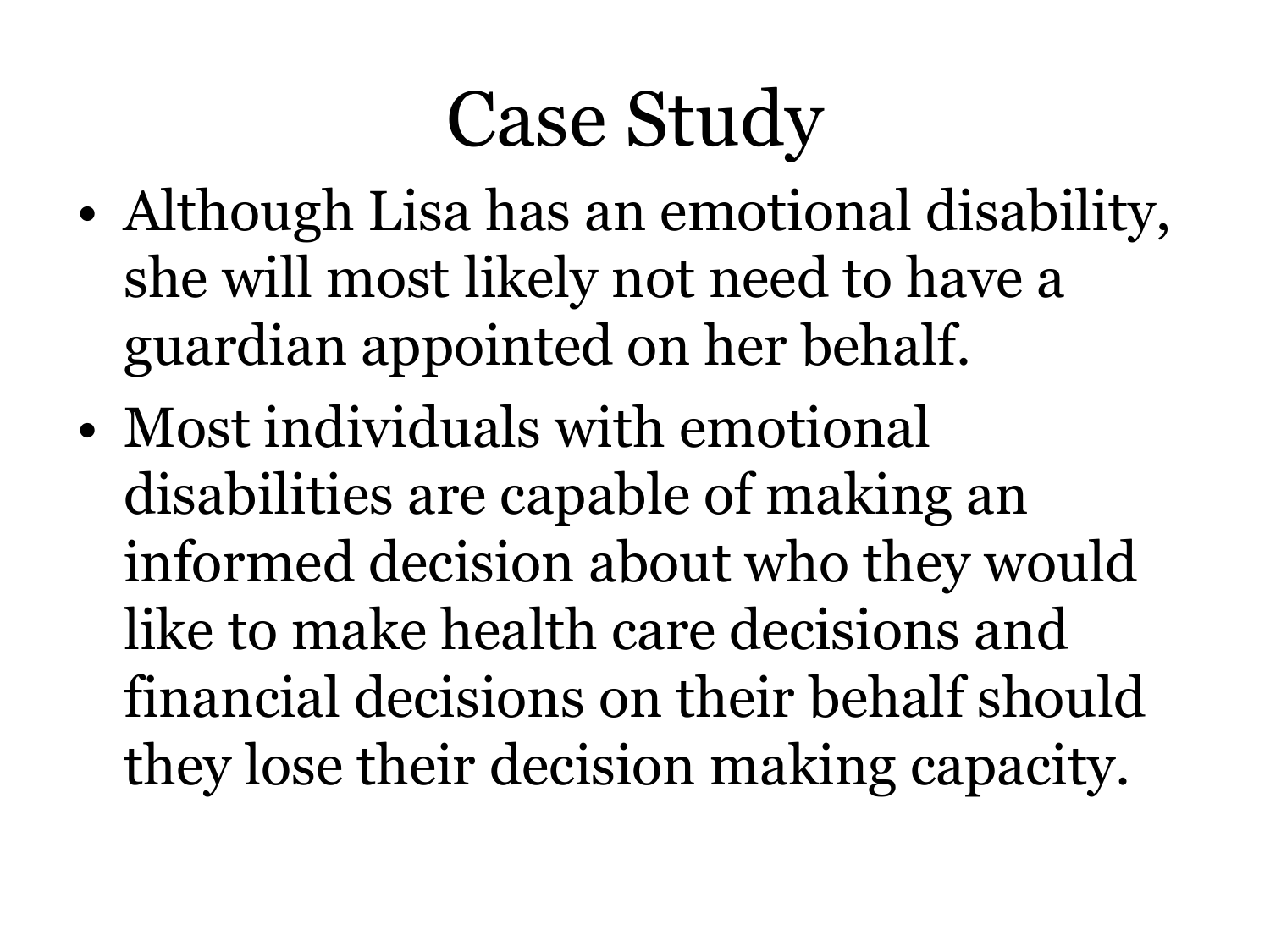- Specifically, Lisa may benefit from executing an advance health care directive.
- She may also want to execute an advance directive for mental health services in which she can designate an agent to make mental health care decisions for her, and can designate her preferred mental health providers and preferred medications.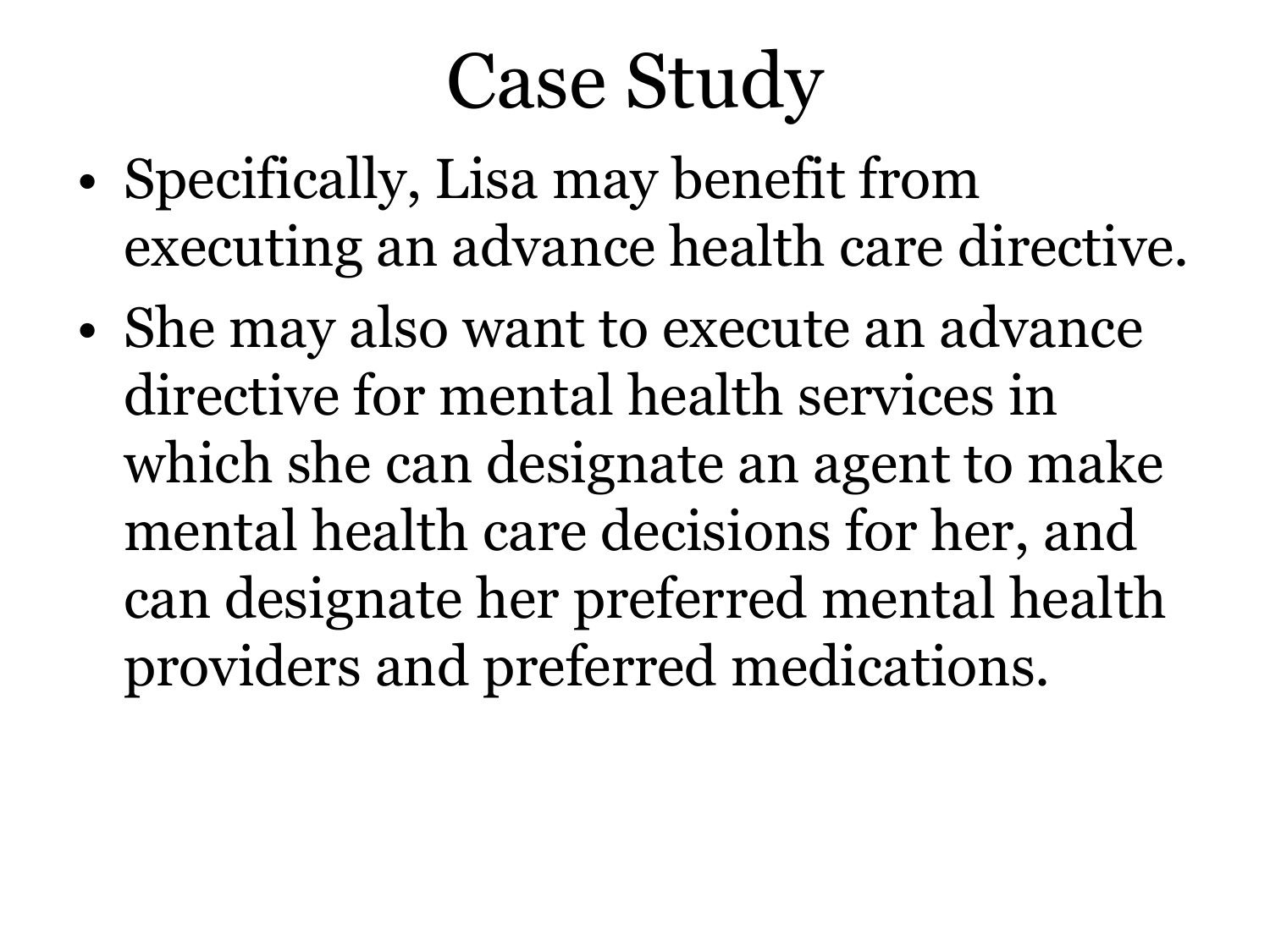- She can give her parents power of attorney for financial and property transactions.
- Her parents can be appointed her representative payees for any government benefits she may receive.
- Her parents could also establish a special needs trust on her behalf.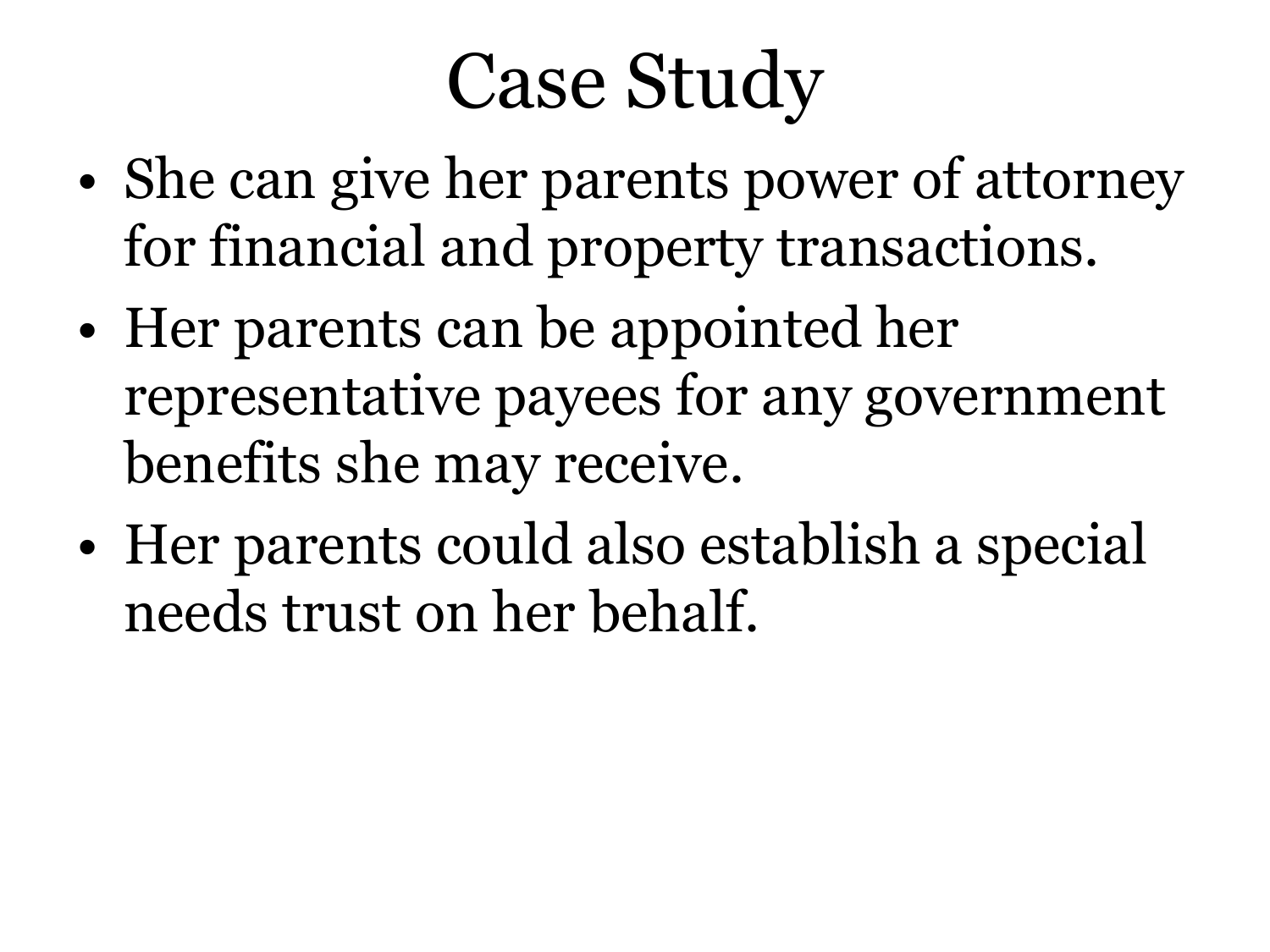• It should be noted that guardians do not have the authority to commit the person with a disability to a psychiatric facility without an involuntary commitment proceeding.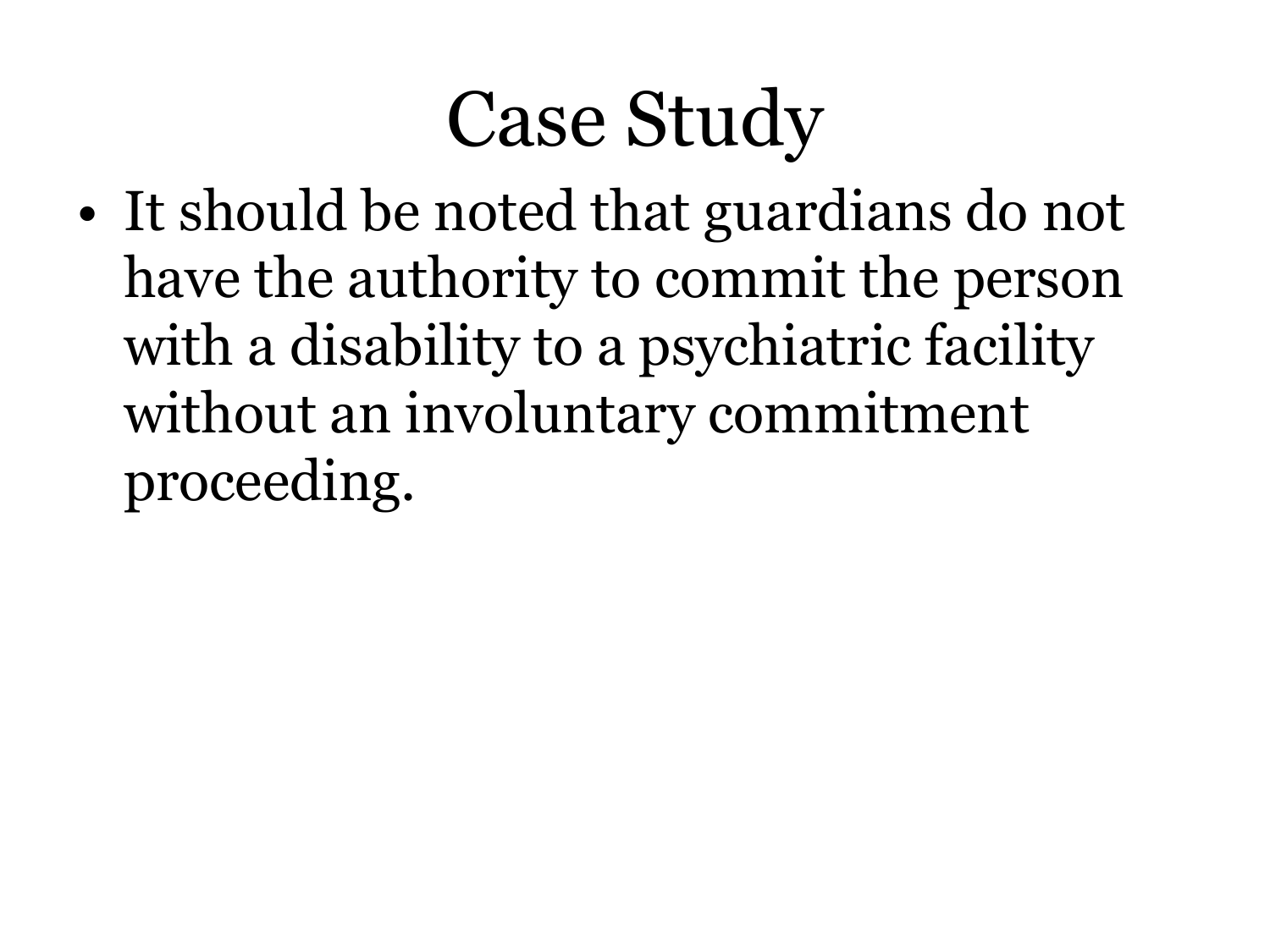# Helpful Forms

A sample Advance Health Care Directive is available at

[http://dhmh.maryland.gov/yourrights/docs/advdi](http://dhmh.maryland.gov/yourrights/docs/advdirform.pdf) rform.pdf

A Sample Advance Mental Health Directive is available at http://dhmh.maryland.gov/mha/Documents/Adv [ance%20Directive%20for%20Mental%20Health%](http://dhmh.maryland.gov/mha/Documents/Advance%20Directive%20for%20Mental%20Health%20Treatment%20july%202008.pdf) 20Treatment%20july%202008.pdf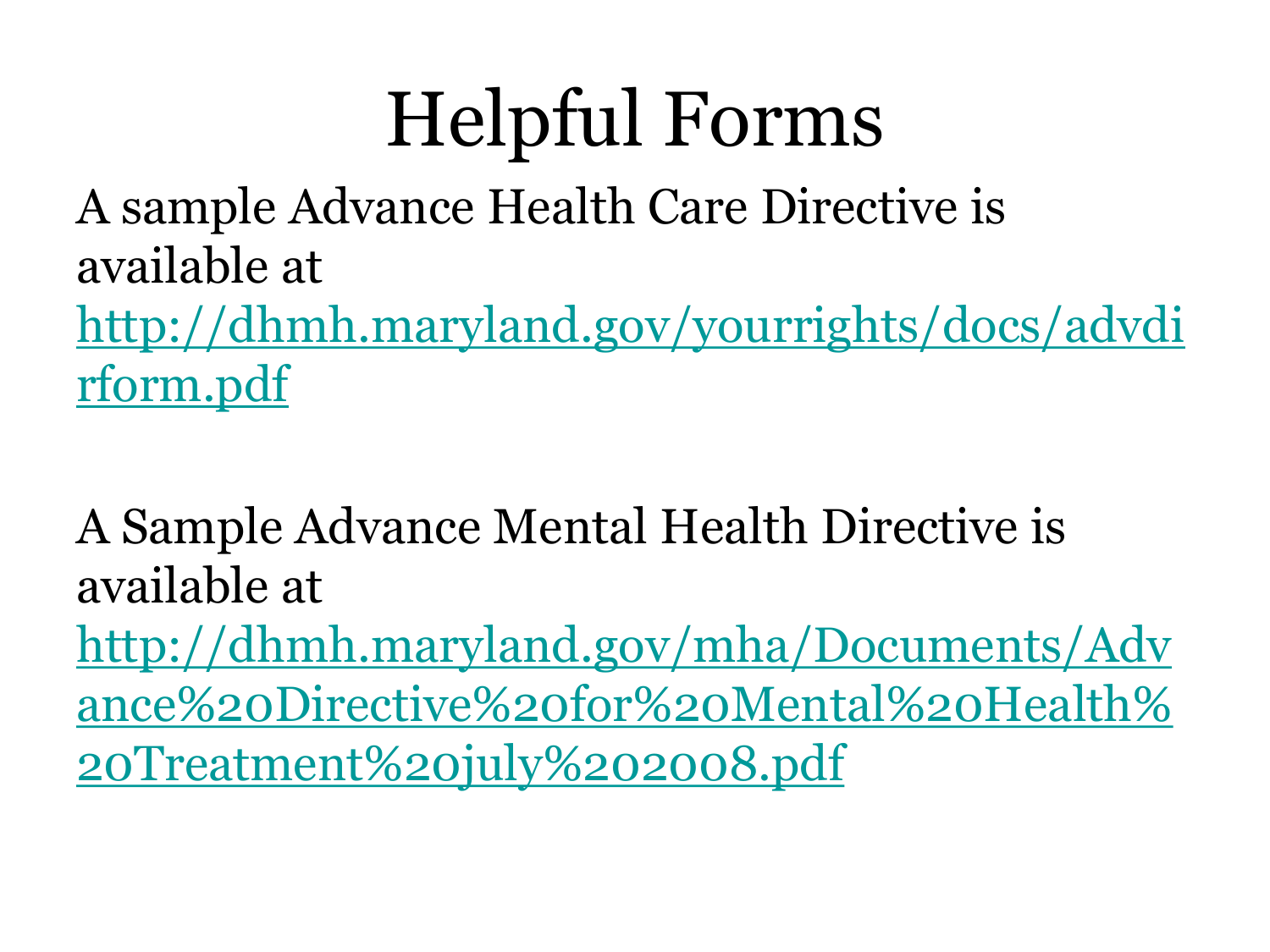# Helpful Forms

Many guardianship forms are available at <http://mdcourts.gov/family/formsindex.html>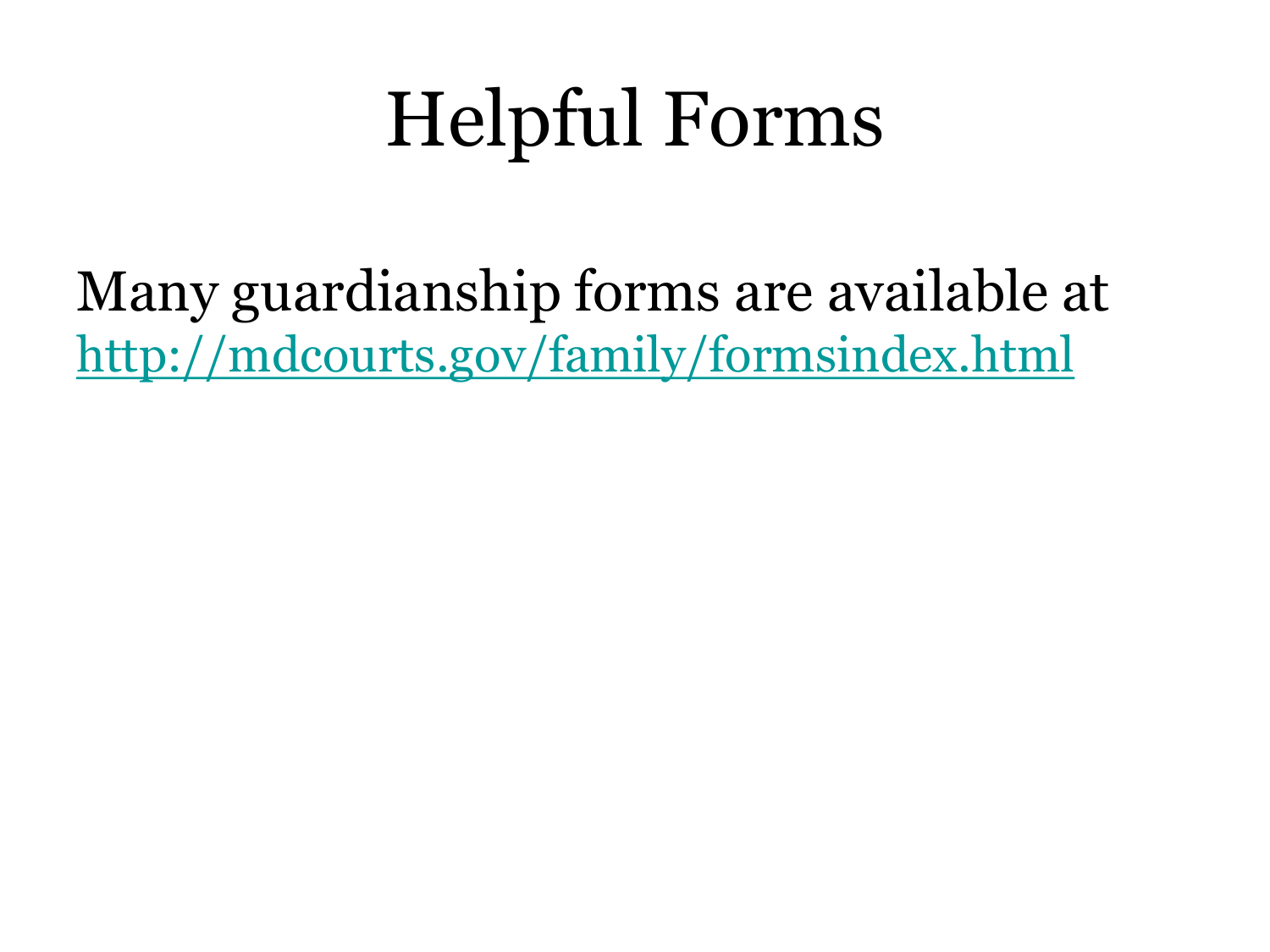## Guardianship Handbook

A handbook co-edited by Ellen Callegary, Guardianship and Its Alternatives: A Handbook on Maryland Law, is available at [http://www.callegarylaw.com](http://www.callegarylaw.com/)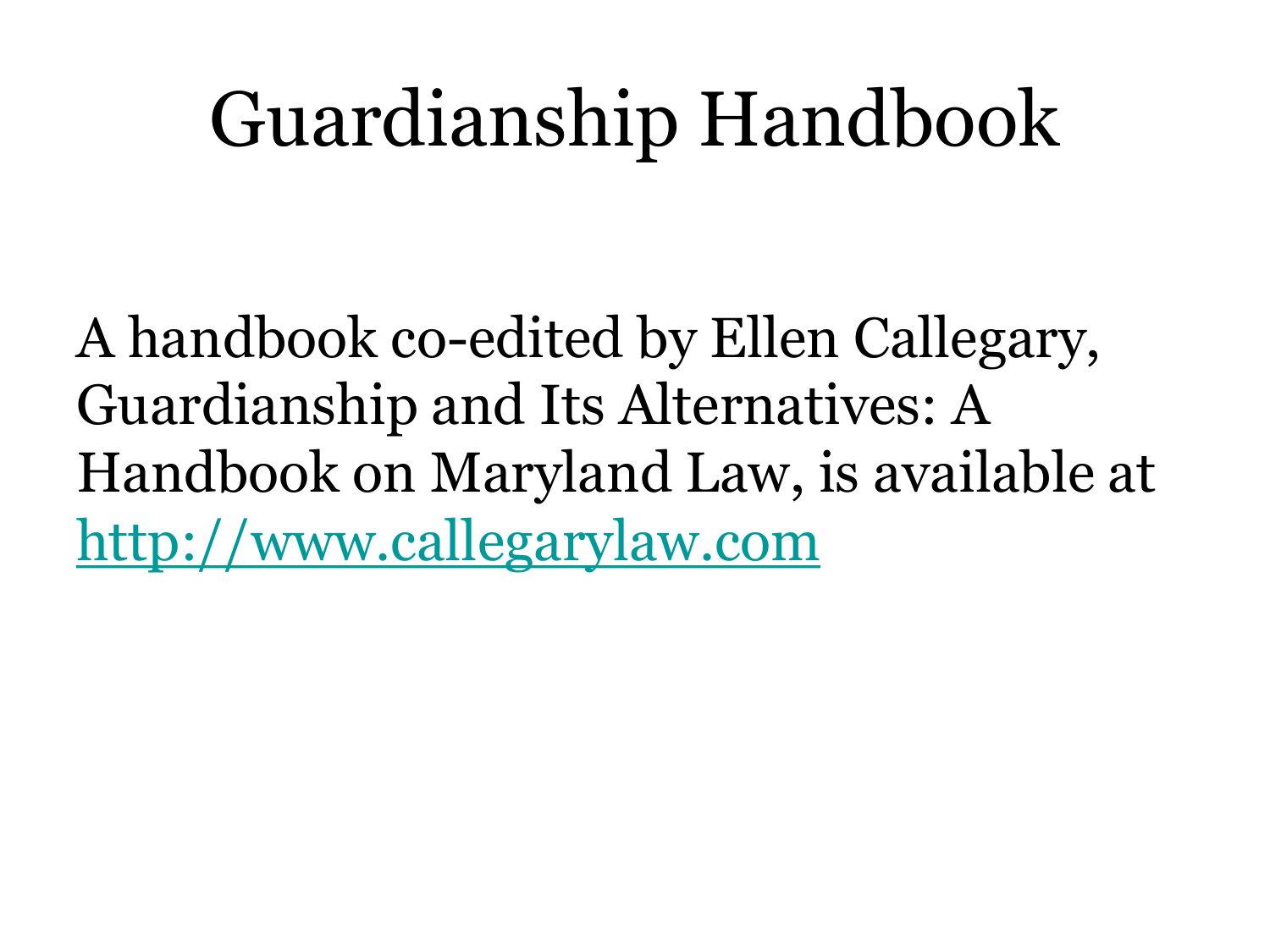## Disclaimer

*These materials are provided for informational purposes only and are not a substitute for individualized legal advice. Anyone seeking legal advice about a specific situation should seek the services of a competent attorney.*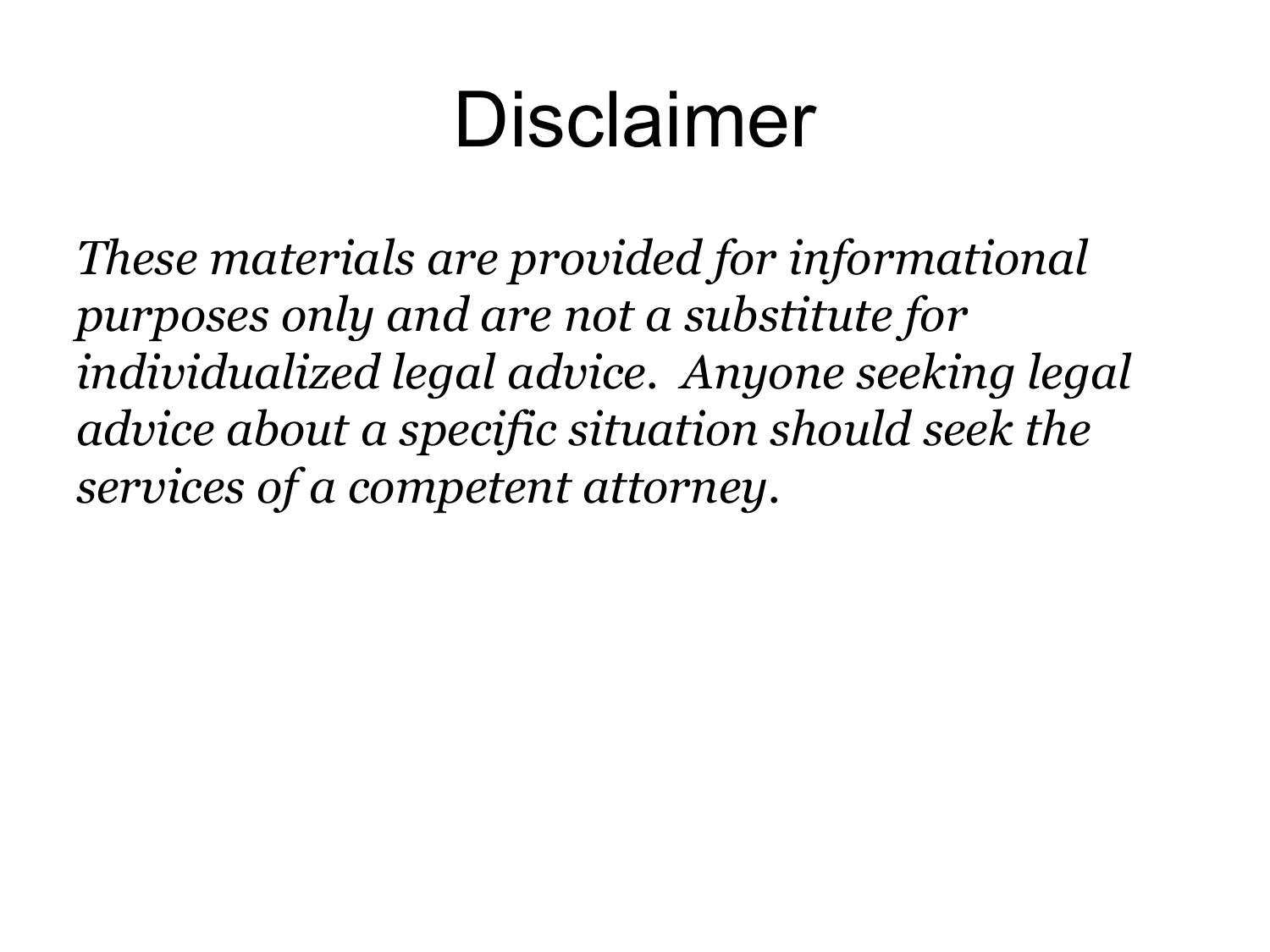*© This document is copyright 2021, The Law Offices of Ellen A. Callegary, P.A. It may be copied and distributed without additional permission, so long as it is attributed to The Law Offices of Ellen A. Callegary, P.A. and no fee is charged. It is requested, but not required, that you contact the author of this document before redistributing any large number of copies, to give her a chance to provide you with an updated version of the document.*